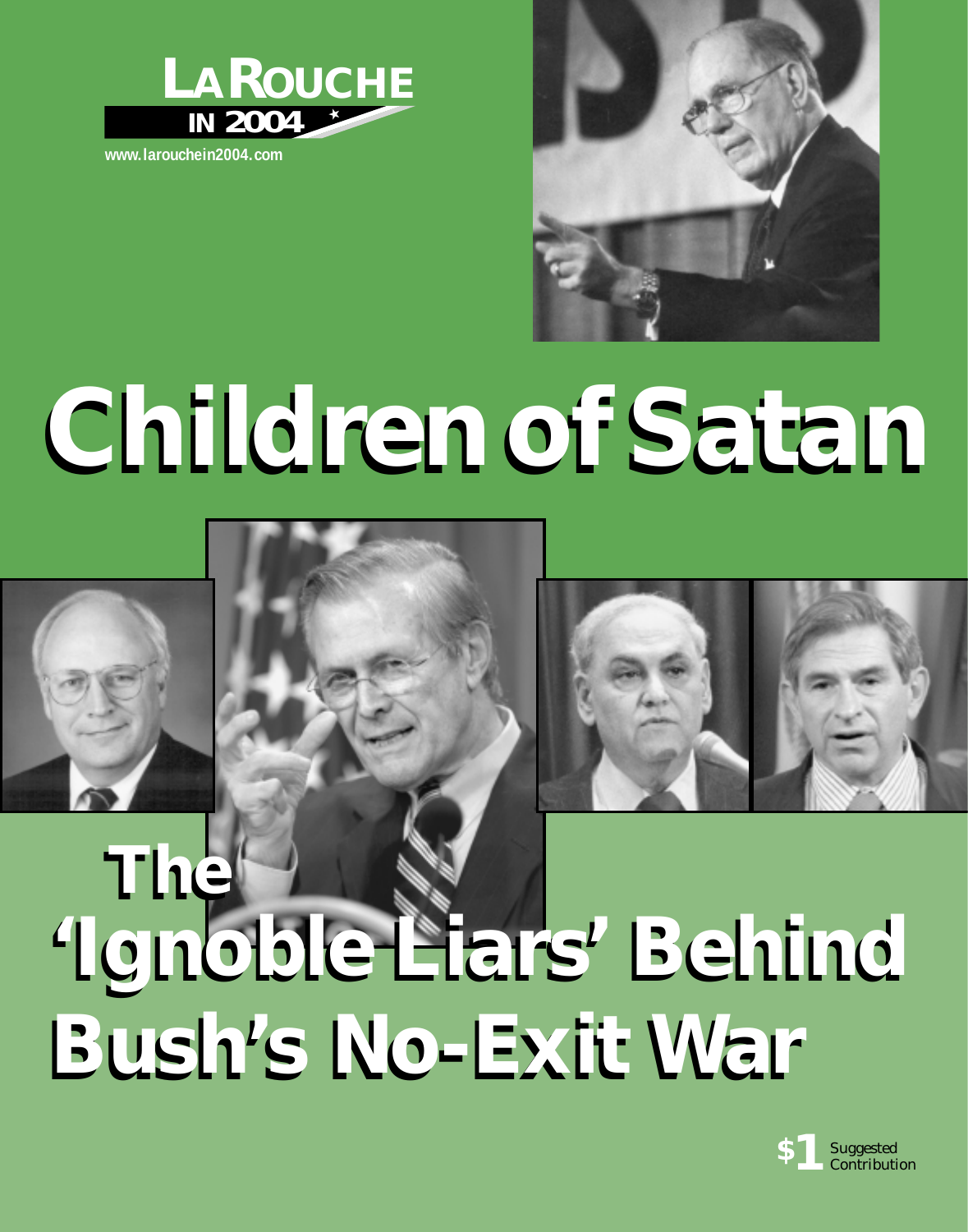## 'INSANITY AS GEOMETRY' **Rumsfeld as 'Strangelove II'**

## by Lyndon H. LaRouche, Jr.

*This statement was released March 26, 2003 by the LaRouche in 2004 Presidential campaign committee.*

The first week of President George W. Bush, Jr.'s Middle East war sufficed to unmask the military doctrines of Defense Secretary Donald Rumsfeld, Vice-President Cheney, and their pack of Chicken-hawks, as the work of fools or, most probably, worse. Since then, the Bush Administration's current Defense Department's utopian military policies, are now ever more widely recognized among relevant professionals, and qualified other critics, as combining elementary military incompetence with several dimensions of unworldly delusion. The relevant delusions of Rumsfeld's, Cheney's, and Ashcroft's flock, are to be recognized as an outgrowth of the fusion of two ingredients: the first, the Nietzschean fascism of Professor Leo Strauss; the second, that imperial, and frankly satanic, Wells-Crowley-Russell-Hutchins, English-speaking utopianism of the high-flying "military-industrial complex," which has been the principal, alien

adversary of the Classical U.S. military tradition in statecraft since the closing phase of World War II.

Predominant control over the present Bush Administration has been secured, until now, by a Cheney-led fusion of the combination of Chicago University's imported fascist—that Professor Leo Strauss—with Wells' and Russell's goal of world government through Hitler-like, pre-



**Presidential candidate Lyndon H. LaRouche, Jr.**

EIRNS/Stuart Lewis

ventive nuclear war. Speaking in terms of epistemology, the "genetically" Nazi-like ideology of a Strauss, was that of a figure whose own writings, like those of his underling Allan Bloom, recall those of the Nazi philosopher, Martin Heidegger, who influenced Strauss. Strauss's dogmas are those of a Nietzschean parody of the wicked Thrasymachus from Plato's *Republic.* That same Strauss is the central ideo-

On The Cover: Lyndon H. LaRouche, Jr.: EIRNS/Stuart Lewis; Vice President Dick Cheney; Defense Secretary Donald Rumsfeld: DOD Photo/R.D. Ward; just-resigned chairman of Defense Policy Board Richard Perle: EIRNS/Stuart Lewis; Deputy Defense Secretary Paul Wolfowitz: DOD Photo/Helene C. Stikkel.

© Copyright April 2003

L04PA-2003-004 Paid for by LaRouche in 2004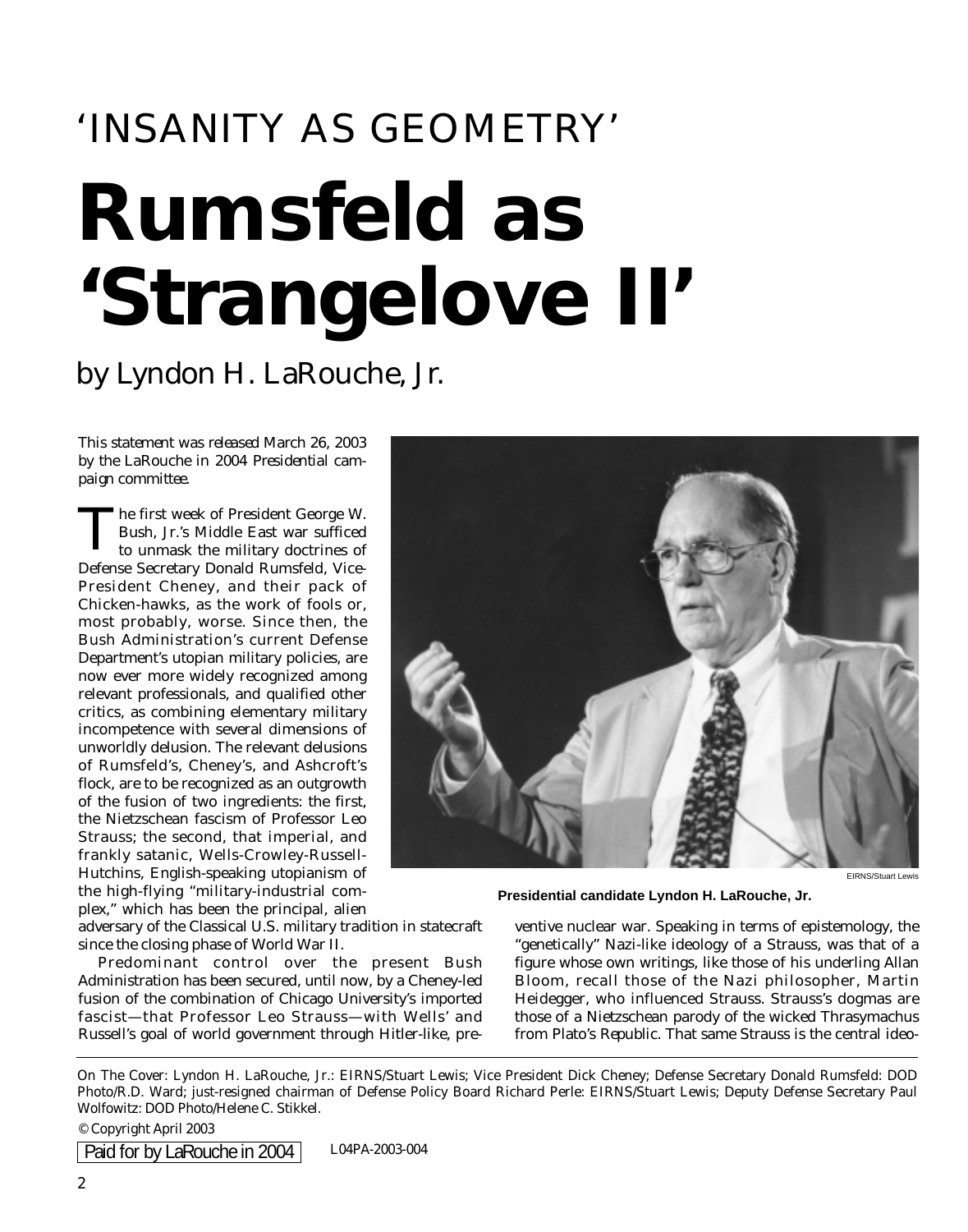logical figure of that cult of his devotees known as the current Bush Administration's "Chicken-hawks." It is these Chicken-hawks who, in Donald Rumsfeld's Hitler-and-thegenerals routines, have been the controlling, lackey-like figures of President Bush's post-2001 drive toward imperial, nuclear-weapons-wielding world war.1

The shocking lessons of the first week of the new Iraq war's battlefields forced many to look back to the sum-total of relevant recent weeks' developments in and out of the UNO Security Council. Increasing numbers are being forced to recognize that President Bush's maddened lurch into a new Iraq war, was induced and intended by the President's current Chicken-hawk controllers, as a trigger for an enraged utopian's Hitler-like, chain-reaction-like plunge into what, unless stopped, will be spread, more or less rapidly, as a new world war. On that account, the French Foreign Minister Dominique de Villepin's UNO Security Council warning against Bush's proposed war, must be endorsed for fact, by all reasonable governments around the world, as many among them have either stated or clearly implied. Of that, I say, as I have said in various forms and locations before this: *That new world war, implicit in President Bush's current Middle East policies, unless stopped soon, will have an outcome comparable, on a global scale, to something worse than what Europe suffered during the 137 years preceding the Treaty of Westphalia.*

To begin to understand how President George W. Bush, Jr. came to this presently tragic state of his government, look back to January 2001, shortly before his dubiously contrived inauguration.

Just prior to the January 2001 inauguration of that current U.S. President, I delivered, from Washington, D.C., what must now seem to many as a prophetic public address to an international audience. In that address, I warned that the inauguration of that Presidency coincided with the U.S.A.'s previous entry into the terminal phase of the collapse of the world's current monetary-financial system. I

warned that audience, then, that Bush's inauguration, under today's 1928-33-like conditions of terminal monetary-financial crisis, coincided with the likelihood that powerful insider forces behind the scenes would arrange a thus-threatened, early outbreak of an incident paralleling the Feb. 27, 1933 burning of the German Reichstag.

That Reichstag burning which I referenced in that address, was the incident which was used by the Nazi government to establish the Hitler dictatorship. The Reichstag event thus precluded the alternative: that the March inauguration of President Franklin Roosevelt would mean that the similar recovery programs of Roosevelt and Germany's Dr. Wilhelm Lautenbach might be adopted by Germany instead of Hjalmar Schacht's. Thus, by late Summer 1934, some form of World War II had become inevitable, under a world governed by the European leaderships of that time.

That new "Reichstag Fire" of which I

warned in that January 2001 address, actually came, less than nine months later, on Sept. 11, 2001. Like Hitler's Reichstag fire of 1933, the Sept. 11, 2001 attack was exploited by Vice-President Dick Cheney and such followers of the Nazi-like Professor Leo Strauss as Attorney-General John Ashcroft, to unleash an attempted step-wise, fascist takeover of the U.S.A. from within.2 That incident of Sept. 11, 2001 was then used to unleash a campaign of intended worldwide warfare, warfare modelled on Athens' tragic folly of the Peloponnesian war, and on such Classically fascist precedents as those of the Roman Caesars, the Emperor Napoleon Bonaparte, and Adolf Hitler. Thus, the ideology of that thieving, imperial outlook of Cheney and his fascist Chicken-hawks, now combines the nuclear "preventive war" dogmas of Bertrand Russell with the imported Nietzschean mode of fascist ideology of Germany's Carl Schmitt, Martin Heidegger, and Leo Strauss.

More recently, George W. Bush, a U.S. President of starkly limited intellectual capability, has reacted in a fit of rage to the combined effect of both his desperation over a U.S. economic situation far beyond his capacity for rational decision-making, and his anticipation of a then immediately imminent political defeat of his war policy in the UN Security Council. That wildly irrational outburst of rage, orchestrated by "Svengali" Cheney, has triggered "Trilby" Bush's declaring a needless, lawless, and reckless war against Iraq, a war in violation of the relevant international code of law. Worse, this is a war for which the policies of arm-chair warlords Cheney and Rumsfeld had left existing U.S. forces both poorly deployed, and severely underequipped for the mission assigned to them. Rumsfeld's playing "Hitler and the generals" in the Defense Department, produced the result, that within the lapse of a week of that war, signs of a new "Vietnam War" syndrome could no longer be hidden.

The President's lawless doctrine of "regime change" threatened Saddam Hussein, personally, with preventive



**H.G. Wells in his futuristic 'fantasy' The Shape of Things To Come laid out the monstrous dream of One World government he shared with Bertrand Russell.**



**Lord Bertrand Russell: His goal was world government through a kind of Hitlerian 'preventive' nuclear war.**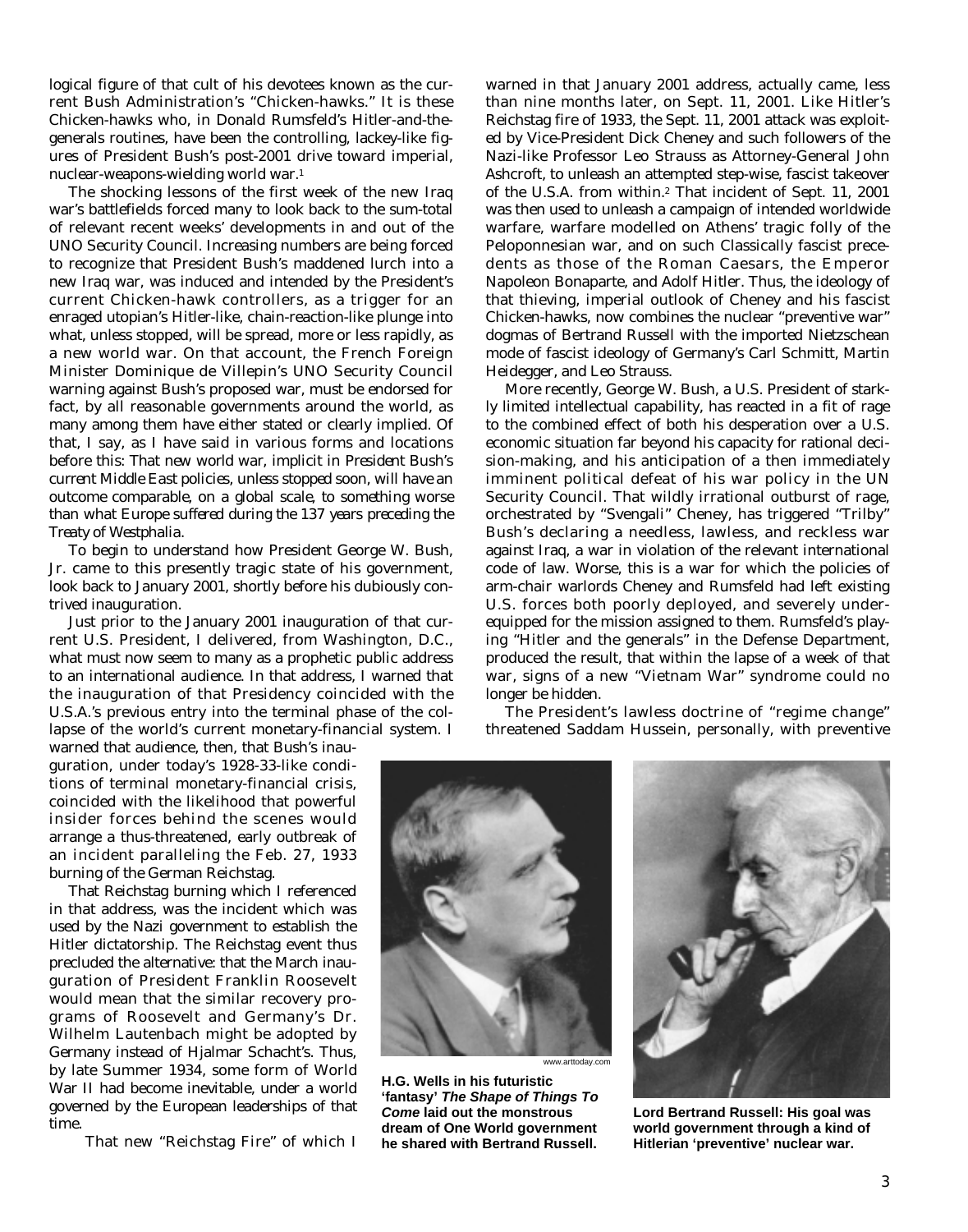war against Iraq, exactly as Hitler, in 1938, had personally threatened Eduard Benes with "regime change." Our poor President was moved to this action by puppet-strings of lies jerked by a special, Goebbels-like, Chicken-hawk intelligence unit in Rumsfeld's Department of Defense. So, the President invaded Iraq on the same type of pretext used by Hitler for his 1939 invasion of Poland. All this was done under the influence of a deceased German fascist emigré, Carl Schmitt-sponsored Leo Strauss, whose only disqualification for Nazi Party membership had been the Jewish ancestry which could not be expunged from his birth record.

So, the events of the first week of that war, have made undeniable the delusions under which the trio of the President, Vice-President, and Rumsfeld had been operating, going into the war. As the war entered its second week, the watching world saw proof of that lunatic disregard for elementary Classical considerations of modern warfare and strategy, which is deeply embedded in the "Chicken-hawk" utopians'



Sgt. Tony DeLeon

**How did President George W. Bush. come to this presently tragic state of his government? The President, flanked by the sinister Vice-President Dick Cheney and Secretary of Defense Donald Rumsfeld.**

"Revolution in Military Affairs." Although U.S. power could crush Iraq, even despite Rumsfeld's Hitler-like muddling, sooner or later: yet, as for the 1960s Defense Secretary Robert McNamara's Indo-China war, there was no foreseeable, acceptable exit from the kind of war which the Rumsfeld-Cheney Chicken-hawk set had planned. The only solution for President Bush, had he been rational, was to get out of the war, and return to the UNO process. President George "Flight Forward" Bush has so far lacked the proverbial "brains and guts" to make such a rational choice.

There would be an ultimately suicidal outcome for civilization already looming in failure to abort the Straussian Chicken-hawks' imperial strategic policies. These are the policies expressed by both the White House utopians and also kindred circles, such as the Conrad Black-backed McCain-Lieberman-Donna Brazile cabal, the cabal now dominating the Democratic Party bureaucracy. That crossparty, Nietzschean flight-forward impulse, is typified by the war-like flock of the followers of the now-deceased, professed Nietzschean fascist, Chicago University Professor Leo Strauss, whom I have identified, repeatedly, above. This role of second- and third-generation followers of fascist fanatics Strauss's and Allan Bloom's teachings, is typified by Vice-President Cheney's present brood of Chicken-hawks, the would-be "little Hitlers," or "Goebbels" such as Chicago's Wolfowitz, thieving magpie Perle, slippery Bill Kristol, and kindred Brechtian beggars' opera types.

The Nazi-like, Leo-Straussian pathology of Dick and Lynne Cheney's circles, could be, and must be described in political-historical, military, and related technical terms. Nonetheless, technical analysis of the political-strategic issue, however necessary as far as it goes, still fails to get to the more deeply determining, psychological core of the matter.

The crux of the matter is, that like a man of kindred Nietzschean disposition, Adolf Hitler, that pack of Straussian Svengalis which has been directing President George "Trilby" Bush's ongoing imperial world war, is not merely misguided; it is, morally and otherwise, functionally insane. In global terms, that pack's Nietzschean policies are as evil as Hitler's in both intent and effect.

Worse, the many, so-called "ordinary" Americans among that sizeable minority which still foolishly supports the war policies, are also insane in the strictest clinical sense of that term. As Shakespeare's Cassius warned Brutus: the popular insanity of these foolishly pro-war American populists lies not in their stars, but, in themselves, that they think as "underlings." So many leading members of the Congress have also reacted today like the "underlings" described by Shakespeare's Cassius.

The problem of that typical "underling's" mentality must be recognized and corrected, as a disorder which is spread much wider than the indicated clique of Leo-Straussian fanatics. What has impelled many wild and foolish Democratic Party figures, and others, to support or tolerate war-mongering fanatics such as Cheney, Rumsfeld, McCain, and Lieberman, is a culturally embedded tendency, in popular entertainment, and otherwise, to submit to the kind of neo-Nietzschean existentialist impulses which have taken over much of that "Baby Boomer" generation which came to adulthood during the period of the 1964-1972 U.S. War in Indo-China. That heretofore widespread toleration of such policies, is purely, simply, a case of personal and collective group-insanity shared among those sharing the relevant populist ("underling") mentality. The danger inhering in this global situation will not be overcome, unless that controlling factor of widespread, popular group-insanity is taken adequately into account, and addressed with a certain ruthless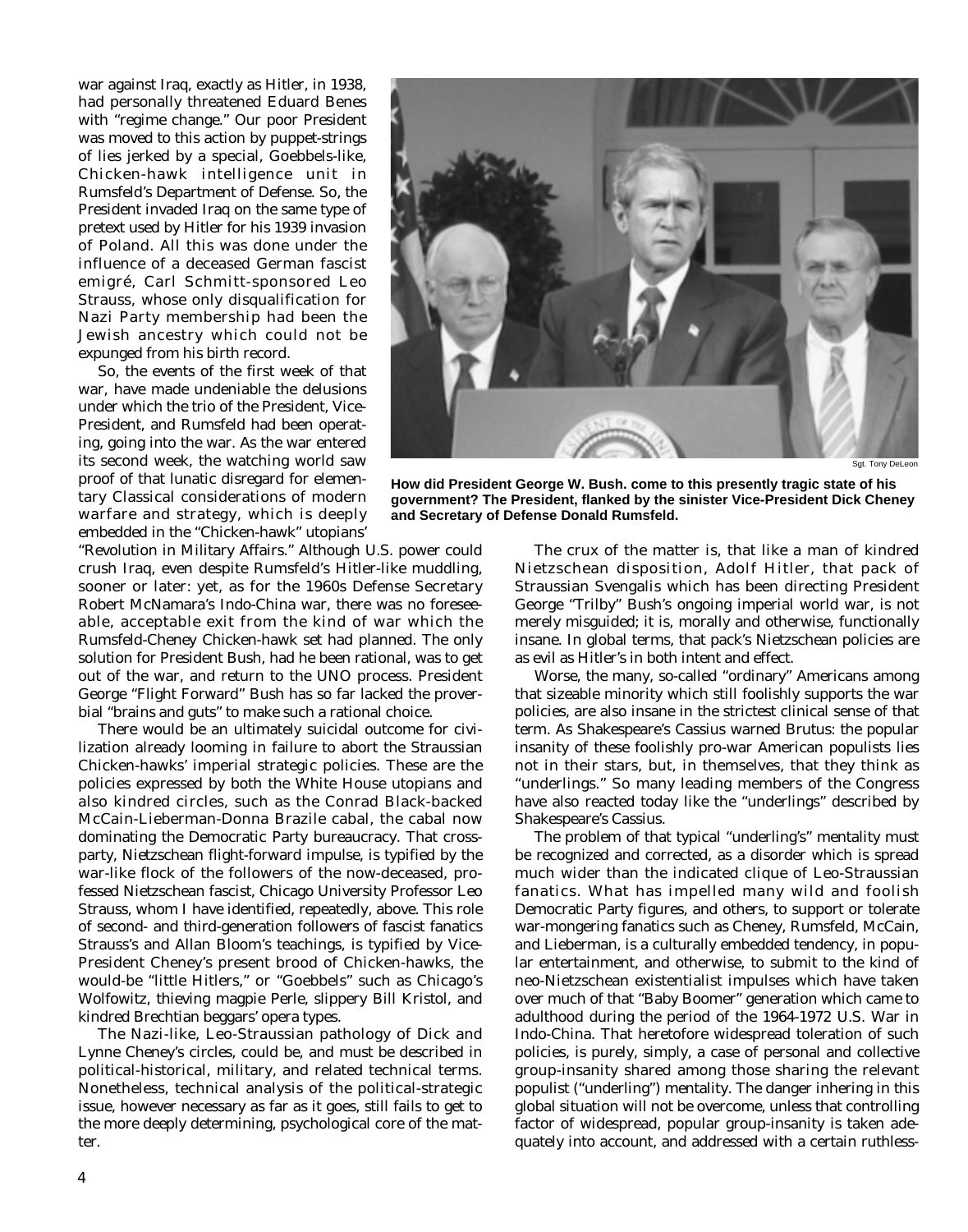ness, as the aging Solon addressed his errant Athenians, as I do here.

I have now stated the problem. I have situated the paradoxes. Now, I shift to developing the solution.

## **1. What Is Sanity?**

My first-approximation definition of *sanity,* is dedication to discovering and acting according to a principle of discoverable truth, as Plato's dialogues define truthfulness, contrary to the schizophrenic word-play of Strauss and Bloom. For example, when a typical U.S. politician says that he, or she is "going along to get along," he, or she usually means to say that one must "learn" to get along in such domains as politics or public office, in university life, in one among many public-school classrooms, using opinions expressed by major new media, or in the company board-room, or in cringing submission to some sitting U.S. Federal Fourth Circuit judges, and some Virginia judges I have known. The theme, in each case, is, one must "put the issue of truth behind us."

The categorical form of that widespread denial of the efficient existence of truth, is the central feature of the intentionally fraudulent life's work of that now-deceased Professor Strauss, the Nietzschean den-mother of today's Chicken-hawk brood.3 It is the core of his fascist, Thrasymachian doctrine, as that of his underling Allan Bloom. It is also the dogma of like-minded truth-haters, such as Strauss's cronies among the German fascists of the Frankfurt School circles. The latter include such pro-Satanic existentialists as official Nazi philosopher and Strauss mentor Martin Heidegger, and the fascist truth-haters Theodor Adorno and Hannah Arendt.

The promotion, or acceptance of doctrines, such as the fascism of Hitler and Leo Strauss, or preference for popular, or learned opinion, over truth, are also symptoms of what is to be defined as a mental disease, a systemic delusion. Look at phenomena such as support for President Bush's unlawful, present war-drive, as expressing a form of mass-insanity. I point to mass-insanity such as that which, for a while, seized the majority of the German voters under Hitler. It is a form of mass-insanity which, more recently, seized the political forces which reduced the list of leading 2000 candidates for U.S. President to two Chicken-hawklinked, known incompetents, each of whom was more or less equally likely to launch world-wide war within a few years of his inauguration.

The type of mass-insanity to which I am pointing, is best understood by defining it, first, in terms of some commonly occurring mental disorders expressed among students whose judgments have been shaped through drill-and-grill in empiricist and, especially, radical-positivist mathematical physics, still today. I now proceed accordingly.

#### **Math and Madness**

For our purposes here, let us first define "insanity" as it appears in the guise of even the most elementary forms of dysfunctions in a formal mathematical physics.

Thus, in those terms, the empiricists Galileo, Thomas Hobbes, John Locke, the notorious Adam Smith, and the famous René Descartes, were, like Bertrand Russell and his devotees, systemically insane, in the strictest formal use of the term "insane." That is to say, that Descartes' way of thinking about the physical universe, was based on subordination of the physical evidence to included axiomatic presumptions which, in fact, can be found only in a non-existent, "ivory tower" universe. President George W. Bush, Jr.'s and former Vice-President Al Gore's opinions on economic and military matters, express, systemically, more or less extreme versions of the insanity of that same general ("ivory tower," utopian) type.

In mathematical physics, this same clinical type of systemic insanity encountered in the follies of Descartes, is echoed by Euler and Lagrange, as the latter cases were exposed by Carl Gauss's 1799, correct statement of the Fundamental Theorem of Algebra. The same pathological element typical of Galileo, Descartes, Euler, and Lagrange, is pervasive in classrooms and textbooks still today. Thus, I chose the case of that short, but crucial paper by Gauss, as the pivot on which to premise the program of higher education for the participants in the new youth movement I was sponsoring. My principle was, and is, that, for reasons I shall explain here, no youth movement among the 18-25 university-age population could succeed in leading society out of the kind of cultural disorientation which grips most of globally extended European civilization today, *unless* the participants in that movement were to proceed from discovery and mastery of an "ivory tower"-free, empiricism-free, elementary proof of the existence of knowable truthfulness.

I explain that connection by successive stages, in the course of the following pages.

At first glance, the mathematical definition of systemic insanity which our youth movement's pedagogical program derives from that Gauss example, apparently differs from the relatively more shallow-minded notion of clinical insanity usually proffered by psychiatrists. Nonetheless, a morally competent psychiatrist, following my argument here, would feel himself, or herself obliged to nod assent to the direction of my argument, and would probably qualify that assent with an observation which would be, more or less, to the following net effect.

To understand the relevant difficulty of the professional psychologist, ask yourself, what should we mean if we say that some persons are neurotic, or worse? Should we not mean, in the case of the neurotic, a person whose judgment is often efficient in dealing with many challenges in day-today life, but who suffers from the recurrent triggering of some emotionally driven, pathological quirk, a quirk which impels that person toward acting in a way contrary to physical reality? In one setting, that person appears rational; in another, his or her behavior is functionally absurd. Typical of such neurotics, is the alcoholic or drug-user, or the ordinary bi-polar personality, who may be competent at work, but who beats his wife, or also his children, or, threatens to do so under certain circumstances, or does so more or less periodically. The empiricist is categorically insane in a similar sense and degree.

Speaking in the very broadest terms, there are two general types of practical cases of systemic disorders of individual judgment. There is, first, the case of simple ignorance, in which the subject is exposed to a challenge of which he or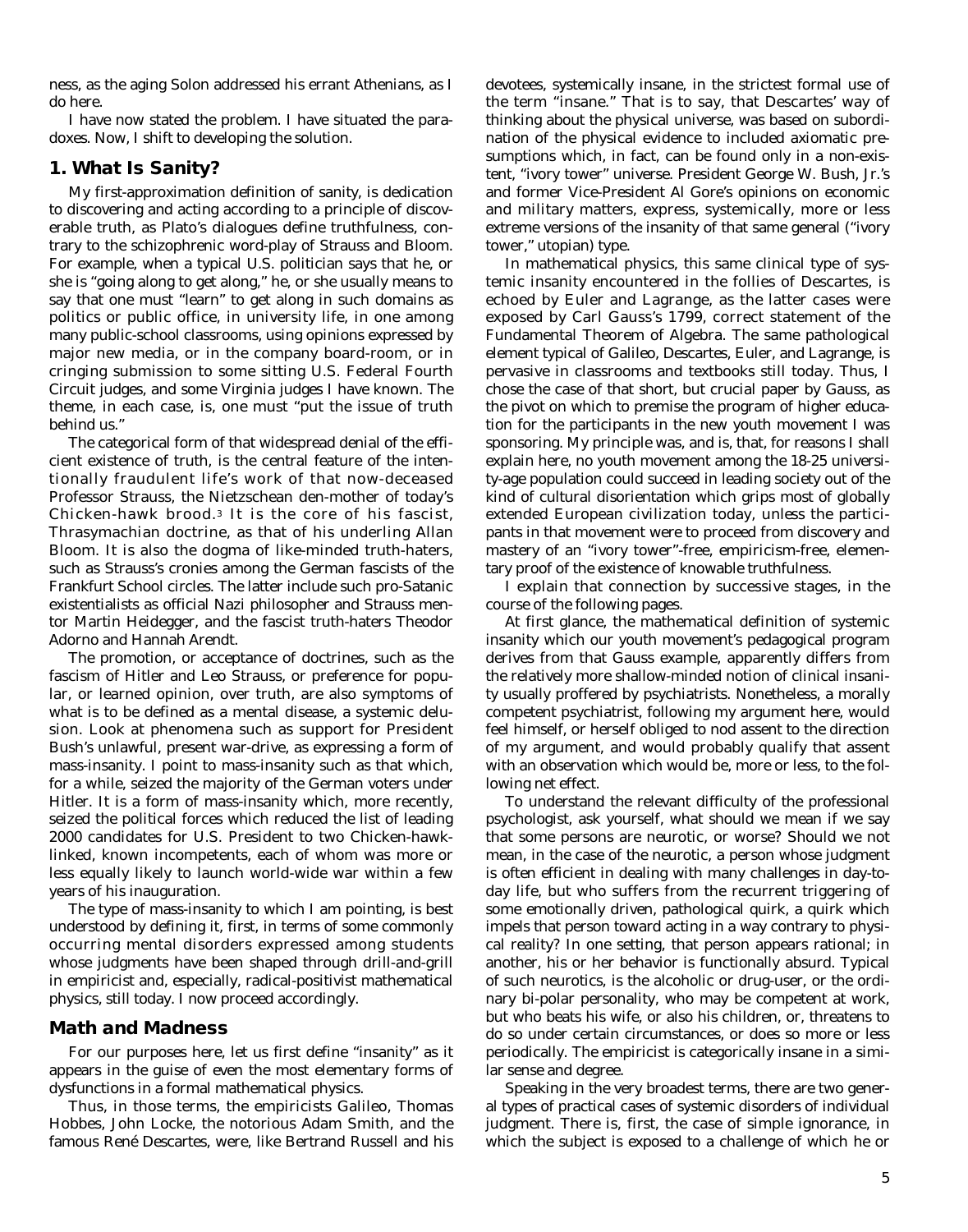she simply lacks relevant elementary knowledge, like an individual reared in a jungle tribe, trying to operate a bulldozer at first sighting. In a second general type of case, the individual, or society, is reacting under the influence of axiomatically false assumptions respecting man and society. For him, or her, these false assumptions function like the "ivory tower" axioms of a Euclidean geometry, thus exerting a more or less severe, even deadly, pathological influence over individual, or collective group behavior. These errors are the typical origin of insanity, or "non-sanity," as defined from a Classical Greek standpoint of reference.

In Euclidean, or Cartesian geometry, as in the empiricism of Paolo Sarpi's lackey, Galileo Galilei, the victim's mind is polluted by so-called *a priori,* so-called "self-evident," "ivory tower" definitions, axioms, and postulates, each of which, in fact, has no correspondence to the physical universe. In contrast to those popularized, Euclidean, empiricist, and Cartesian forms

of insanity, in the pre-Euclid, ancient scientific practice of Thales, the Pythagoreans, and Plato, the principle of physical construction defines the universe as a domain of physical geometry, as a universal physical space-time. With the Fifteenth-Century European Renaissance's rebirth, as associated with Filippo Brunelleschi, Nicholas of Cusa, and Leonardo da Vinci, the mainstream of scientific progress returned, from the decadence of Latin Romanticism, to the Platonic tradition of Classical Greece, that tradition also typified by the work of Eratosthenes, Aristarchus, and Archimedes. Out of these Renaissance origins, came the work of modern Classical giants most usefully typified by Johannes Kepler, Gottfried Leibniz, Carl Gauss, and Bernhard Riemann. Out of this modern, Classical scientific



**Nazi 'philosopher' Martin Heidegger, repository of a Nietzschean mode of fascist ideology seminal to 'Straussianism.'**

tradition, we have inherited the notions associated with a Riemannian form of Classical physical geometry, from which we have expelled the clutter of all those *a priori* definitions, axioms, and postulates associated with Euclid, of the empiricists in general, and of the Cartesians in particular. Only what are proven experimentally to be universal physical principles, are allowed.4

This Riemannian concept of physical geometry serves not only for what today's convention signifies as "physical science"; it also applies to provable principles of those aspects of social relations which determine mankind's effective social relationship to the universe in which we live. As I shall explain below, this same principle corresponds to the distinguishing principle of Classical (as opposed to Romantic or Modernist) composition and performance of art, as it does to physical science as such.

Therefore, as a matter of scientific precision, we ought to limit the use of the term

"insanity," to those sets of practiced belief which are demonstrably in efficiently systemic violation of that combined, Riemannian physical geometry which encompasses both the individual mind's knowledge of the physical universe around it, and also the efficient and valid universal principles of social relations governing society's coordination of its relationship to that same universe.

Ordinarily, the teaching and practice of psychology do not attempt to reach such a strictly scientific definition as that one. The relatively better practice among that profession, nonetheless seeks to define sanity in terms of definable principles, but usually falls far short of recognizing the functional significance of rigorously defined, truly universal principles, both truly universal physical principles and also



Library of Congress

**Among Leo Strauss's cronies from Frankfurt School circles were fascistexistentialist and Heideggerian Hannah Arendt.**



**Another Strauss-Arendt colleague who contributed to existentialism's Dionysian cult legacy: Theodor Adorno.**



**Friedrich Nietzsche: Strauss's dogmas are a Nietzschean parody of the wicked Thrasymachus from Plato's dialogue The Republic.**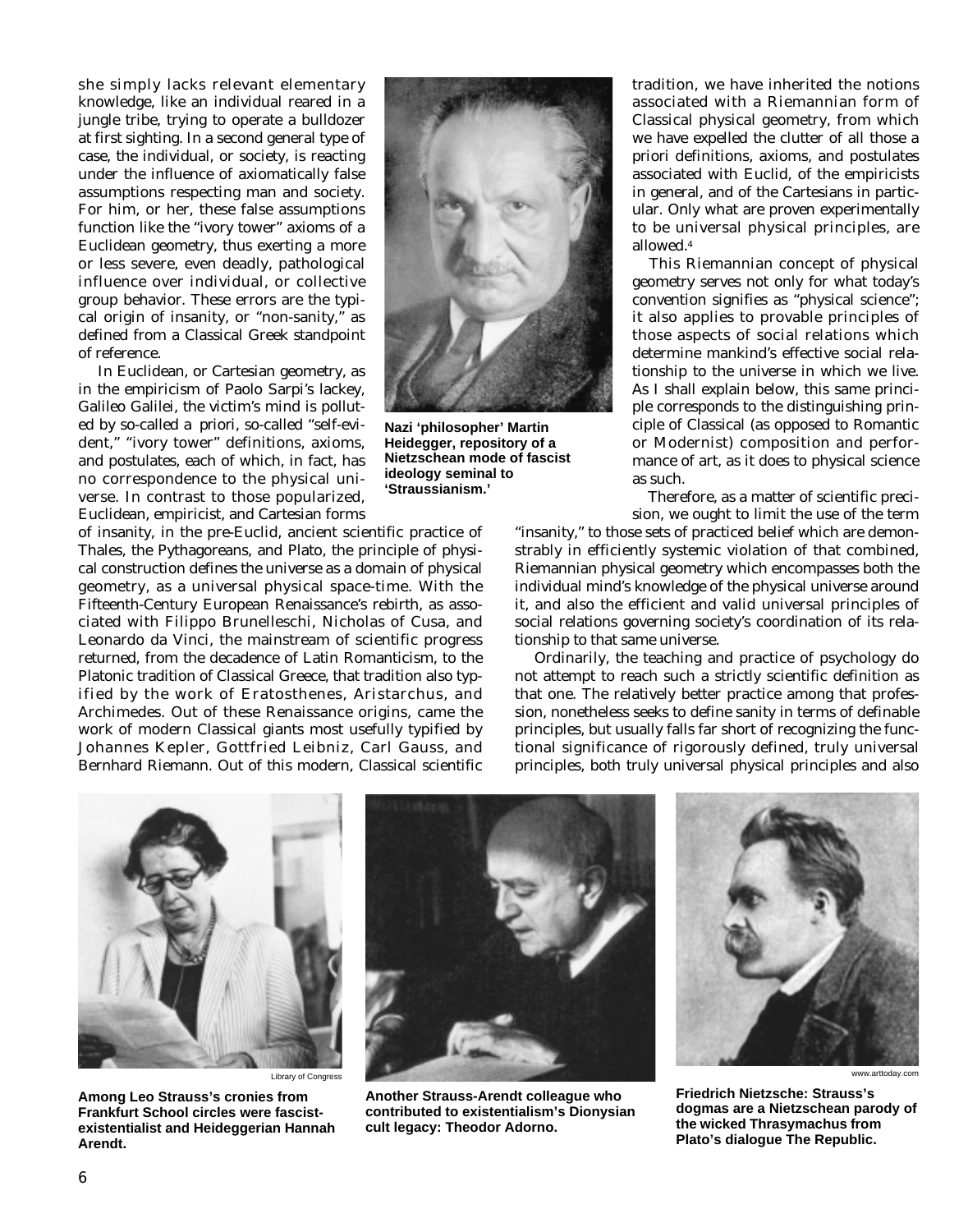their social correlatives.

Usually, among the least competent choices of standard for psychology, is the more or less frequent reliance upon an arbitrary standard of so-called "normal behavior." All true scientific geniuses of society today, are, by definition, "abnormal." Therefore, the only competent definition of a sick society, is, "axiomatically," one in which its prevalent standard of sanity is that set of belief which is usually considered "normal," or, as in the instance of the wrong ideas concerning economy, which are rampant in the U.S.A. today.5 The crisis hitting the U.S. today, has been caused by what have come to be widely accepted as "normal" forms of belief and mass behavior. To escape that trap, we must discard "normal" as a standard, and choose, instead, a standard which is provably universal, without use of the sometimes useful, but always slippery notion of "normal."

For example. In Classical tragedy since the best work of the ancient

Greeks, as in the modern productions of Shakespeare and Schiller, the root of all that tragedy which corresponds to a nation, a people in crisis, lies in the currently prevalent mental habits of the general population represented. Shakespeare writes, that "there is something rotten in the kingdom of Denmark." It is Hamlet's fear of that conventional rottenness of his society, his terror of the prospect of immortality, which impels him, like his successor Fortinbras, to continue the same folly of Denmark which felled the foolish Hamlet. So, it is in Schiller's *Don Carlos,*the real-life tragedy of religious warfare which carries the reallife Philip II, his followers, and Spain itself, as in Schiller's play, into the culturally deserved ruin which Cervantes foresaw, and which Spain thus became in the course of the Seventeenth Century. The tragic doom of nations, lies, first, as Athens' Solon warned: in the foolish norms of its current, decadent culture; and, second, in the nation's failure to nurture and select leaders who will lead a tragic people to mend its foolish customs. So, Aeschylus' *Prometheus Bound* paints the doom of Greece under a culture polluted by the polymorphous perversity of its inhuman Olympian gods.

Therefore, especially in times of crisis, we must reject that which may happen to appear to be normal, and define what should have been adopted as normal, instead. As the aging Solon rebuked his foolish Athenians, it was always what had come to be accepted as "normal" behavior which brought about the subsequent threat of self-inflicted doom. Such is the more or less indispensable function of redefining mass insanity in society as I do here.

Therefore, for related reasons which I shall explain more fully here, I chose Gauss's 1799 paper on the Fundamental Theorem of Algebra, in opposition to the empiricists Euler and Lagrange, as the best choice of standard launchingpoint for a modern university or comparable education.



**Leo Strauss, whose influence has become so broad in our government. He taught that there is no God, that the universe cares nothing for men or mankind, and that all of human history is nothing more than an insignificant speck.**

The young American, for example, must enter adulthood with a secure mooring of his or her sense of personal identity in a valid sense of the meaning of truth. Not what is prescribed as "truth," as by textbooks, or so-called popular opinion. It must be what he or she knows to be truth, by means of nothing but the internal authority of knowledge, as the experimental validity of an hypothesized universal physical principle, a principle free of the encumbrances of "ivory tower" definitions, axioms, and postulates signifies actual knowledge of truth. The young such American must command valid certainty of at least one such universal principle, as a benchmark from which to proceed with his or her personal, life-long mapping of the universe. Thus, to define a shareable mooringpoint of that quality, I chose and proposed the Gauss paper.

### **The 'No Future' Crisis**

There were also special, contemporary considerations compelling me to insist

upon that standard at this point in the globally extended history of current European civilization. I point to the conflict between the typical representative of that "Now Generation," which entered adulthood during an interval of, approximately, 1964-1972, the interval of the rise of the "rock-drug-sex youth-counterculture," and the so-called "Now Generation's" children. Today, more than a quarter-century later, the former "Now Generation" has produced children who became university-age young adults, and adolescents, condemned to be part of a "No Future Generation." Despite the significant, smaller rations among both of these generations which are more or less exceptions to this pattern, the conflict between the two sets of generations, is widespread and deep-going; it is a conflict which must be recognized, and overcome, if this civilization is to find a civilized future during the generations immediately ahead.

Prior to the rise of "the rock-drug-sex youth-counterculture," the typical outlook of that normally moral U.S. or European adult, who was conscious of his or her mortality, was a commitment to a brighter future for the children and grandchildren of one's own generation. Most among such Americans and Europeans were scarcely saints, but they had that degree of a sense of an efficient personal immortality. Most would have tended to accept the New Testament parable of the "talents." We are each given a mortal existence of uncertain duration. That is our finite talent, called mortal life. Therefore, wisdom says, "Spend it well."

Unfortunately, that moral tradition began to be swept away with the advent of the "rock-drug-sex youth-counterculture" of the middle to late 1960s. The resulting present moral and economic crisis of America and European society is a reflection of this change.

The "Beatniks" and earlier "rock culture" of the Elvis Presley generation already echoed the Dionysian cult-legacy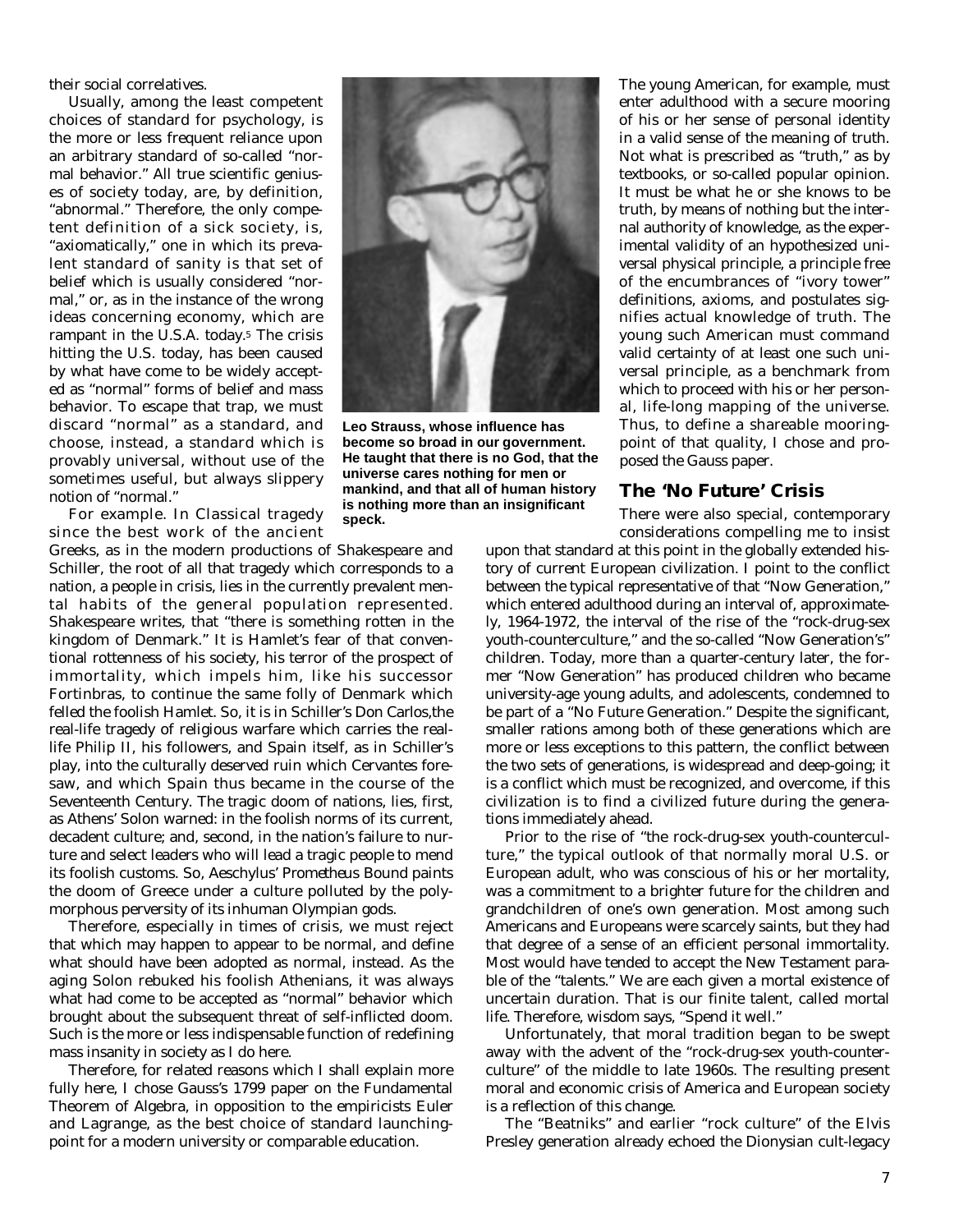of the European existentialist degeneration of Heidegger, Jaspers, Leo Strauss, Theodor Adorno, Hannah Arendt, and such French followers of the Nazi Heidegger as Jean-Paul Sartre. This corruption, copied from the most decadent elements of Weimar Germany's post-Versailles 1920s, was subsequently carried to an extreme by the "rock-drug-sex youthcounterculture" of the mid-1960s. This led, more than a decade later, to the epidemics of "mid-life crisis," and kindred, pathetic bleats of "I must change my life-style," which were among the frequent lawful, middle-age consequence of joining a "Now Generation" imagined to dwell on the backside of a history which had come to nearly its Hegelian-Nietzschean end.

As the Baby Boomer generation's position within adult society became more and more dominant, the degeneration of the economy and other cultural attributes, into the characteristics of a so-called "post-industrial," or "consumption" society, accelerated. The economy degenerated under the increasing popular influence of post-industrial Baby Boomer fads. Degeneration of the nation's culture and economy were not recognized as the catastrophe they were in fact, because, for the existentialist "Now Generation's" Baby Boomer culture, which was then moving toward the higher ranks of social, economic, and political life, their slide into decadence had become "the norm."

What, then, to do with the Baby Boomers' children? For the "Now Generation," their children, such as those maturing children entering university age, were an increasingly uncomfortable reality, just as the senior citizens, their own parents, were seen by Baby Boomers, such as former Colorado Governor Lamm, as becoming inconveniently costly to support. The maturing children of the Baby Boomers, whether adolescent or young adult, found themselves thrown on the dump of what was implicitly labelled a "No Future Generation." The latter's passion for acquiring a future, clashed increasingly with the contrary cultural norms of the "Now Generation's" impulses. The resulting friction is often ugly, as it is all too often as impassioned as a racial conflict might be.

Under these condition, the apparent "norms" of the "Now Generation"—or, should we say "degeneration"—are, for the "No Future Generation," worse than useless norms of belief. In this circumstance, mere custom fails as a substitute for morality; the search for a standard of truth, must replace a presently failed, traditional reliance upon invoking custom as an authority for continuing adherence to the tragically failed traditions of the mid-1960s cultural-paradigm shifts. The continued existence of civilization now depends, absolutely, upon an immediate shift away from the traditions of the "Now Generation."

What might be recognized, in functional terms, as the morality of a people, occurs in two degrees. On the lower level, it is expressed as a commitment to the betterment of the conditions and persons of coming generations of one's own, and other nations and peoples. The famous 1648 Treaty of Westphalia, on whose precedent civilized life among modern nations depends, still today, is an example of this simpler expression of morality. On a higher level, we meet the exceptional individual, as typified most simply by France's martyred Jeanne d'Arc, or the Reverend Martin Luther King, Jr., who follows in the imitation of Christ, to spend one's mortal life wisely, for the sake of the betterment of future humanity.

The significance of the emergence of rampant, even rabid existentialism, in the cultural currents of the post-World War II U.S.A., is that it tended, rather efficiently, to uproot the simple kind of popular morality from the population, and national custom in general. The intrinsically immoral influence of the cult of the "Now Generation," the generation of President George W. Bush, Jr., has tended to uproot and eliminate that idea of progress, on which all the true achievements of our U.S. republic had depended. This form of moral corruption typified by the "Now Generation," became something like an expression of cultural cannibalism toward both that generation's own parents, and own children. The latter victims of the 1960s counterculture, are the present "No Future Generation." Thus, today's President Bush's policy-making outlook expresses in the extreme, the same ugly essence of that moral decay, as the explicit, Leo-Straussian, Hegelian-Nietzschean "end of history" doctrine of the Baby-Boomer generation's Cheney-Rumsfeld Chickenhawks.

That implicitly awful present conflict among generations exists. How might we overcome it? My view, which is corroborated in a significant degree by the recent impact of our youth movement's activity, is: A youth movement of this specific type is capable of reawakening a sense of a meaningful future among even a large part of the generation which had been sucked into a long sojourn within the ranks of the "Now Generation." In that way, we can bridge the gap, and reconcile the two antagonistic generations around the common cause—the future—which this youth movement already represents. Therefore, we must look more deeply, and with cultural optimism, into the matters just identified.

## **2. Who Is Really Human?**

This carries this discussion of mass-sanity into deeper issues of mass social behavior. Look again at the age-old question: Is there a fundamental difference between man and ape? What is that difference? For, example, do the parents of apes believe in future grandchildren? Therefore, is it really an exaggeration, to ask the question: Was that behavior of Professor Leo Strauss, to which I referred above, actually human, or a product of some kind of "reversed cultural evolution," into becoming something less than human?

Who, then, is really human? Should we not recognize that Professor Strauss, Allan Bloom, and their Rumsfeld-Cheney-linked Chicken-hawk followers were, and are collectively insane: human beings who, like Adolf Hitler, or the Emperors Tiberius, Caligula, Nero, England's Richard III, Spain's Philip II, Napoleon Bonaparte, and the immediately relevant cases of G.W.F. Hegel, and Friedrich Nietzsche, after him, have reverted to forms of human behavior which are essentially unnatural, forming, in effect, a type of pseudo-human species? They have become equivalent to a species whose very existence is morally, and functionally worse than that of naturally determined lower forms of life.

These are not only formal questions of science. As I am emphasizing here: The ideological connections between Adolf Hitler and those Chicken-hawks presently inhabiting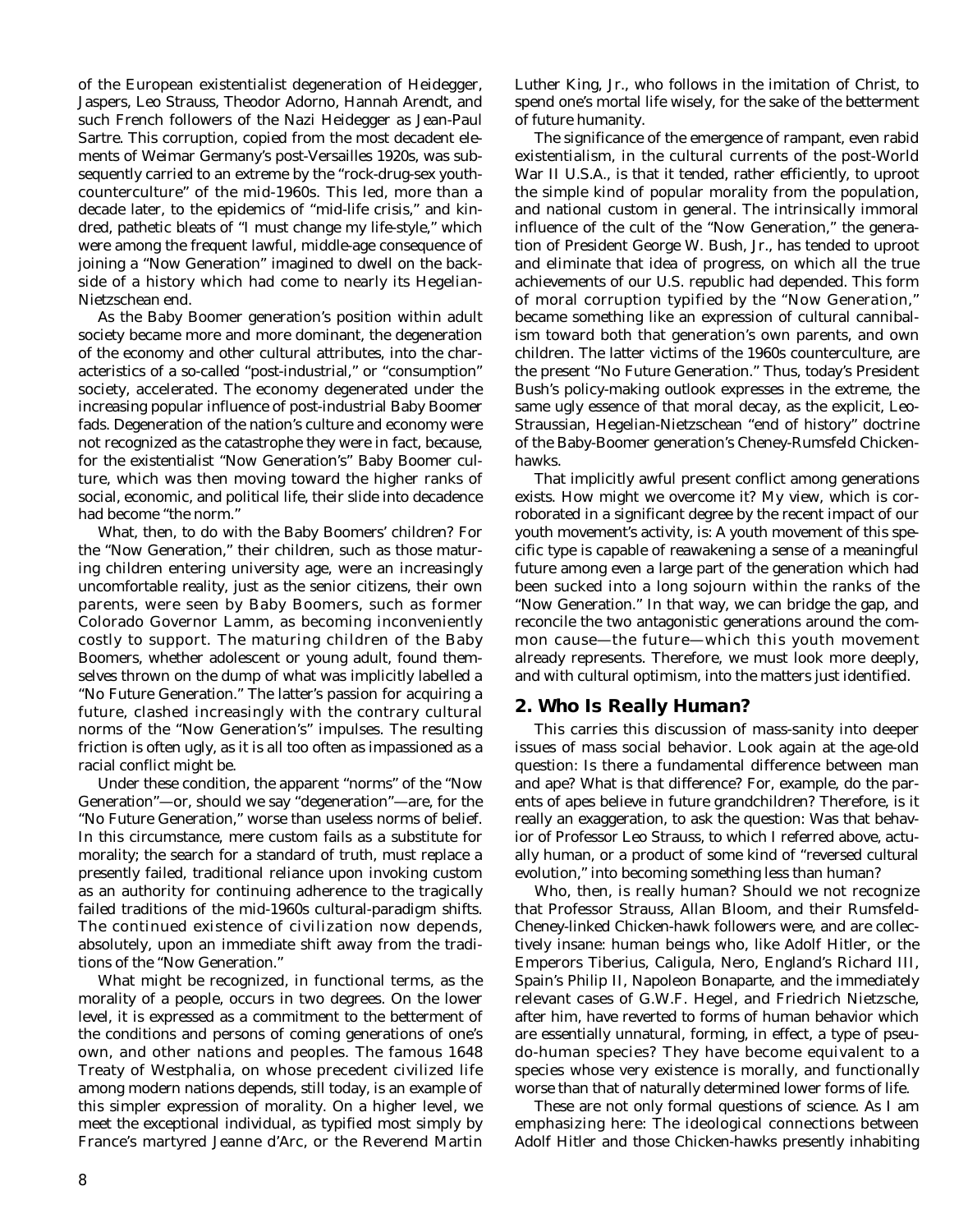Rumsfeld's and Cheney' roosts, demonstrate, that these questions I pose here, are foremost among today's issues of national security, including "military affairs."

To define, and locate the answer to such questions of both science and of national security and its strategy, we must find the answer in the axiomatic differences between the Romanticism of extended European civilization's modern empiricists, on the one side, and the Classical European legacy shared among Plato and the connection of his modern followers, such as Nicholas of Cusa, Leonardo da Vinci, Johannes Kepler, Gottfried Leibniz, Gauss, and Riemann, with the crafting of the U.S. Declaration of Independence and of the world-shaking Preamble of the U.S. Federal Constitution.

The working definition of humanity which is crucial for understanding the cause and cure of that kind of imperial fascism typified by such followers of the late Professor Strauss as Rumsfeld, Cheney, and their Chicken-hawks today, runs more or less as follows.

*1. The crucial issue is, first:* What is the absolute difference between the human species and each and all species of possible members of a class of higher apes?

*The empirical evidence is:* If the human species were a member of the biological class of known, or other higher apes, that species could not have achieved a total living population of more than several millions individuals under conditions associated with the ice-age cycles of the recent two or so millions years. The living human population today is estimated by some sources as greater than six billions individuals.

*2. The crucial issue is, secondly:* Any human society's ability to achieve sustainable population-levels depends, in the first approximation, on the willful employment of transmissible ideas from an accumulation of that which contemporary notions of physical science identify as technological derivatives of known, experimentally demonstrable universal physical principles.

*The supplementary, crucial answer is, as I have shown in various earlier locations:* No representative of the class of higher apes can generate the Platonic type of hypothesis which leads to the discovery of a universal physical principle.

*3. The crucial issue is, similarly:* Man's technological progress to that cumulative effect, depends on transmission of knowledge of the universal principles underlying that technology, which means the re-experiencing of the original act of discovery.

*The supplementary, crucial answer is:* No representative of the class of higher apes has shown the ability both to develop and use a language appropriate for transmission of such conceptions. This is an essential, qualitative distinction of principle, between the quasi-societies of higher apes, and an actual society of the type required for generating, transmitting, and employing discoveries of universal physical principle.

The knowledge of those three points is reflected in such results as geobiochemist V.I. Vernadsky's division of the universe of known geobiochemical effects, among three types of interacting, but experimentally distinct universal phase-spaces: a) the abiotic; b) the living as such, the Biosphere including its fossils; and, c) the Noösphere, physical effects, including the fossils of such actions, attributable solely to those cognitive functions of the individual human mind which do not occur in any other living species. In the language of Bernhard Riemann's celebrated 1854 habilitation dissertation, these three phase-spaces are multiply-connected, to the effect of defining the known universe, in a factual reading of the internal history of modern physical science, as essentially Keplerian and also Riemannian. The human individual's function within that universe is unique.

*4. Therefore, the most crucial issue is:* What specific act do human beings perform, which no lower form of life can do, to generate those effects which set the human species, thus, apart from, and above all others?

*The answer is implicit in Carl Gauss's referenced, 1799 attack on the willful falsifications of the Fundamental Theorem of Algebra by such empiricist ideologues as Euler and Lagrange (and, notably, also Immanuel Kant).*

I explain, repeating as briefly as possible what I have said or written on this subject in numerous locations.

### **Perception or Knowledge?**

This brings the continuing quarrel between Lagrange and Gauss into fresh focus. The essential issue was whether or not man is just another, if talking, species of higher ape. In the domain of physical science so-called, this deep-going issue of personal morality, is whether or not man's knowledge of the universe is limited to a combination of "facts" as defined by sense-perception, as interpreted according to a set of arbitrary, "ivory tower" definitions, axioms, and postulates, such as those of Euclidean geometry.

The empiricist ideologues Euler and Lagrange had gone to great lengths, even outright frauds such as that of Euler's associate Maupertuis, to insist that mathematical physics must be limited to a combination of sense-perceptions with a Cartesian sort of ivory-tower set of arbitrary definitions, axioms, and postulates.

The founders of modern physical science, as typified by Brunelleschi, Cusa, Leonardo da Vinci, Kepler, Fermat, Pascal, Huyghens, Leibniz, Bernouilli, Lavoisier, et al., had each and all emphasized experimental evidence which had proven man's ability to discover a class of discoverable universally efficient physical principles which are invisible to direct observation by the human senses. Typical of the latter is Kepler's uniquely original discovery of the universal physical principle of gravitation, as the details of this process of discovery are presented in his 1609 *The New Astronomy.* The development of the discovered physical principle of universal least action, by the successive work of Fermat, Huyghens, Leibniz, and Bernouilli, is, when combined with Kepler's discoveries, the most conclusive basis in experimental scientific discovery for the proof that the arguments of Euler and Lagrange, which Gauss attacked, were hysterical falsehoods, as Gauss's 1799 paper showed them to be.

To continue to set the stage for the relevant point to be developed here, add the following background point as a matter of clarification.

In an attempt to rebut Gauss's referenced 1799 paper,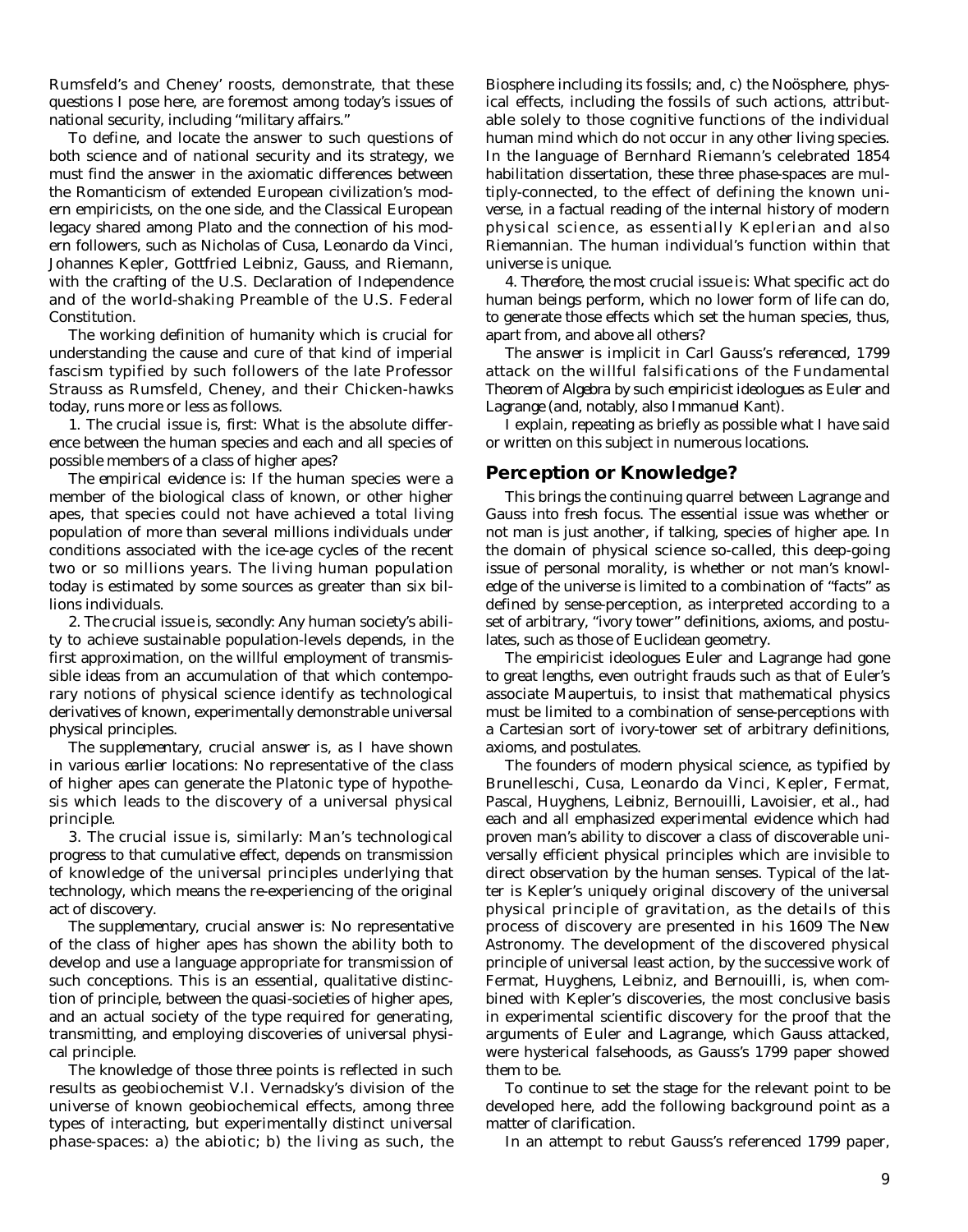Lagrange, and also his faction, insisted, that Gauss had "cheated" in the 1799 paper, by "bringing in geometry," not sticking to deductive arithmetic. In an argument "genetically" similar to that of Lagrange, and also that of Lagrange's follower, the plagiarist Augustin Cauchy, Germany's Felix Klein came to Euler's posthumous defense, by crediting what Cusa and others had already proven, the "transcendental" quality of *pi,* to the successive work of the empiricist mathematical ideologues Hermite and Lindemann.

The fraud, or hysterical self-deception of Euler and Lagrange, was their evasion of the fact that the physical universe does not correspond to a deductive mathematics of Cartesian geometry. What Gauss attacked, specifically, was Euler's and Lagrange's fraudulent evasion of the fact that their false argument depended axiomatically on "ivory tower" adherence to the prescriptions of a Cartesian geometry. What Gauss had demonstrated in his 1799 paper on the fundamental theorem, is that the real universe, the physical universe, does not conform to a mathematics premised on the assumed self-evidence of Cartesian geometric assumptions, but, rather, a different universe, that of the complex domain, in which Leibniz's universal physical principle of least action occupies a central position.

Gauss's argument was not entirely original. In his 1799 attack on the fallacies of Euler and Lagrange, Gauss was restating in modern terms exactly what had been shown by such followers of the Pythagoreans as Archytas and Plato, for the distinction in powers among lines, surfaces, solids, and physical space-time. Gauss addressed the matter of relations of powers among line, surface, and solid as the Classical Greeks had, but with the context of a modern physical science as defined by such modern predecessors as Cusa, Leonardo, Kepler, and Leibniz.

That much said on that matter of mathematics as such, we come to the crucial feature of the issue at hand, the difference between man and ape.

## **Knowing or Feeling?**

The sense-organs of the human individual are an integral part of the physiological processes within the bounds of his skin. What his senses register is, at best, not the world outside his skin, but, instead, the reactions of his sense-organs to some external stimulus. A formally Euclidean or Cartesian geometry arises from the assumption that the individual's interpretation of the arrangement of his sensory apparatus defines, "self-evidently," the physical geometry of the physical space-time of the universe outside his skin.

The scientific thinker rejects the delusion that such imaginary geometries define the real physical space-time outside his skin. The scientific thinker says, in effect: "I must assume that the real world, outside what my senses might lure me into believing, is not as my habits of senseperception suggest. Instead of blindly imagining what that real universe might be, let me attack the problem indirectly. Let me see if I can control that outside world in some significant degree, and thus force sensible and durably efficient kinds of changes in a world which, in reality, is invisible to my senses."

Turn, then, to the pages of Kepler's 1609 *The New*

*Astronomy,* the same pages from whose later English translation, the fanatical empiricist Isaac Newton and Newton's helpers forged their attempted plagiarism of Kepler's original discovery. Even their plagiarism was not original; they resorted to an action-at-a-distance fraud by the notorious empiricist, and teacher of Thomas Hobbes, Galileo Galilei, to attempt to cover the tracks of their own forgery.

Kepler focussed upon an anomaly arising in more careful normalization of observation of the Mars orbit, to recognize a common unscientific error in the astronomy of ancient Claudius Ptolemy, and also the modern Copernicus and Tycho Brahe. From study of this anomaly, which actually controlled the planetary orbit, Kepler demonstrated the existence of an efficient, but unseen universal physical principle, called gravitation, existing outside the pro-Aristotelean, "ivory tower" presumptions common to the practice of those three misguided astronomers. A similar study of an anomaly contrary to ivory-tower faith in geometry of sense-perception, guided Fermat and his successors to Leibniz's universal physical principle of least action.

These and comparable successes in discovery of universal physical principles, have each and all been accomplished by that *method of hypothesis* which is the central feature of Plato's method of Socratic dialogue. Any qualified experimental proof of such an hypothesis, defines that proven hypothesis as an unseen, but efficient universal physical principle. It is through the willful application of such principles, that the human species—a society—increases its power to command the universe outside man's skin.

## **Classical Art as Physical Science**

The same principle just illustrated for the case of what is usually called "physical science," also defines the principles distinguishing the methods of Classical artistic composition from such intrinsically irrationalist modes of composition or performance as the Romantic or the sundry shades of Modernist.

The neatest demonstration of that connection, is the case of the distinction of Classical Greek sculpture from the tombstone-like, so-called Archaic. As John Keats' *Ode on a Grecian Urn* should inform us, Classical Greek sculpture, like the revolutionary approach to painting by Leonardo da Vinci and Raphael Sanzio, and by such Rembrandt productions as "The Bust of Homer Contemplating the Blind Aristotle," replaces death-like "stilled life" with a living instant of continuing motion. This is no illusion, no magic; it is the same principle expressed by the use of the catenary by Brunelleschi for constructing the cupola of Florence's Santa Maria del Fiore cathedral, as echoed by Leibniz's discovered definition of the relationship of the complex domain's catenary to a universal principle of least action.

In poetry and music, the principle of the Pythagorean *comma* is a crucial key to artistic and physical scientific composition. The comma is defined, by the account of Pythagoras' argument, by a natural difference generated by contrasting the most natural (e.g., Florentine) *bel canto* singing voice to the divisions of a lifeless linear monochord. The difference between human and linear music is not a mathematically determined, but a naturally determined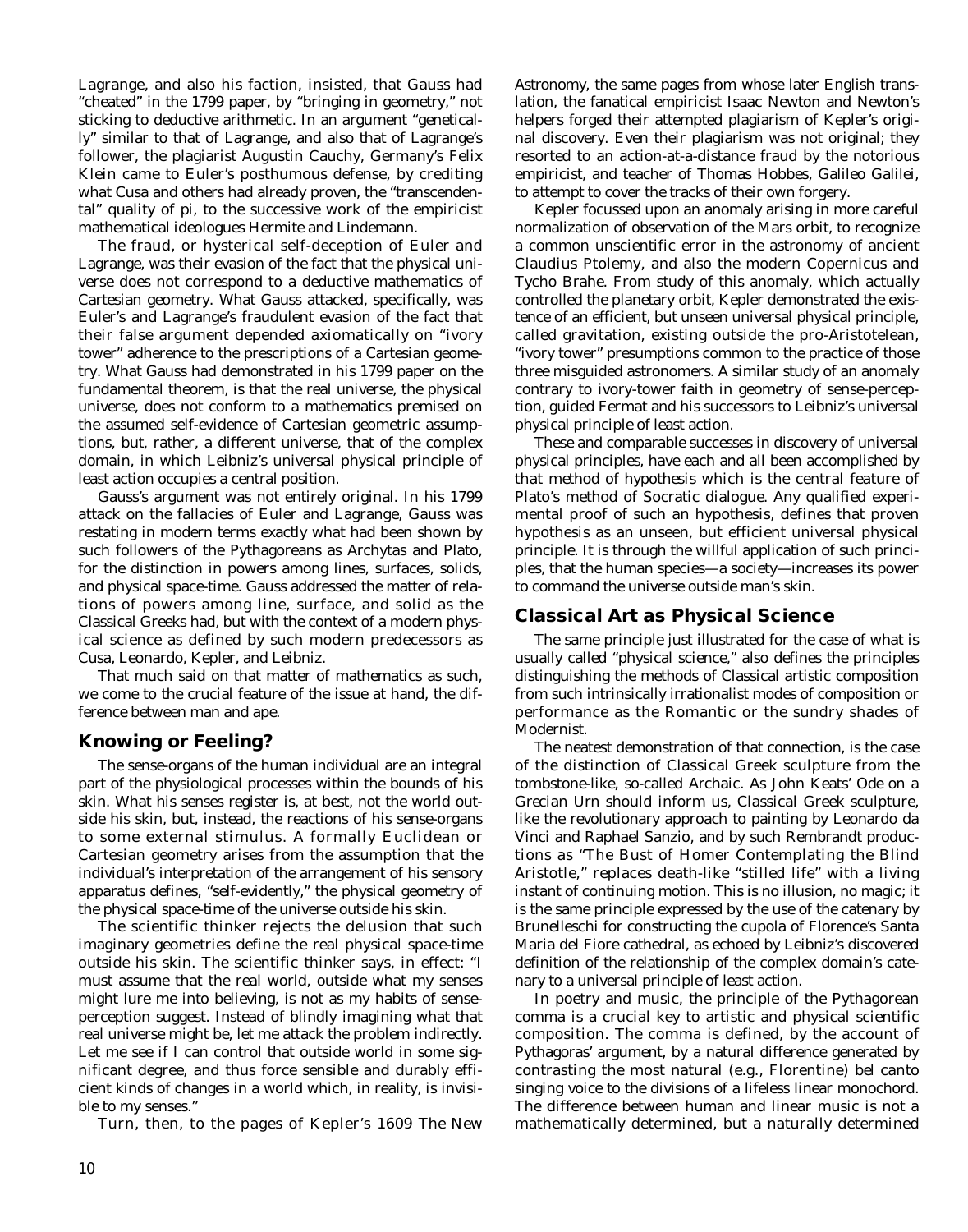reflection of the difference between a living instrument and a dead one.

In Classical poetry, the role of the potentially *bel canto*trained human singing voice is crucial. Similarly, well-tempered counterpoint, as defined with scientific precision by J.S. Bach, defines a distance from the pathetic, "curry sausage"-like productions of the virtually brain-dead reductionist Rameau. As Franz Schubert illustrates the point concisely and simply with his setting of Goethe's *Erlkönig,* it is the apposition of voicings and voices which distinguishes the communication of the intent of irony and metaphor the which are the essence of expressed human qualities of thought—from both the monotonous run-on babbling of teletype-like text, or meaningless Romantic or Modernist boom and babble.

The common characteristic of all Classical art and its performance lies essentially, not with the senses as such, but in the shared imagination of speaker and hearer. In the wellperformed Classical drama, such as that of Shakespeare, the audience's attention is quickly transported from the vision of the stage to the stage of the audience's imagination, as Shakespeare points out in the opening role of Chorus for *Henry V.* It is the same for the performance of great works of Classical music, where composer, performance, and witting audience meet minds together in the common domain of the cognitive powers of imagination.

The connection between Classical art and Classical science, such as that of Plato, Cusa, Kepler, Leibniz, and Gauss, has the purpose of joining the cognitive powers of individual members of society together in exertions to a common end. Through the training of social relations within society, by aid of composition and performance of Classical modes of artistic composition, we are best enabled to muster individual discoveries of those universal physical principles dwelling in the unseen and unheard, into the mission-oriented common purposes of the social process through which mankind conquers external nature. It is by that means that man rises above the beasts, and distinguishes himself from the apes.

There is more to it all than just that.

Our mortal life is as but an instant of eternity. To see our personal identity merely in terms of our fragile and momentary mortal existence, would tend to promote despair whenever we were confronted with awful circumstances. However, if we see ourselves as assimilating, enhancing, and transmitting the revolutionary ideas, such as valid discoveries of universal physical principles, from past, to present, and future, and perhaps adding something to that stock, we gain a sense of our personal existence as located essentially as befits creatures of ideas, in the eternity of past, present, and future human existence.

Thus, when we think of the benefits we may be transmitting in this way, to our predecessors whose dreams we fulfill and to the children and grandchildren after us, we are justly optimistic about ourselves, about our visiting the present, for whatever the span of our mortal life might prove to be. Any person, from any past time, whose original discovery is known to me, or other universally important person of that time, such as the peasant girl Jeanne d'Arc, once known to me as a universal idea, will never die for me as long as my mind lives. I will therefore fight for their cause. That is the way the good person lives.

Here lies the undeniable importance of an upward movement of the young, even under the most threatening and depraved circumstances of society in general. It is not a matter of feeling good; it is matter of actually being good, in the manner the principles of the U.S. Federal Constitution's Preamble prescribe, being good in the sense which the depraved John Locke's chief adversary, Leibniz, defined, as the rightful pursuit of happiness. It is the happiness of living efficiently, as an historical, thinking being, in past, present, and future, all at once.

For these same reasons, the exceptional political, as well as scientific and artistic leader remains, to the present time, a crucially indispensable leader of society, especially a society gripped by a time of self-inflicted tragedy, like the U.S.A. today. It is a role, which for lack of qualified substitutes, I am obliged to fill. I present to you, the future. See, here, your children, their children, and those yet to be born. Protect them from the evil that the likes of Old Wicked Witch Strauss's predatory Chicken-hawks and their wars and thieving schemes represent, for combined past, present, and future humanity today. Humanity is good. It is the best creature in the Creator's eternity. Defend it accordingly; be truly human.

- 1. Cf. Field Marshall Erich von Manstein, *Verlorene Siege (Lost Victories: The War Memoirs of Hitler's Most Brilliant General),* Presidio Press, 1994, for a devastating account of foolish fascist Adolf Hitler's comparable, Rumsfeld-like tyranny over his generals.
- 2. Not only was Chicago University Professor Leo Strauss's career launched by the sponsorship of Germany's Carl Schmitt, the designer of that *Notverordnung* used to award Hitler post-Reichstag-fire dictatorial powers. The war policy of the Bush Administration, and the "Patriot Act" drafts and Guantanamo base and related doctrines of Ashcroft, are copies of the Nazi concentration-camp and related dogma in law developed by Carl Schmitt.
- 3. We meet a related form of truth-hating insanity in the argument of U.S. Associate Supreme Court Justice Antonin Scalia's practiced doctrine of text. Contrary to the frankly kabbalistic textualism of Leo Strauss and his dupes, the Socratic dialogues of Plato, the principal target of Strauss's expressed hatred, are premised on experimentally demonstrable principles of construction, like the same Pythagorean tradition of Archytas and Plato which Gauss's 1799 paper puts into the form of the mathematical physics of the complex domain. With Plato, one need not debate the interpretation of the text; one must repeat the experience of the experimental construction which Plato provides. Any debates over a translation or copying of a Plato writing, are resolved solely through those epistemological methods of construction. Strauss's and Scalia's method of argument from text, are examples of specifically schizophrenic forms of radically nominalist word-play, a demonstration of diagnosable expressions, in the form of use of language, corresponding to, and often reflecting schizophrenic thought.
- 4. Bernhard Riemann, *Über die Hypothesen welche der Geometrie zu Grunde liegen,* H. Weber, ed. (New York: Dover Publications reprint edition, 1953).
- 5. Among the worst cases of popular misuse of "normal" as a standard, are instances of threatened or actual violence promoted by racial and religious bigotry.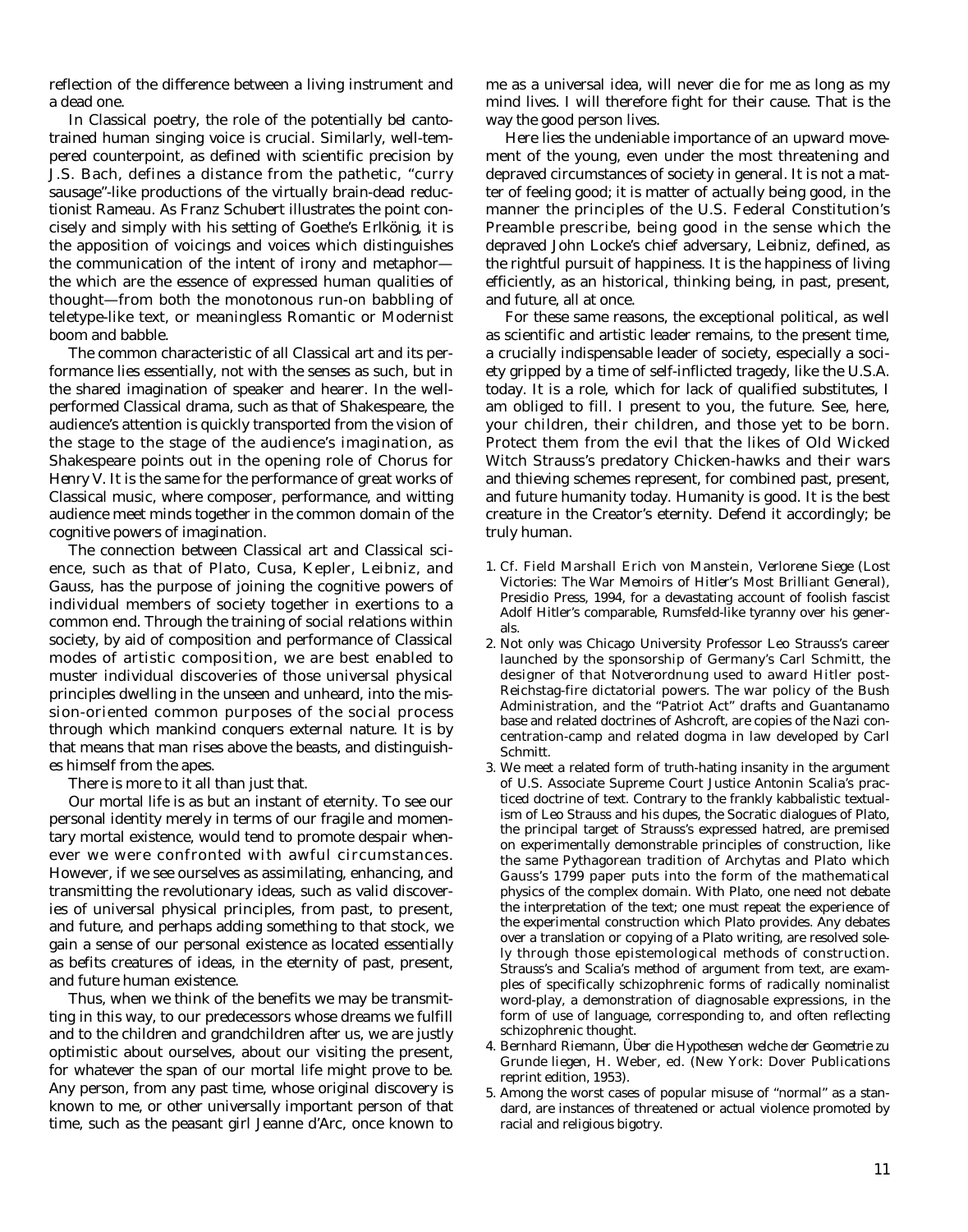## **The 'Ignoble Liars' Behind Bush's Deadly Iraq War**

## by Jeffrey Steinberg

On Sunday, March 16, 2003, Vice President Dick<br>Cheney emerged from his cave to appear on the<br>NBC News "Meet the Press" show, for a one-hour Cheney emerged from his cave to appear on the NBC News "Meet the Press" show, for a one-hour interview with Tim Russert. In the course of the hour, Cheney all-but-announced that there was nothing that Saddam Hussein could do to avert an unprovoked and unjustifiable American military invasion of Iraq. Cheney repeatedly referred to the attacks of Sept. 11, 2001, as the "historic watershed" that, for the first time, justified an American unilateral preventive war. Yet Cheney himself, a dozen years earlier, had embraced the idea of preventive war—not against a Saddam Hussein who had been armed by the Reagan and Bush Administrations with weapons of mass destruction, but against any nation or combination of nations that challenged American global military primacy in the post-Soviet world. On the pivotal issue of preventive war, Cheney was lying, willfully. But that was just the tip of the iceberg.

Cheney's extraordinary hour-long pronouncement was composed, almost exclusively, of disinformation, which had either already been publicly discredited, or would soon be exposed as lies.

Cheney asserted that Saddam Hussein was actively pursuing the acquisition of nuclear weapons, when, days earlier, International Atomic Energy Agency (IAEA) chief weapons inspector Mohammed El-Baradei had testified before the UN Security Council that the allegations were based on documents determined to be forgeries. Indeed, in the March 31 issue of *The New Yorker* magazine, investigative reporter Seymour Hersh detailed how IAEA investigators had determined, in just several hours of research, that purported Niger government communiqués confirming the sale of 500 tons of "yellow cake" uranium precursor to Baghdad, were shoddy forgeries, drawn up on outdated Niger government letterheads. Hersh wrote that the forgeries were passed to the Bush Administration, through British MI6, and had probably originated with the British intelligence service, with the Mossad, or with Iraqi oppositionists affiliated with the Iraqi National Congress (INC) of Dr. Ahmed Chalabi.

Cheney also repeated the by-then-thoroughly-discredited charge that Saddam Hussein had "longstanding" ties to the al-Qaeda terrorist organization, and that it was "only a matter of time" before Saddam Hussein provided the bin Laden gang with weapons of mass destruction—biological,

chemical, and, ultimately, nuclear. As Cheney well knew, an October 2002 assessment from Central Intelligence Agency (CIA) Director George Tenet, delivered to the Senate Intelligence Oversight Committee, had pointedly stated that Saddam Hussein would only resort to WMD, or engage with al-Qaeda, if he felt that he was backed into a corner and facing imminent American military attack. Repeated efforts by "war party" operatives, like former Director of Central Intelligence and Iraqi National Congress lobbyist R. James Woolsey, had failed to turn up any credible evidence of Saddam-al-Qaeda links, particularly prior to Sept. 11, 2001.

Perhaps Cheney's biggest lie—which flew in the face of all assessments from the CIA, the Defense Intelligence Agency (DIA), the Joint Chiefs of Staff (JCS), and State Department Middle East experts—was that the military conquest of Iraq would be a "cakewalk." Cheney told Russert, "Now, I think things have gotten so bad inside Iraq, from the standpoint of the Iraqi people, my belief is we will, in fact, be greeted as liberators."

Russert challenged Cheney's rosy forecast: "If your analysis is not correct, and we're not treated as liberators, but conquerors, and the Iraqis begin to resist, particularly in Baghdad, do you think the American people are prepared for a long, costly, and bloody battle with significant American casualties?"

To which Cheney responded: "Well, I don't think it's likely to unfold that way, Tim, because I really do believe that we will be greeted as liberators. I've talked with a lot of Iraqis in the last several months myself, had them to the White House. . . . The read we get on the people of Iraq is there is no question but that they want to get rid of Saddam Hussein and they will welcome as liberators the United States when we come to do that." Later in the interview, Cheney added, "If you look at the opposition, they've come together, I think, very effectively, with representatives from Shia, Sunni, and Kurdish elements in the population."

Towards the end of his performance, the Vice President extended his "cakewalk liberation" forecast, to further assert that American preventive military action to overthrow Saddam Hussein would stabilize the Middle East. He cited Dr. Bernard Lewis, the British Arab Bureau spook and author of the "Arc of Crisis," "Islamic card" fiasco, as his authority: "I firmly believe, along with, you know, men like Bernard Lewis, who's one of the great, I think, students of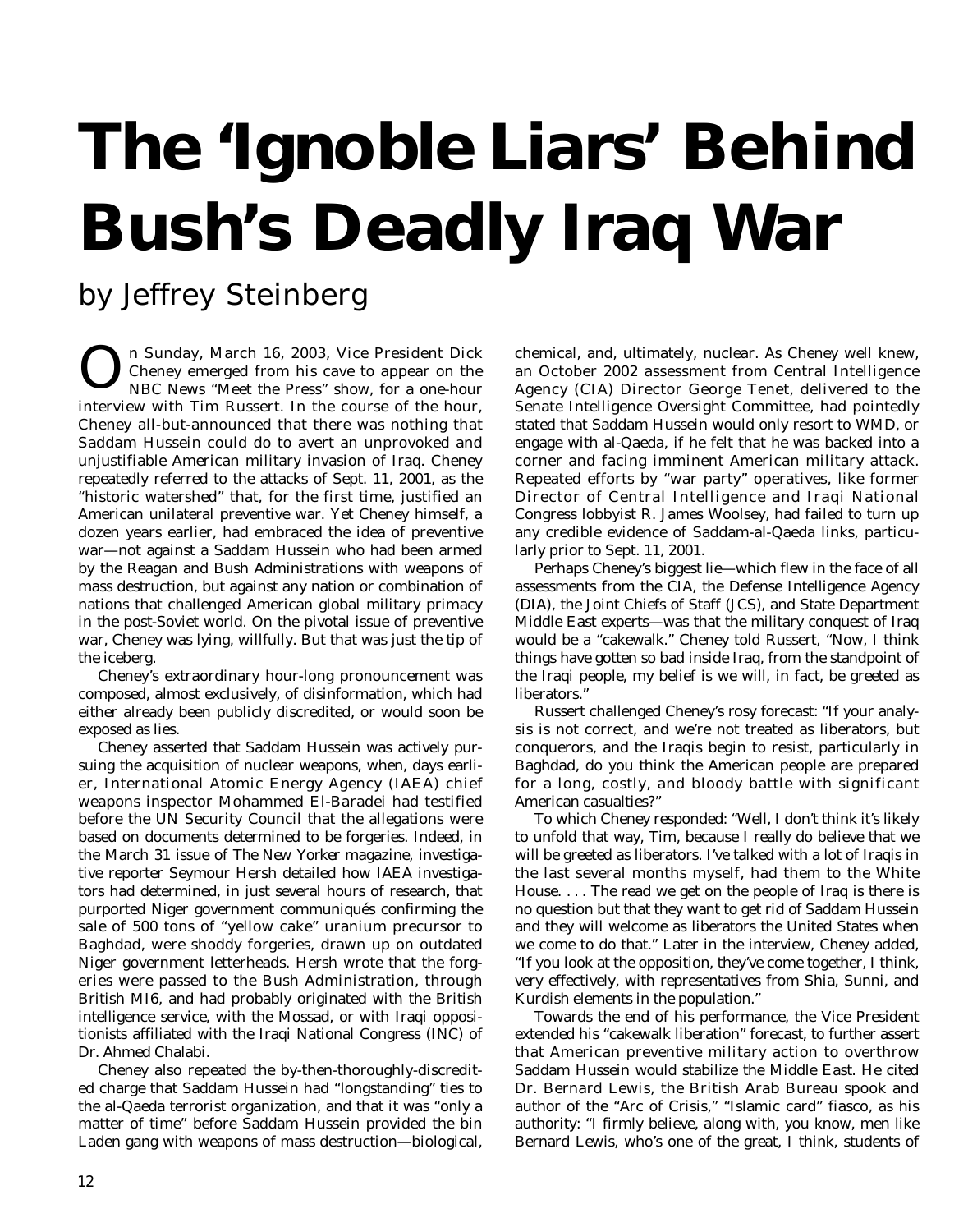that part of the world, that strong, firm U.S. response to terror and to threats to the United States would go a long way, frankly, towards calming things in that part of the world."

Almost exactly 80 hours after Cheney's appearance on NBC-TV, the United States launched an unprovoked and unnecessary war on Iraq. According to Washington-based senior Arab diplomatic sources, governments of the Middle East were told by top Bush Administration officials, on the eve of the attack, that the Iraq war would be over in seven to ten days.

## **The Straussian Lie**

Vice President Cheney's lying performance on "Meet the Press" was no mere act of personal hubris and folly. His declaration of preventive war against Iraq—which neo-conser-

vative allies, like self-professed "universal fascist" Michael Ledeen, more frankly celebrated as the beginning of a perpetual Clash of Civilizations war, targeting virtually every Arab nation-state in the Middle East—marked the culmination of a campaign of more than a dozen years, to permanently redraw the map of the Near East and Persian Gulf, through unending war and colonialist raw material seizure.

Even more than that, it signaled a long-in-the-making policy putsch in Washington by a small group of neo-conservatives—a majority of whom were followers of the German-born fascist philosopher Leo Strauss (1899-1973). Their policy is to permanently transform the United States, from a Constitutional republic, dedicated to the pursuit of the general welfare and a community of principle among

perfectly sovereign nation-states, into a brutish, post-modern imitation of the Roman Empire, engaged in murderous imperial adventures abroad, and brutal police-state repression at home.

Although a Jew, who was active in the Vladimir Jabotinsky-led Revisionist Zionist circles in Germany in the 1920s, Strauss was also a protégé and enthusiastic promoter of the ideas of two leading intellectual figures of the Nazi Party: existentialist philosopher and Friedrich Nietzsche-revivalist Martin Heidegger; and Nazi jurist Carl Schmitt, who wrote the legal opinion justifying Adolf Hitler's February-March 1933 post-Reichstag Fire dictatorial putsch. Schmitt personally arranged for Strauss to leave Germany on a Rockefeller Foun-



**On March 16, Dick Cheney emerged from his cave to virtually declare war on Saddam Hussein.**

dation fellowship in 1932, to study in London and Paris, and then took up teaching posts in the United States, first at the New School for Social Research in New York, and later at the University of Chicago.

In Germany of the 1920s and 1930s, there were Jews who were Nazis, but who, like Strauss and the Frankfurt School gaggle of left-wing Nietzscheans (Theodor Adorno, Max Horkheimer, Leo Lowenthal, Herbert Marcuse, et al.), had no chance for party advancement because of Hitler's anti-Semitism; and so they chose to leave Germany, to pursue more "universal" fascist ideas and policies abroad, particularly in the United States and Great Britain.

For Leo Strauss and his disciples, the ignoble lie—disinformation—was the key to achieving and holding political power. And raw political power

was the ultimate goal. For Strauss and the Straussians, there were no universal principles, no natural law, no virtue, no *agape*, no notion of man in the living image of God.

William Kristol, a leading Washington "Straussian" and the chief public propagandist for the war party in the George W. Bush Administration, made the point bluntly in an interview with Nina J. Easton, who authored a book-length profile of the top leaders of the right-wing insurgency of the 1990s, *Gang of Five* (New York: Simon & Schuster, 2000). Kristol told her, "One of the main teachings [of Strauss] is that all politics are limited and none of them is really based on the truth. So there's a certain philosophic disposition where you have some distance from these political fights. . . . You don't take yourself or your causes as seriously as you would if you thought this was 100% 'truth.' Political movements are

> always full of partisans fighting for their opinion. But that's very different from 'the truth.' "

> From his perch as editor-in-chief of the Rupert Murdoch-bankrolled *Weekly Standard* magazine, launched in 1995, Kristol has perfected the art of political deception and the Goebbels "Big Lie." The son of two first-generation postwar neo-conservatives, Irving Kristol and Gertrude Himmelfarb, Kristol was trained at Harvard from the time of his 18th birthday by one of Leo Strauss' leading disciples, Harvey Mansfield, Jr.

> Kristol's Harvard graduate school roommate and fellow Straussian was Alan Keyes, later a Reagan State Department official and unsuccessful candidate for the U.S. Senate in Maryland (Kristol ran Keyes' 1988 campaign against Democrat Paul



**propagandist for the war party.**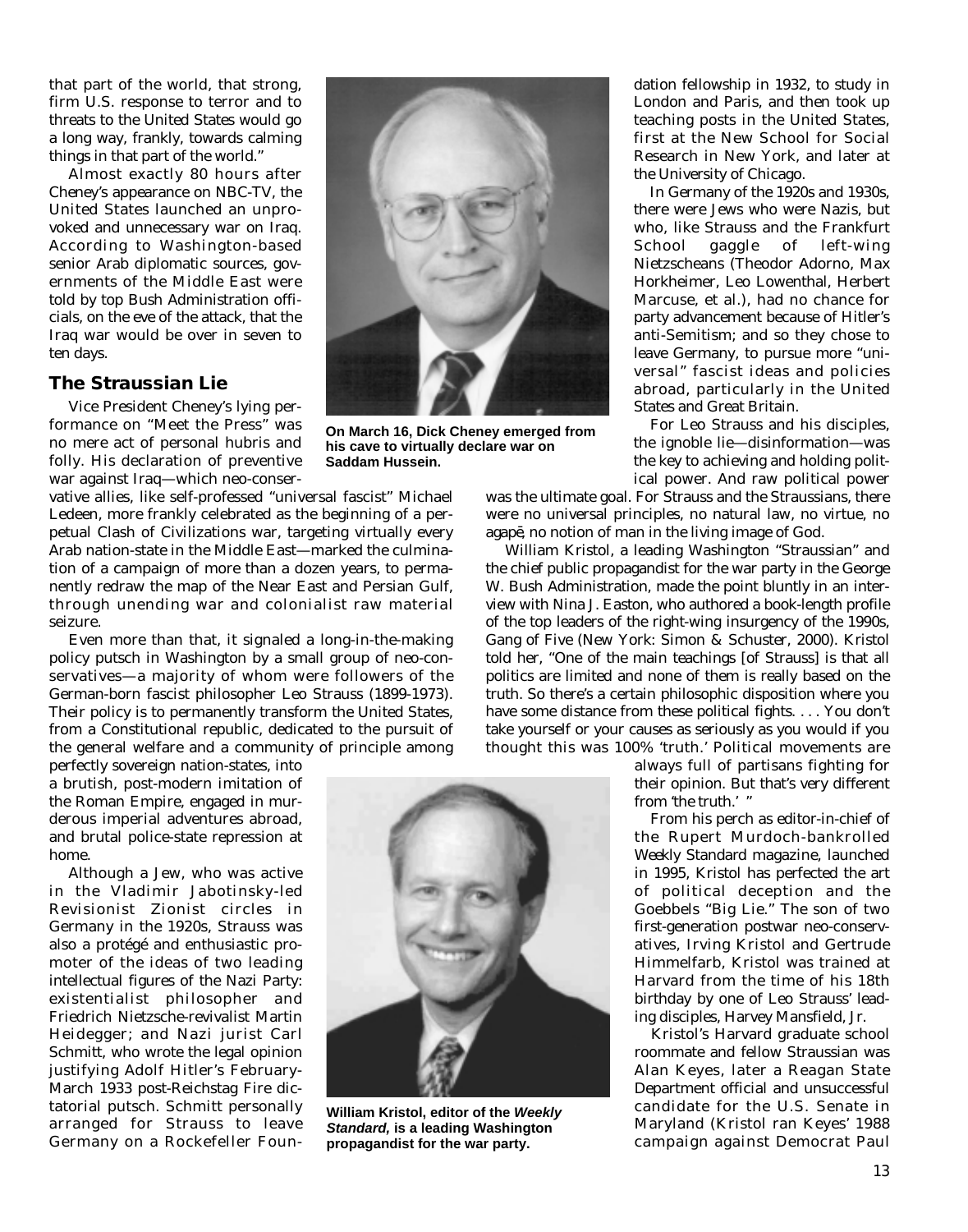Sarbanes). His other classmates included Francis Fukuyama, later promoter of the Nietzschean idea of "the end of history," who came to Harvard following undergraduate studies at Cornell, where he was trained by Allan Bloom, another of the inner circle University of Chicago students of Strauss. Bloom's life was recounted by fellow Chicagoan Saul Bellow in the true-to-life novel *Ravelstein.*

## **Neo-Conservative 9/11 Putsch**

Bellow's tribute to Bloom also highlighted another Straussian now playing a larger-than-life role in the Bush Administration inside putsch: Paul Wolfowitz.

Wolfowitz was one of the first of the Strauss-Bloom disciples to come to Washington. Through Bloom, while completing his graduate studies at the University of Chicago,

Wolfowitz had been introduced to RAND Corporation founder Albert Wohlstetter and to Paul Nitze, a leading arms control expert who had served in most of the post-World War II governments in senior posts. By the 1970s, Wolfowitz was working his way through the arms control bureaucracy—and establishing his ties to other Straussians and Wohlstetter protégés who had been planted on various Senate committee staffs. Among Wolfowitz's collaborators during this period were Richard Perle, Steven Bryen, and Elliott Abrams, who served on the Senate staffs of Henry "Scoop" Jackson (D-Wash.), Clifford Case (R-N.J.), and Daniel Patrick Moynihan (D-N.Y.), respectively. Perle reports that he first was introduced to Wolfowitz in 1969, when the two were both sent by Wohlstetter to do a research project for Senator Jackson.

Among the other Strauss disciples who are currently part of the ongoing neo-con insurgency are: John Podhoretz, editorial page editor of Murdoch's yellow tabloid, the *New York Post,* former editor of *The Weekly Standard,* and offspring of first generation neo-cons Norman Podhoretz and Midge Decter; Supreme Court Justice Clarence Thomas; Attorney General John Ashcroft; I. Lewis "Scooter" Libby, chief of staff and chief national security advisor to Vice President Cheney, who was introduced to the world of Leo Strauss by his own Yale University professor and mentor, Paul Wolfowitz; Pentagon disinformation officer Abram Shulsky; Gary Schmitt, executive director of the Kristol-led Project for the New American Century (PNAC); David Brook, another editor of *The Weekly Standard;* Werner Dannhauser, a protégé of Strauss, who left academia to assume the editorship of the flagship neo-con magazine *Commentary* following the retirement of Norman Podhoretz; and Robert Kagan, also of *The Weekly Standard,* and the son of leading Yale University Straussian Donald Kagan.

As the Wolfowitz case makes clear, this cabal of Strauss disciples, along with an equally small circle of allied neo-



DOD Photo/Helene C. Stikkel

**Paul Wolfowitz, one of the first Strauss-Bloom disciples to come to Washington, is now Deputy Secretary of Defense and has been a crucial voice for war.**

conservative and Likudnik fellowtravellers, has operated as an underground network, in and around government, for the past 30 years—awaiting the moment of opportunity to launch their not-so-silent coup. Sept. 11, 2001 provided them with the once-in-a-lifetime moment of opportunity, a moment for which they were thoroughly prepared.

As Lyndon LaRouche has written in his LaRouche in 2004 campaign report, *Zbigniew Brzezinski and September 11th,* the events of 9/11 could not have occurred without significant inside complicity from elements of the U.S. national security establishment, given the total breakdown of rudimentary security procedures and the depth of inside knowledge about those vulnerabilities. The Sept. 11 attacks could not, LaRouche assessed, have been carried out by al-Qaeda operatives without such com-

plicity. Indeed, the attacks constituted a sophisticated act of military covert irregular warfare, far beyond the capacities of the bin Laden apparatus. The idea that Osama bin Laden, operating out of caves in Afghanistan, could have pulled off the most significant act of irregular warfare against the United States in memory is, perhaps, the most significant Goebbels "Big Lie" of all.

In his *Brzezinski and September 11th* report, LaRouche acknowledged that while the details of precisely how the attack was orchestrated involve covert military secrets that are often the most difficult to unravel, the larger question of *cui bono*—who benefitted—from the attacks is much more accessible. To deal with this question, however, requires a review of some critical events, dating back, at minimum, to the period of the "Bush 41" Presidency.

#### **Imperial Preventive War**

On May 21, 1991, at the request of then-Secretary of Defense Cheney, a team of civilian strategists in the Pentagon policy office delivered an oral presentation to Cheney on the subject of the post-Soviet strategic environment and longrange national security implications for the United States. The bulk of the presentation was delivered by Assistant Secretary of Defense for Policy Paul Wolfowitz. Other team members included: Lewis Libby, who was Wolfowitz's deputy; Zalmay Khalilzad, a RAND Corporation/University of Chicago protégé of Albert Wohlstetter, who was at that time also in Wolfowitz's Pentagon shop; and Eric Edelman, a career Foreign Service officer also working under Wolfowitz. Today, all four men hold top posts in the "Bush 43" government: Wolfowitz is Deputy Secretary of Defense; Libby is chief-of-staff and chief national security aide to Vice President Cheney; Edelman is Libby's deputy there; and Khalilzad is White House liaison to the Iraqi opposition.

In that 1991 briefing to Cheney, Wolfowitz proposed that the United States adopt a policy of preventive action to fore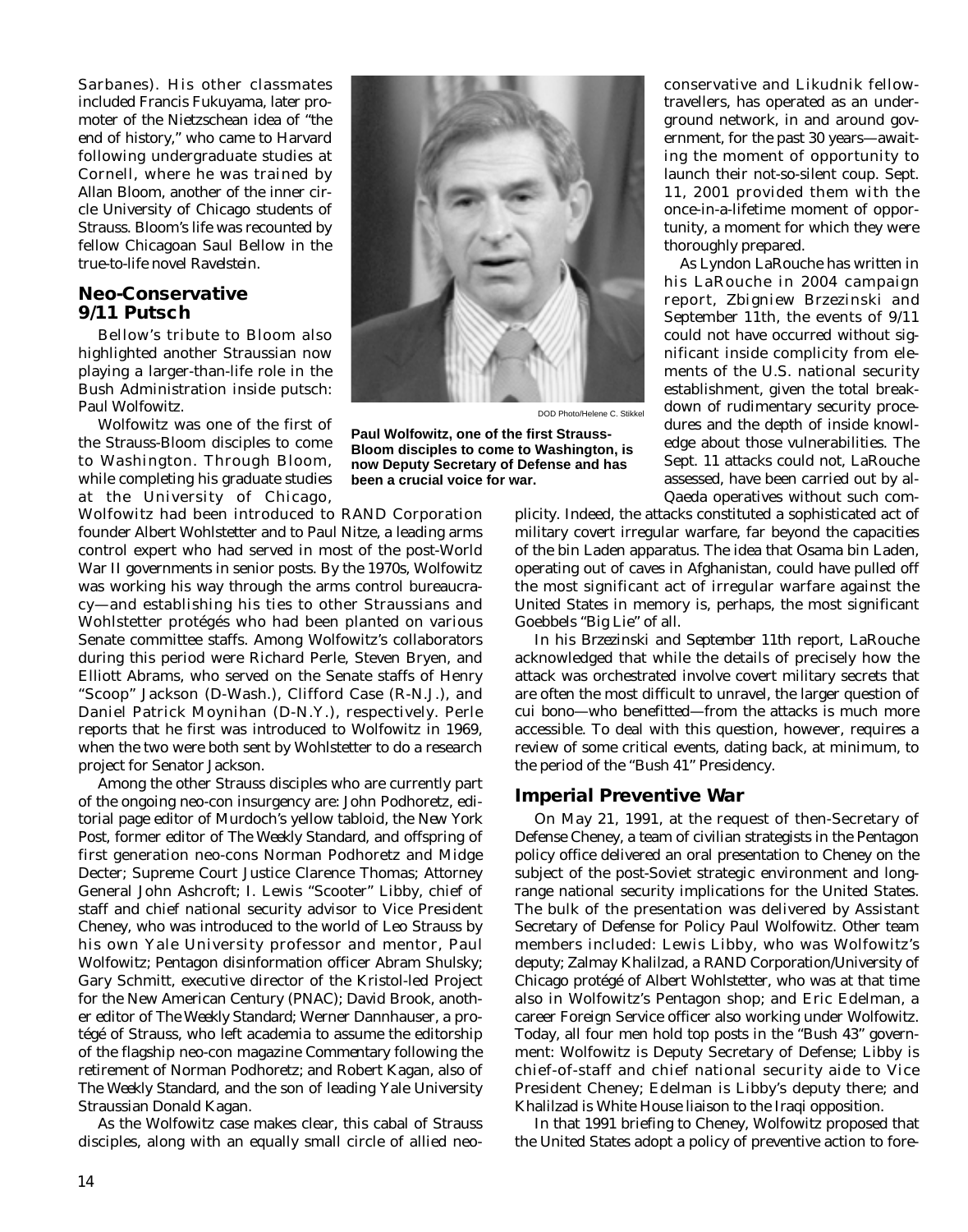stall any nation or combination of nations from challenging American military and economic "primacy" for the forseeable future, using all means necessary. When Cheney incorporated the Wolfowitz concept in his 1992 Defense Planning Guidance (DPG), all Hell broke loose. Senior military officers leaked portions of the Guidance to the *New York Times;* President George H.W. Bush, his National Security Advisor Gen. Brent Scowcroft, and his Secretary of State James Baker III, all rejected the unilateralism of the Cheney-Wolfowitz strategy.

Ultimately the DPG was re-written, and featured only a substantially watered-down version of the scheme. But following President Bush's reelection defeat, in January 1993, Secretary Cheney and his team delivered a parting shot, with the publication of *Defense Strategy for the 1990s:*

*The Regional Defense Strategy,* which not only revived the idea of preventive unilateral war, but also promoted the idea that the United States must develop a new generation of mini-nuclear weapons, appropriate for use against Third World targets.

It was no secret that both Cheney and Wolfowitz were furious at President Bush for not allowing the U.S.-led "coalition" forces to roll into Baghdad and overthrow Saddam Hussein, at the conclusion of Operation Desert Storm in 1991. Indeed, associates of Wolfowitz report that he has been obsessed with overthrowing Saddam Hussein and overturning the entire Middle East chessboard since the late 1970s. Saul Bellow's *Ravelstein* reported that Wolfowitz telephoned his Straussian mentor Allan Bloom, back in Chicago, to rant against President Bush for his lack of Nietzschean hubris.

#### **The 'Clean Break'**

Largely out of power in Washington during the eight-year Clinton Presidency, the Straussian cabal did not go dormant. Following the September 1993 signing of the Oslo Accords at the White House, the Straussians and neo-cons launched an all-out drive to kill the "land for peace" deal. Several leading disciples of Strauss and Bloom had already migrated to Israel, and they would form the core of an apparatus inside Israel dedicated to sinking the peace process.

In 1994, Hillel Fradkin and Yoram Hazony founded the Shalem Center, with financing from two American billionaires, both associated with the little-known but powerful "Mega Group" of right-wing Zionists—Ronald Lauder and Roger Hertog. Hertog is today part owner, with Lord Conrad Black and Michael Steinhardt, of the *New York Sun;* and is also a one-third owner, with Martin Peretz and Steinhardt, of *The New Republic,* long a bastion of Straussian political propaganda. (*New Republic* editor Lawrence Kaplan, for example, has recently teamed with *The Weekly Standard*'s William Kristol



EIRNS/Stuart Lewis

**Richard Perle: He led the team which prepared the study enunciating the theory of the Iraq war: 'A Clean Break: A New Strategy for Securing the Realm.'**

to produce a book-length promotion of the war on Iraq.)

Fradkin was a student of Allan Bloom, and taught at the University of Chicago Committee on Social Thought. He later went on to launch the Shalem Center's Washington office, while also serving as director of the Ethics and Public Policy Center (he replaced Elliott Abrams in that post, when Abrams was brought onto the National Security Council under "Bush 43"), and as a Middle East scholar at the American Enterprise Institute (AEI). Hazoney got his PhD at Rutgers University under another Strauss disciple, Wilson Cary McWilliams, then moved to Israel, where he worked as a speech-writer for Likud leader Benjamin Netanyahu. Hazoney is an unabashed backer of the racist Rabbi Meir Kahane, the late founder of the terrorist Jewish Defense League and Kach Movement.

In addition to the Shalem Center and the Foundation for a Constitutional Democracy, launched by leading Strauss student Paul Eidelberg—an advocate of the permanent annexation of all of "Judea," "Samaria," and Gaza by the Israeli state—a third Israeli think-tank played a pivotal role in advancing the Straussian/neo-con agenda during the Clinton Presidency. The Institute for Advanced Strategic and Political Studies (IASPS), with offices in Jerusalem and Washington, was launched in 1984 as an outpost of the "Chicago School" of British System free-trade economics, promoting the work of Adam Smith, Friedrich von Hayek, and Milton Friedman. Twelve years later, the Institute established a Division for Research in Strategy. By its own description, IASPS is a center of Straussian influence in Israel. An advertisement for the Institute's Strategic Fellowship program in Washington, posted on the IASPS website, warns applicants that if they are not followers of Leo Strauss, they need not apply.

In 1996, following the assassination of Prime Minister Yitzhak Rabin, the newly established IASPS Division of Research in Strategy commissioned a series of studies on how to undo the Oslo Accords, to be presented to incoming Israeli Prime Minister Netanyahu.

The key study in the series, "A Clean Break: A New Strategy for Securing the Realm," was prepared by a team of American neo-cons led by Richard Perle. Other members of the study group were: James Colbert of the Jewish Institute for National Security Affairs (JINSA); Charles Fairbanks of the Johns Hopkins University School of Advanced International Studies (SAIS), a Strauss disciple and an intimate of Paul Wolfowitz since the 1960s; Douglas Feith, now Undersecretary of Defense for Policy; Robert Loewenberg, President of IASPS; Jonathan Torop of the Washington Institute for Near East Studies (WINEP), the think-tank spawned by the American Israel Public Affairs Committee (AIPAC), the official Israeli lobby in America; David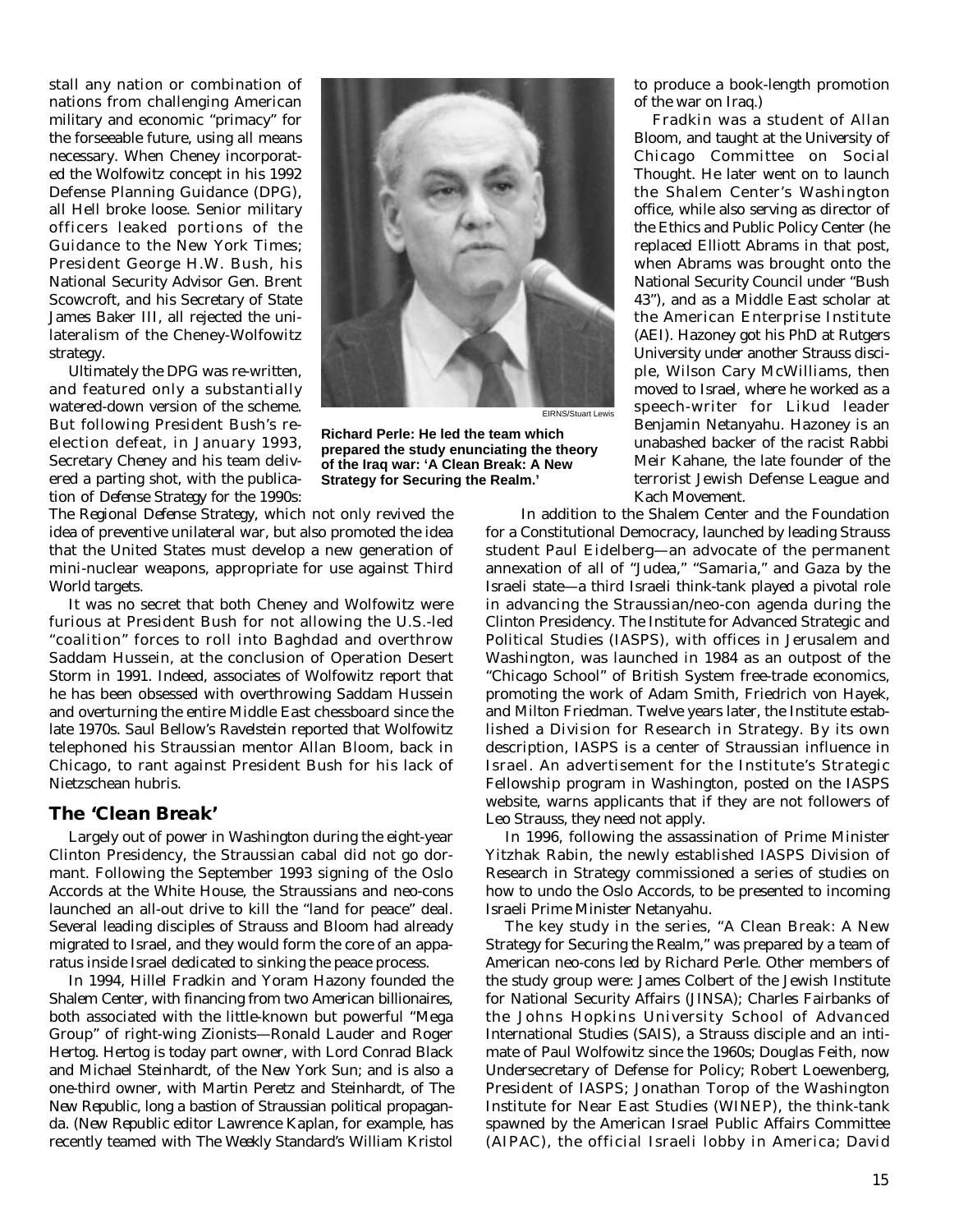Wurmser, then the director of the Middle East project at AEI, and now the special assistant to State Department chief arms control negotiator John Bolton—himself, former Vice Chairman of AEI; and Meyrav Wurmser, formerly with the Middle East Research and Information Project (MERIP) of Sharonist Israeli military intelligence officer Col. Yigal Carmon, and now the director of Middle East programs at the Hudson Institute.

The six-page "Clean Break" document was hand-delivered by Perle to Netanyahu on July 8, 1996—two days before Netanyahu addressed a joint session of the U.S. Congress. Most of Netanyahu's speech consisted of pre-selected excerpts from "Clean Break." The paper called for a total rejection of Oslo and "land for peace"; a brutal crackdown and reoccupation of the Palestinian Authority territories by the Israeli Defense Forces—to be justified on the basis of the "right to hot pursuit" of terrorists, leading to Israel's eventual permanent annexation of the West Bank and the Gaza Strip; and a war against Iraq, to overthrow not only the Saddam Hussein regime in Baghdad, but the Ba'ath regime in Damascus.

"Israel can shape its strategic environment," Perle and company wrote, "in cooperation with Turkey and Jordan, by weakening, containing, and even rolling back Syria. This effort can focus on removing Saddam Hussein from power in Iraq—an important Israeli strategic objective in its own right—as a means of foiling Syria's regional ambitions."

Perle and company penned "Clean Break" knowing full well that in 1990-91, the Bush Administration had launched Operation Desert Storm in response to Israeli threats to launch their own war of extermination against Saddam Hussein. Israel's move would have triggered a perpetual Middle East religious war, precisely along the lines of the Clash of Civilizations first spelled out by Dr. Bernard Lewis in a 1990 *Atlantic Monthly* article, three years before the appearance of Samuel Huntington's more well-known Clash of Civilizations diatribe in *Foreign Affairs.* The Bush Administration caved in to the Israeli threats and pre-empted Israeli strikes on Iraq, by conducting the "Coalition" war and imposing the post-war sanctions, no-fly zones, etc. Now, through Perle, Feith, Wurmser, et al. the Straussians were upping the ante.

### **'New American Century'**

In early 1997, William Kristol and Robert Kagan, two of the leading neo-con "Straussian intellectuals" in Washington, joined forces with collaborators at the AEI to shove the "Clean Break" policy down the throat of the Clinton Administration. Using office space on the fifth floor of the AEI headquarters, Kristol and company launched a new tax-exempt front group, the Project for the New American Century (PNAC), specifically to promote the buildup of American military force to unilaterally police the globe—starting with the overthrow of Saddam Hussein.

On June 3, 1997, PNAC released a Statement of Principle, which was signed by Elliott Abrams, Gary Bauer, William Bennett, Florida Governor Jeb Bush, Dick Cheney, Midge Decter, Francis Fukuyama, Lewis Libby, Norman Podhoretz, Peter Rodman, Donald Rumsfeld, Paul Wolfowitz, and others.

The Statement of Principle was based on an article coauthored by William Kristol and Robert Kagan, published in the July/August 1996 issue of *Foreign Affairs,* the journal of the New York Council on Foreign Relations—simultaneous with the Perle-Feith-Wurmser release of "Clean Break." Kristol and Kagan called for a "Neo-Reaganite Foreign Policy." This was a willfully dishonest choice of terms, given that President Reagan's most noteworthy foreign and national security policy achievement had been his collaboration with Lyndon LaRouche in launching the Strategic Defense Initiative (SDI), which Reagan envisioned as a joint, cooperative effort with the Soviet Union, to bring about the end of the era of "mutually assured destruction." When Soviet General Secretary Yuri Andropov rejected Reagan's generous offer of scientific and technological cooperation to build a global defense against nuclear weapons, the collapse of the Soviet empire was guaranteed, as LaRouche forecast in 1984, and again in a now-famous October 1988 speech in West Berlin, in which he anticipated the fall of the Berlin Wall a year later.

Kristol and Kagan defined their "neo-Reaganite foreign policy" as "benevolent global hegemony," based on a massive buildup of American military might. The authors were reviving the 1991 Wolfowitz doctrine of unilateral preventive war, explicitly stating, "The appropriate goal of American foreign policy is to preserve that hegemony as far into the future as possible."

Kristol and Kagan specifically called for the overthrow of more than 200 years of American anti-colonialist tradition, singling out John Quincy Adams as their particular nemesis: "Conservatives these days," they wrote, "succumb easily to the charming old metaphor of the United States as a 'city on a hill.' They hark back . . . to the admonition of John Quincy Adams that America ought not go 'abroad in search of monsters to destroy.' But why not? The alternative is to leave monsters on the loose, ravaging and pillaging to their hearts' content, as Americans stand by and watch. What may have been wise counsel in 1823, when America was a small, isolated power in a world of European giants, is no longer so, when America is the giant. Because America has the capacity to contain or destroy many of the world's monsters, most of which can be found without much searching, and because the responsibility for the peace and security of the international order rests so heavily on America's shoulders, a policy of sitting atop a hill and leading by example becomes in practice a policy of cowardice and dishonor."

On Jan. 26, 1998, PNAC issued an Open Letter to President Clinton, calling for immediate "regime change" in Iraq, based on the bogus claim that Saddam was about to launch weapons of mass destruction against the United States and America's allies. Among the signators on the Open Letter were the following individuals, all of whom are now in the "Bush 43" Administration: Abrams, Richard Armitage, John Bolton, Fukuyama, Khalilzad, Perle, Peter Rodman, Rumsfeld, Wolfowitz, and Robert Zoellick. Other signators included Kristol, Kagan, and James Woolsey, who briefly served as President Clinton's Director of Central Intelligence, and who was, at the time the PNAC letter was issued, already the attorney representing the Iraqi National Congress.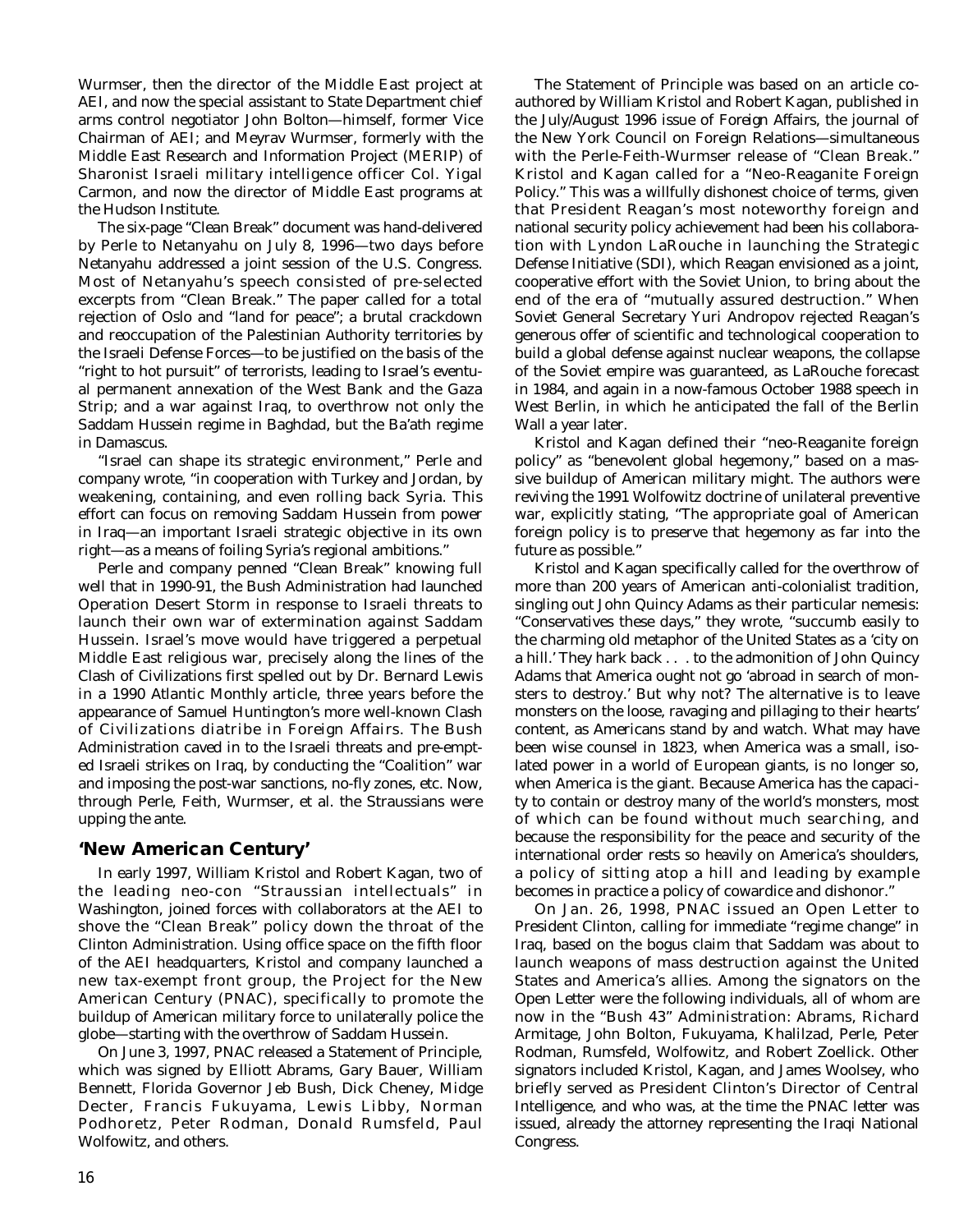

DOD Photo/Helene C. Stikkel

**Just four days after the Sept. 11 attacks, Paul Wolfowitz attended a National Security Council session with President Bush where he delivered a pitch for immediate U.S. invasion of Iraq. Here, President Bush meets at the Pentagon with Vice-President Cheney, Wolfowitz (back to camera), Defense Secretary Rumsfeld, and National Security Adviser Condoleezza Rice.**

In September 2000, on the eve of the Presidential elections, pitting George W. Bush against Al Gore, PNAC issued a lengthy study, "Rebuilding America's Defenses—Strategy, Force and Resources for a New Century," which revived at great length the Cheney-Wolfowitz 1991-93 preventive war strategy. Among the "usual suspects" who contributed to the "Rebuilding" study was Wolfowitz protégé Lewis Libby. He had just completed a stint as the general counsel to the Cox Commission, which was promoting a strategic showdown in North Asia with China and North Korea; he would soon be Vice President Cheney's chief of staff. While out of government, Libby had also been the personal attorney of Marc Rich, the Russian "Mafiya" godfather who had been convicted in absentia in Federal court for tax evasion and "trading with the enemy"—Iran's Ayatollah Khomeini—during the American hostage crisis of 1979-80. Libby was the behindthe-scenes Svengali responsible for the disastrous Clinton Presidential pardon of Rich, working directly with "former" Mossad operatives Zvi Rafiah and Avner Azulay.

Despite the proliferation of Straussians and neo-cons inside the George W. Bush national security team, the Iraq war lobby made very little headway until the event that Vice President Cheney termed "the historic watershed."

The Sept. 11, 2001 attacks on the Pentagon and the World Trade Center triggered an instant response from the neo-cons in and around the Bush Administration. Just four days after the attacks, Paul Wolfowitz attended a Sept. 15 National Security Council session with President Bush at Camp David, where he delivered a pitch for an immediate U.S. invasion of Iraq. For reasons that still remain in dispute, the President, the Vice President, and even Defense Secretary Rumsfeld rejected the Wolfowitz proposal as "premature." However, several days later, in a Presidential national security order authorizing the attack on Afghanistan, President Bush did authorize the CIA and the military to begin developing contingency plans for dealing with Saddam.

## **'Chickenhawk Intelligence Agency' Is Born**

A week after Wolfowitz's "premature" war pitch, Richard Perle convened a session of the Defense Policy Board addressed by British Arab Bureau veteran spook Dr. Bernard Lewis, and INC founder Dr. Ahmed Chalabi, a bank swindler and protégé of Albert Wohlstetter at the University of Chicago, who was the Zionist Lobby and the Israeli right wing's hand-picked successor to Saddam Hussein. At the CIA and the State Department, Chalabi was considered virtually *persona non grata,* and his INC umbrella was viewed as a collection of martini-slurping professional exiles, with virtually no assets on the ground inside Iraq. Perle and

Bernard Lewis had been introduced to Chalabi in the early 1980s, and the former banker, who faces a 20-year prison sentence in Jordan for bank fraud and currency manipulation, has been a pet project of JINSA and AEI ever since.

In a candid moment shortly before Sept. 11, 2001, Defense Secretary Rumsfeld had confided to associates that he was thinking about resigning his Cabinet post and returning to Chicago. His explanation was revealing: "The Likud has taken over the building," he told friends, referring to the Wolfowitz-Perle cabal that had run circles around him in the early months of the "Bush 43" Administration. Sources familiar with Rumsfeld describe the Secretary as a "control freak" and micro-manager, who had presumed that his participation in a Clinton-era commission on missile proliferation had sufficiently offset his quarter-century absence from Washington, and that he would be able to maintain a tight grip on the vast Pentagon bureaucracy, including the uniformed military command, centered at the Joint Chiefs of Staff.

Through the personal efforts of former Secretary of State and "Chicago School" ideologue George Shultz, Deputy Defense Secretary Wolfowitz had been inserted in the inner circle of George W. Bush campaign policy tutors, the socalled "Vulcans," which enabled him to bring Perle and the whole neo-con crowd to Austin, Texas for personal mis-education sessions with the President-to-be. Wolfowitz parlayed that personal relationship with the new President, and staffed Rumsfeld's office with a veritable army of like-minded Strauss disciples and Likudniks.

In June 1988, *EIR* had revealed that then-Secretary of Defense Caspar Weinberger's general counsel office had compiled a list of suspected members of the "X Committee," the network of Israeli spies and agents-of-influence who had penetrated the Reagan-Bush Administration's national security establishment, and were believed to have directed the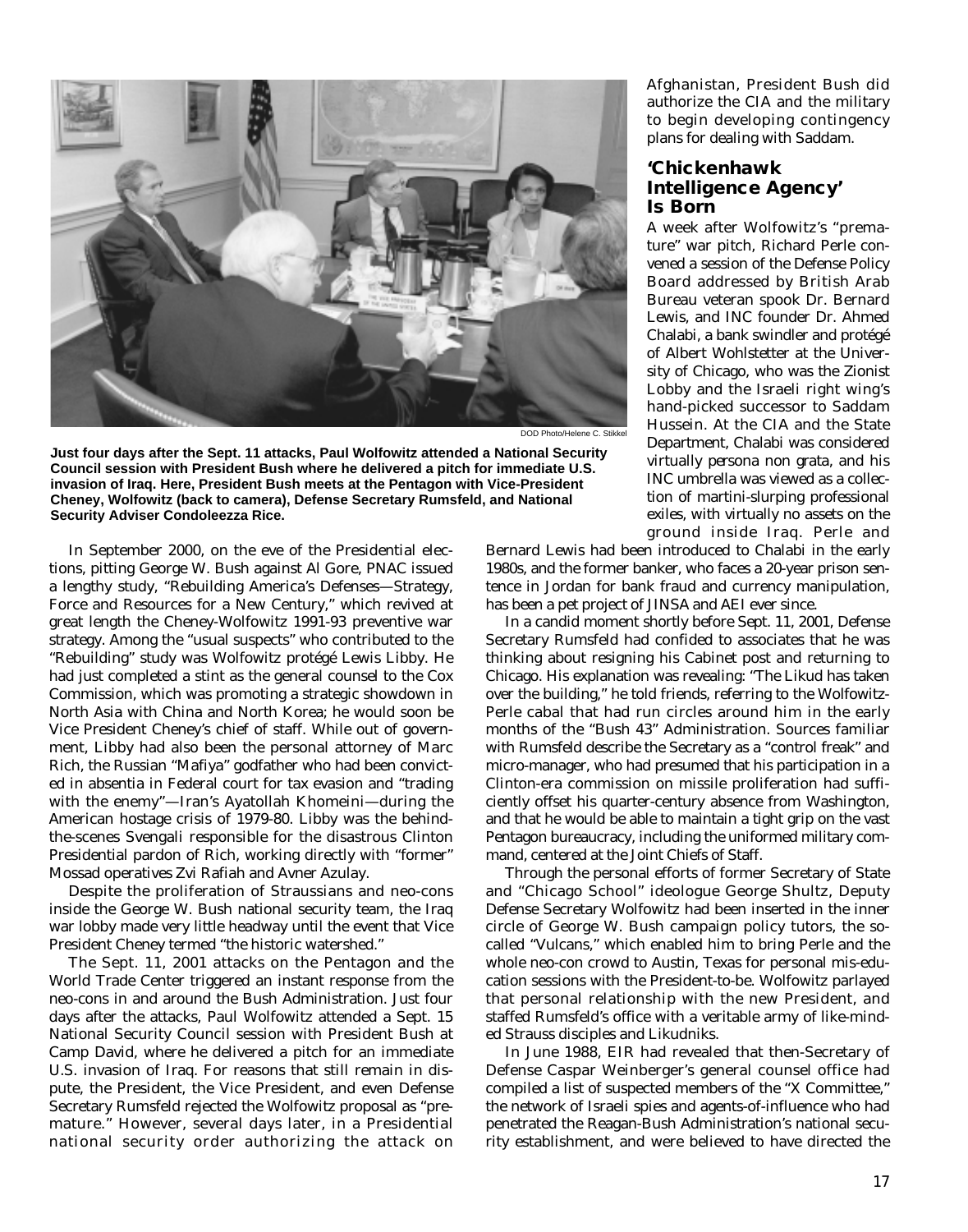espionage efforts of Jonathan Jay Pollard. Among the dozen leading "X Committee" suspects being probed by the general counsel team were: Wolfowitz, Perle, Feith, Wohlstetter, Fred Iklé, Stephen Bryen, Michael Ledeen, Frank Gaffney, John Lehman, and Henry Rowen.

Under Wolfowitz, the "Bush 43" Pentagon once again became a hub of "X Committee" influence and penetration.

Nevertheless, the intelligence coming out of the CIA, the DIA, and the State Department firmly rejected any evidence of linkage between Saddam Hussein and the attacks of 9/11. The overwhelming evidence also suggested that Iraq posed no immediate or near-term threat to the United States or any of its neighbors. Early in the Bush Administration, Secretary of State Colin Powell had proposed a revision of sanctions, called "smart sanctions," recognizing that international support for the continuing isolation of Iraq was wearing thin.

To seize upon the dramatic shift that occurred on Sept. 11, 2001, Wolfowitz and Deputy Secretary of Defense for Policy Doug Feith, one of the most rabid of the Jabotinskyites in the Pentagon civilian bureaucracy, launched a secret intelligence unit. Its mission was to provide Secretary of Defense Rumsfeld—who had abandoned his pre-9/11 plans to retire, and was now fully in synch with the Wolfowitz cabal—with a constant flow of "intelligence" to counter the CIA/DIA resistance to the "Get Saddam" agenda of the "Clean Break" crowd. One of the principal sources of this unvetted "intelligence" was to be Chalabi's discredited INC.

Wolfowitz and Feith chose Abram Shulsky to head the secret cell, which was buried in the maze of civilian Pentagon bureaucracy under the Assistant Secretary for Policy. A Strauss disciple, Shulsky had been a professional staffer for Sen. Daniel Patrick Moynihan (D-N.Y.), along with Elliott Abrams and Gary Schmitt—now the President of Bill Kristol's and Robert Kagan's tax-front, PNAC. Shulsky had served on the staff of the Senate Intelligence Oversight Committee. He had been an underling of neo-con wunderkind and Iran-Contra operative Roy Godson at the Consortium for the Study of Intelligence, a project of the New York City-based National Strategy Information Center. And Shulsky had co-authored, with Zalmay Khalilzad and others, a 1999 RAND Corporation study, "The United States and a Rising China," which promoted the idea that China, more than any other nation, posed a direct challenge to American global and regional military primacy, and would have to be directly confronted.

## **Who Makes This 'Intelligence'?**

Others identified with the Shulsky "chickenhawks intelligence agency" included:

**Harold Rhode,** the Middle East specialist in Dr. Andrew Marshall's Pentagon Office of Net Assessments (ONA). Marshall was a founder, with Albert Wohlstetter, of the RAND Corporation at the close of World War II. He was installed at the Pentagon in 1975 by then-Secretary of Defense James Rodney Schlesinger, who created the ONA specifically to house Marshall and his team of RAND systems analysis and game theory utopians. At the very outset of the "Bush 43" Administration, Marshall had grabbed the ear of Rumsfeld, provoking a near revolt of the Joint Chiefs of Staff, who considered Marshall to be the driver behind

the dangerously incompetent "revolution in military affairs."

Michael Ledeen, in his recent book-length rant, *The War Against the Terror Masters* (New York: St. Martins Press, 2002), described Rhode as his "guru on the Middle East for nearly 20 years." In 1991, Rhode was in the Pentagon Office of International Security Policy, covering Turkey, at a time that Perle and Feith were running an international consulting operation, selling Israeli military hardware to the Turkish Army. Wolfowitz has described Rhode as his "Islamic affairs advisor" at ONA; and according to one account, Rhodes, in a meeting during the early months of the Bush Administration, had staged a noisy in-your-face confrontation with a top Saudi official, vowing that the historical U.S.-Saudi partnership was a thing of the past. The incident reportedly cost Rhode a more senior—and visible post inside the Wolfowitz-Feith Pentagon bureaucracy.

Rhode, according to several sources, has travelled, on several occasions, to London, with Richard Perle, Chairman, until recently, of the Defense Policy Board, to gather "intelligence" from INC officials, which has been funneled through Shulsky's shop to Rumsfeld—without first being evaluated and crosschecked by CIA or Defense Intelligence Agency professionals.

**William Luti,** formerly an advisor to Vice President Cheney, more recently named as the Deputy Under Secretary of Defense for Special Plans and Near East and South Asian Affairs, has been described by a recent visitor to his office as a man crazed with the mission to eliminate Saddam Hussein. "He reminded me of a serial killer, right out of a Hollywood horror flick," according to the source, who described Luti's Pentagon office as covered from floor to ceiling with desecrated photographs and news clippings of Saddam Hussein and his inner core. A retired Navy Captain and pilot who served during Operation Desert Storm, Luti was described, in a March 11, 2002 *New Yorker* story by Seymour Hersh, as "so obsessed with an immediate overthrow of Saddam Hussein that he hasn't thought through the consequences." Despite these psychological profiles, Luti has been one of the Pentagon civilian point-men, working with the Iraqi "opposition" on both intelligence and operations. According to accounts in the *New York Times,* Luti was dispatched to London in November and December 2002, to meet with Chalabi and other Iraqi exiles.

On Dec. 17, Luti and Maj. Gen. David Barno met secretly with 11 Iraqi opposition figures in London, and selected the initial group of Iraqis to be trained in Hungary to participate in any military operation, as the indigenist "window dressing" on what would, in reality, be an all-American or Anglo-American military invasion.

In a Washington speech on Oct. 16, 2002, Luti had promoted, aggressively, the need for the United States to adopt a new, imperial interventionist policy, which he dubbed "anticipatory self-defense."

**Reuel Marc Gerecht,** a retired CIA officer, has been identified as one of the secret liaisons between the Shulsky "chickenhawk intelligence agency" at DOD and the Iraqi oppositionists in London and elsewhere in Europe. Based most of the time in Brussels, along with Robert Kagan, Gerecht is a senior fellow at AEI, and is the Director of the Middle East Initiative at PNAC, working directly under Kristol, Kagan, and Shulsky's close associate Gary Schmitt.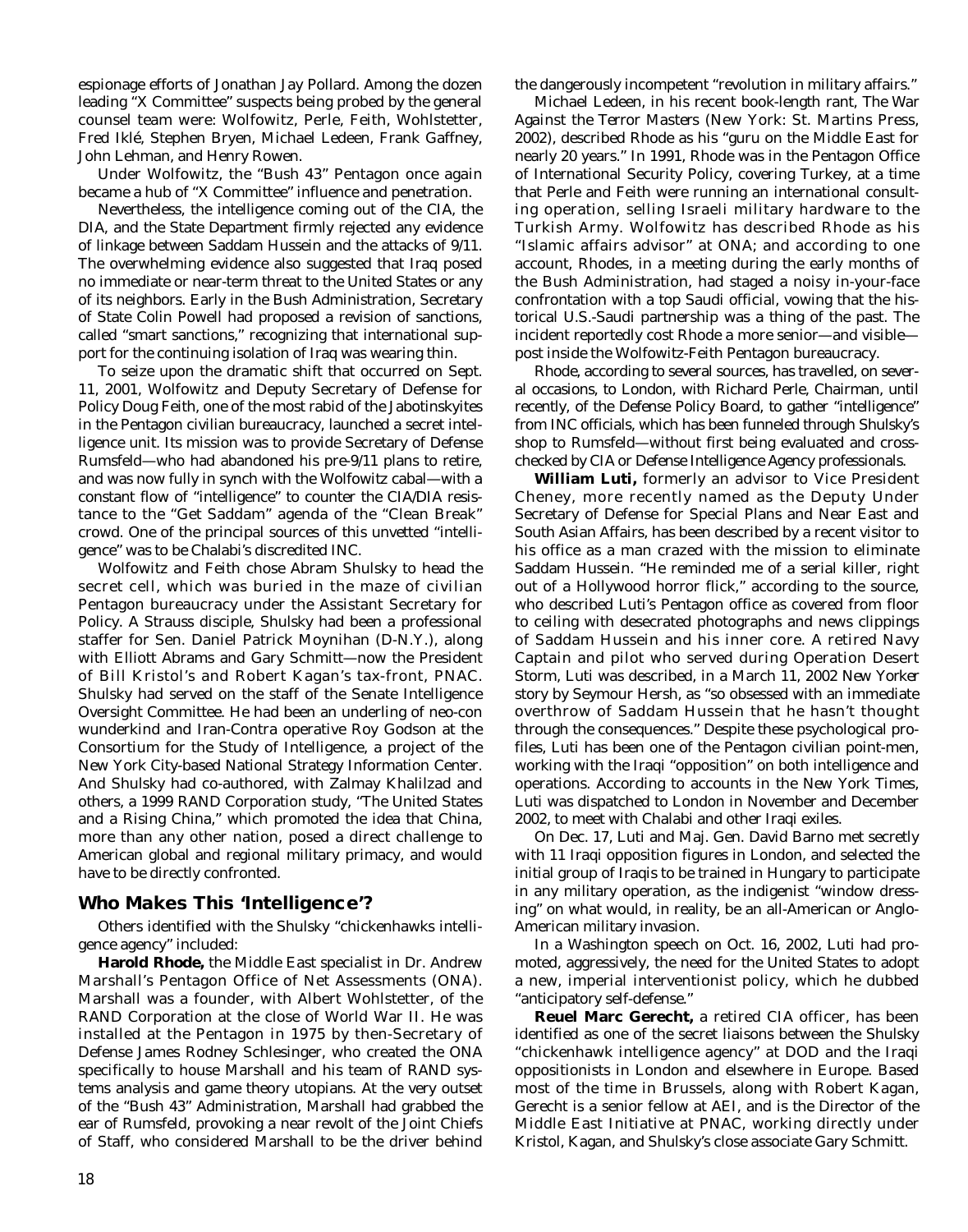## **The Secret Kingdom of Leo Strauss**

## by Tony Papert

April 5, 2003

J ust a decade ago, a friend and I first read through Allan Bloom's *The Closing of the American Mind,* and were quite attracted to him. Why? For one thing, his opposition to the counterculture seemed to come from the heart: for example, he described how, as a college professor, he would take his own recordings with him up into his students' dorm rooms, to get them to turn off their rock music and listen to Mozart with him. Bloom also passionately denounced the fact that the universities were teaching nothing; so do I. On the other hand, I also saw that I had disagreements with Bloom, but I was going to give him the benefit of the doubt: maybe they would just turn out to be misunderstandings.

My friend and I intended to approach Bloom to join us in Lyndon LaRouche's campaign. But first, I wanted to find out more.

As anyone who read it will remember, *Closing of the American Mind* always left a peculiar mental aftertaste, no matter where you happened to close the book. In the midst of other matters, Bloom would slip in emphatic, unexpected statements, apparently off the subject, never followed up, but which would stay with you for days afterwards, just for that reason.

I still remember two of them. Bloom wrote that at Socrates' trial, there were men present who wanted him to be acquitted; they were the "gentlemen." What did he mean by that word "gentlemen?" I had never heard anyone use it in this context before, but Bloom just let it drop after that one sentence, and never picked up the thread again. In another nearby location, he wrote that Socrates was accused of not believing in the gods of the city, and inventing other gods. Notice, wrote Bloom, that he never denied the charge. But I remembered, as I thought, that he *had* denied the charge, and, prompted by my puzzlement at Bloom's remark, I found the words in Plato's *Apology of Socrates,* where Socrates did deny it.

And yet this Bloom was supposed to be a Greek scholar and a translator of Plato. Just what was he trying to get at? What did he mean?

When I learned that Allan Bloom had been a follower of the late Professor Leo Strauss of the University of Chicago, I decided I had to find out what Strauss had said. My only knowledge of Strauss at that time, was through another friend, whose mother had taken his course at the New School in New York, where Strauss had taught from 1938 to 1948. She had marvelled at his command of ancient Greek.

For the rest, all that she would remember was that he was gray, boring, and very distant.

#### **Leo Strauss**

Leo Strauss, born in 1899 to observant Jewish parents in Kirchhain, Germany, in the province of Hesse near Marburg, had lived in the U.S. from 1938 until his death in Annapolis, Maryland, in 1973. He had written at least sixteen books. Most of them were long, and had such uninteresting-sounding titles as *The City and Man,* or *Natural Right and History.* I decided I would read Strauss's book *Socrates and Aristophanes,* both because I was interested in the subject, and also because I now recalled that Bloom had given me an impression, in one of those dark asides of his, that Aristophanes' lampoon of Socrates in his play, *The Clouds,* had been at least partly truthful, while I knew it to be a lie.

Wading into the beginning of Strauss's prefatory material to his *Socrates and Aristophanes,* it all seemed simple, artless, and totally dull. Aristophanes wrote a play about Socrates. This play, *The Clouds* is important,—essential, in fact,—to understand the issues surrounding Socrates. And,—here it is! Strauss lands us smack into his own translation of the play. A very pedestrian translation, with the additional burden of lengthy stage directions inserted by Strauss, and even directions for what happens offstage, which somehow overwhelm the dialogue.

Well and good. At length, having made it through *The Clouds,* I'm back to Leo Strauss again. As important as this play is, he writes, it cannot be understood apart from its context. Ten other plays of Aristophanes have survived. And, here they are! In dry-as-dust translations by Strauss, complete with his lengthy stage directions. I put the book away, and with it my project to read long books of Leo Strauss.

There must be another approach.

Now, I had a friend with a Classics background, with whom I was frequently in touch, who was then leading a longrunning seminar on Plato's *Republic* among some of the volunteers for Lyndon LaRouche, who was himself in prison at the time, having been framed up in a rerun of Socrates' trial at Athens. I learned somehow that my friend, the seminar leader, had studied under the Straussian Stanley Rosen.

I had always thought that this Plato seminar was a bit of a mixed bag. Some parts, which I think stemmed from my friend's own study of the history of Athens, were quite useful. Others were unexplained and eerie: such as, for example, his insistence that Socrates "seduced" his hearers. But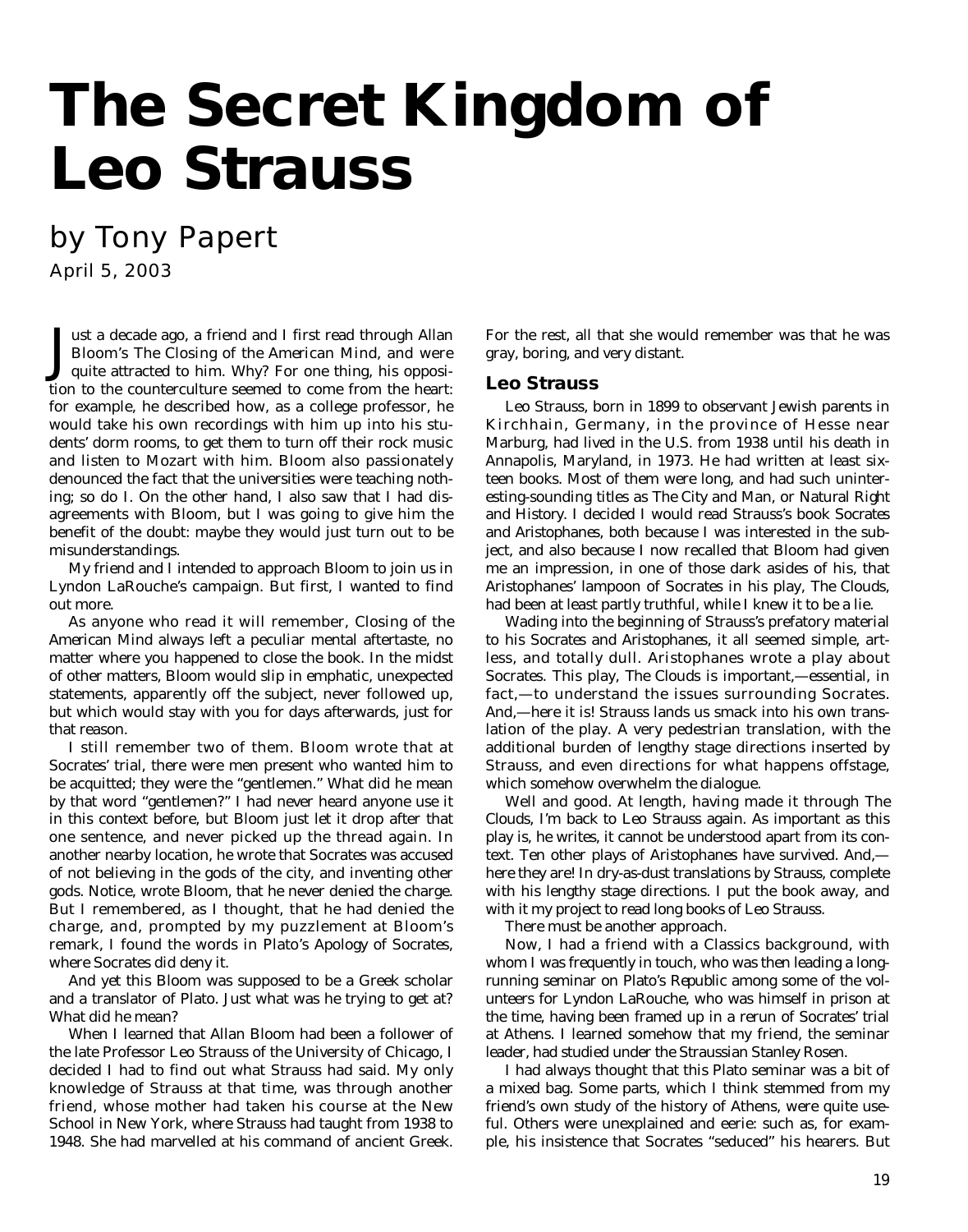more to the point was an indefinable, ominous sort of quirkiness which overhung every discussion.

Eventually it became clear to me, that Strauss, through Stanley Rosen, had made the same sort of imprint on my friend, that Strauss's teacher Martin Heidegger had made upon Strauss himself. In the insightful account of Shadia Drury, "Nothing made a greater impact on Strauss than Heidegger's manner of studying a text. He was totally struck by Heidegger's analysis of Aristotle's *Metaphysics;* he thought that Heidegger's approach laid bare the intellectual sinews of a text; and it was unlike anything else he had ever seen or heard. Strauss's reaction is not unusual. Heidegger's style of teaching was reputed to have a totally mesmerizing effect. He has been accused of a certain 'mystical bullying.' The goal



University of Chicago website

**Strauss epigone Allan Bloom. 'The Allan Bloom whom I and others had thought we had seen through the pages of his Closing of the American Mind, was not the real Allan Bloom at all.'**

was not so much understanding as initiation in a mystical cult. This is precisely why Karl Jaspers's letter to the Denazification Commission advised against Heidegger's return to teaching after the war. The gist of Jaspers's letter was that Heidegger's style was profoundly unfree, and that the students were not strong enough to withstand his sorcery. The youth are not safe with Heidegger until they can think for themselves, and Heidegger is no help where that is concerned. On a much smaller scale, the same can be said for Strauss." [Drury, 1997, p. 77]

## **Kabbalism in Annapolis**

We also have imprints in the LaRouche movement of Saint John's College, in Annapolis, Maryland, and Santa Fe, New Mexico, with its "Great Books" program, another offshoot of the University of Chicago.

I had the chance recently to speak with a relative of one of our members, who is in effect an evangelist for Saint John's, and soon he was giving me thumbnail sketches of each of the courses there. When he got to a class on a Plato dialogue, he said that the teacher had stayed up all night, counting each word in the dialogue, so that she could show her class the central word: word number 25,000 out of 50,000 words, for example. The notion is that the central word in this sense, points to the central idea of the work.

"It sounds just like Strauss!", I burst out. Yes, he said, Strauss is influential in the Greek classics program at Saint John's.

The influence is probably broader. Already in the 1950s, Saint John's in Annapolis was headed for years by Strauss's lifelong friend Jacob Klein. Strauss retired from Chicago in 1967, and spent a year at Claremont Mens College in California. Then, from 1969 until his death in 1973, Strauss was scholarin-residence at Saint John's at Annapolis.

Now was it an accident that Strauss's books, especially his later books, were unreadable? No; I came to see that it was deliberate. The purpose was to ensure that the huge majority of readers will "tune out," after finding nothing but some familiar-sounding exhortations, such as advice to be moral,

patriotic, and god-fearing. This is largely how Bloom's *Closing of the American Mind* was read during its ten weeks on the best-seller list: as a pile of salutary exhortations. The mass of people will find nothing but pablum. But, the few "intelligent young men,"—and it's always "men" or "boys," never "women" or "people," but "men" or "boys,"—the few intelligent young men will be intrigued by these *obiter dicta,* or these fragmentary remarks, which are almost always off the subject, and they'll say, "Now, what is that really all about? I've got to get into it; I've got to understand." And, then, they're taken aside, and taught in private, individually. The case is the same as that of the police infiltrator, who, whenever anything important comes up in a meeting, says, "I have to talk to you about it after the meeting." He will never discuss anything of

significance in a meeting, but only one-on-one, because he is habitually telling different things to different people.

By far the best book on Strauss is Shadia Drury's 1988 *The Political Ideas of Leo Strauss.* It may be that part of its excellence, is related to her awareness that there is a sense in which no woman could be a Straussian. In fact, Strauss said that no woman could be a philosopher. But, for many of the bright young boys, or men, their purpose for studying with Strauss, was to become "philosophers."

Illustrative of Strauss's method, is Shadia Drury's report of a debate between two long-time leading Straussians: Thomas Pangle and Harry Jaffa, which ran in the *Claremont Review* from fall 1984, through Summer, 1985, and continued in *National Review* on November 20 and 29, 1985. Pangle had implied that for Socrates (i.e., for Strauss), moral virtue had no application to the really intelligent man, the philosopher. Moral virtue only existed in popular opinion, where it served the purpose of controlling the unintelligent majority. Elsewhere in the debate, Pangle implied that for Strauss, philosophy had disproved religious faith. As the fight continued, Pangle said that Strauss had characterized America's distinctiveness as "modern," which for the Straussians is one of their worst term of abuse.

Harry Jaffa found "Pangle's interpretation completely foreign to his own understanding of his teacher and friend of 30 years," in Shadia Drury's summary. "Jaffa observes that such a vision of Strauss is Nietzschean, and he denounces Pangle for having perverted the legacy of Leo Strauss." [Drury 1988, page 182]

How is this contradiction possible? As Drury says, ". . .Strauss taught students such as Jaffa and Pangle different things." [Drury 1988, page 188] The esoteric, or supposedly secret teaching which was inculcated into Pangle, Bloom, Werner Dannhauser, and many others, including, reportedly, Bloom's protege Paul Wolfowitz, was indeed pure Nietzsche. In fact, the version which Pangle represented in that 1984-85 debate, as outrageous as it may have seemed to Jaffa, was greatly watered down. From Nietzsche to Leo Strauss, only the names have been changed, as they say. To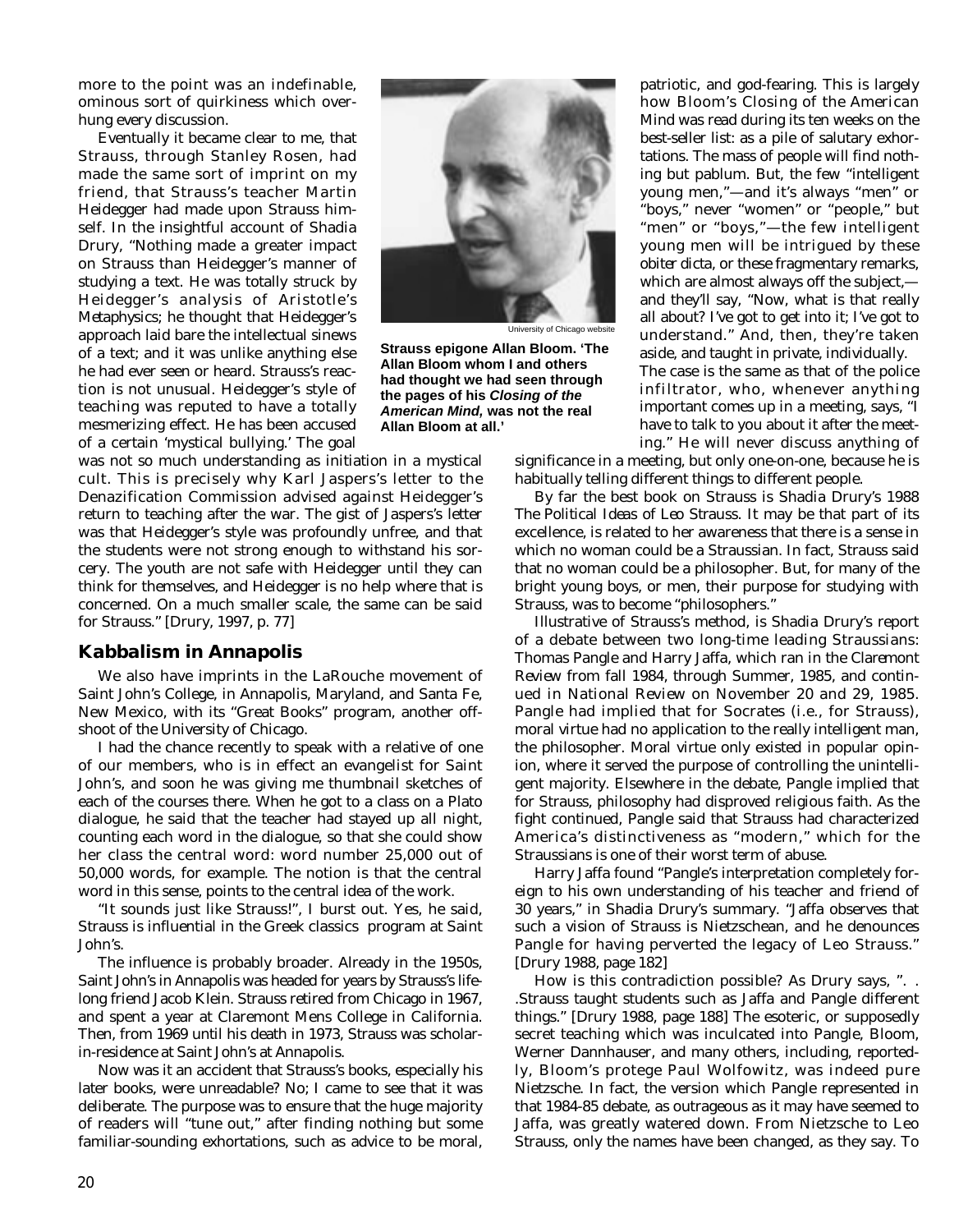begin with, what Nietzsche called the "superman," or the "next man," Strauss calls the "philosopher."

The philosopher/superman is that rare man who can face the truth. That there is no God, that the universe cares nothing for men or mankind, and that all of human history is nothing more than an insignificant speck in the cosmos, which no sooner began, than it will vanish forever without a trace. There is no morality, no good and evil, and of course any notion of an afterlife is an old wives' tale.

In a eulogy for a colleague, Strauss said, "I think he died as a philosopher. Without fear, but also without hope."

But the great majority of men and women, on the other hand, is so far from ever being able to face the truth, that it it virtually belongs to another species. Nietzsche called it the "herd," and also the "slaves." They require the bogeymen of a threatening God and of punishment in the afterlife, and the fiction of moral right and wrong. Without these illusions, they would go mad and run riot, and the social order, any social order, would collapse. And since human nature never changes, according to Strauss, this will always be so.

It is the supermen/philosophers who provide the herd with

## **Allan Bloom Interprets Plato's Republic**

[From *The Republic of Plato,* ©1968 and 1991, "Interpretive Essay."]

 $-$ ". . .thoughtful selfish men. . ." [p. 315]

—"If the distinction between friends and enemies, and the inclination to help the former and harm the latter, were eliminated from the heart and mind of man, political life would be impossible. This is the necessary political definition of justice, and Socrates does not simply reject it as he appears to do." [p. 318]

—"Socrates does not suggest that the just man would want to benefit all men, only that he would want to benefit his friends and remain indifferent to the others." [p. 324]

—"Socrates' view is perfectly consistent with stealing from or killing an enemy just so long as he is not made more unjust." [p. 325]

—"And no reader can be satisfied that Thrasymachus' definition [justice is the will of the stronger] has been refuted or that this discussion has proved that there is sufficient reason to devote oneself to the common good." [p. 334]

—". . .the character of men's desires would make it impossible for a rational teaching to be the public teaching." [p. 367]

—"The Socratic teaching that a good society requires a fundamental falsehood is the direct opposite of that of the Enlightenment which argued that civil society could dispense with lies and count on selfish calculation to make men loyal to it." [p. 368]

—". . .from the point of view of the healthy city, perhaps men like Socrates should be repressed." [p 377]

—"The soul in which reason is most developed will . . . abound with thoughts usually connected with selfishness, lust, and vice." [p 377]

—". . .if the parallel of city and man is to hold true, then a man, like the city, should be interested only in himself and merely use others for his own advantage,. . . [p. 378]

—"Socrates can contemplate going naked where others go clothed; he is not afraid of ridicule. He can also contemplate sexual intercourse where others are stricken with terror; he is not afraid of moral indignation. . . . shame is the wall built by convention which stands between the mind and the light." [pp. 387-388]

—"The philosopher's public speech must be guided by prudence rather than love of the truth;. . . It is obvious that a man can love the truth without telling it. . ." [pp. 392-395]

—"The silent lesson would seem to be that it is indeed possible to possess intellectual virtue without what later came to be called moral virtue." [p. 396]

—"However, he [Socrates] is silent about the charge of atheism." [p. 400]

—"This was not just any city, but one constructed to meet all the demands of justice. Its impossibility demonstrates the impossibility of the actualization of a just regime. . . The thinkers of the Enlightenment, culminating in Marx, preserved Socrates' ultimate goals but forgot his insistence that nature made them impossible for men at large." [pp. 409-411]

—"The *Republic* finally teaches that justice as total dedication to the city cannot be simply good for the philosopher, and that hence it is somewhat questionable for other men as well. . . . But there is one kind of doing good to one's friends which is also beneficial to the philosopher. There are some young men in whom his soul delights, for they have souls akin to his own and are potential philosophers;. . . He must always carry on a contest with the city for the affections of its sons." [pp. 411-412]

—"Socrates' political science, paradoxically, is meant to show the superiority of the private life." [p. 415]

—"The tyrant and the philosopher are united in their sense of their radical incompleteness and their longing for wholeness, in their passion and in their singlemindedness. They are the truly dedicated men." [p. 424]

—"Socrates, by curing Glaucon of his lust for tyrannic pleasures, can indulge his own lust for beautiful souls while at the same time acting the part of the good citizen who defends his city's regime." [p. 424]

—". . .the moral problem consists in a simple alternative: either philosophy or tyranny is the best way of life. .

. . If philosophy did not exist, tyranny would be the desideratum which only a lack of vigor would cause one to reject." [p. 425]

—"So Socrates undertakes to convince Glaucon that the soul is immortal. This discussion can hardly rank as a proof, and there is no attempt at all to show that the *individual* soul is immortal. which is the only thing a man anxious about his fate after life would care about." [p. 435]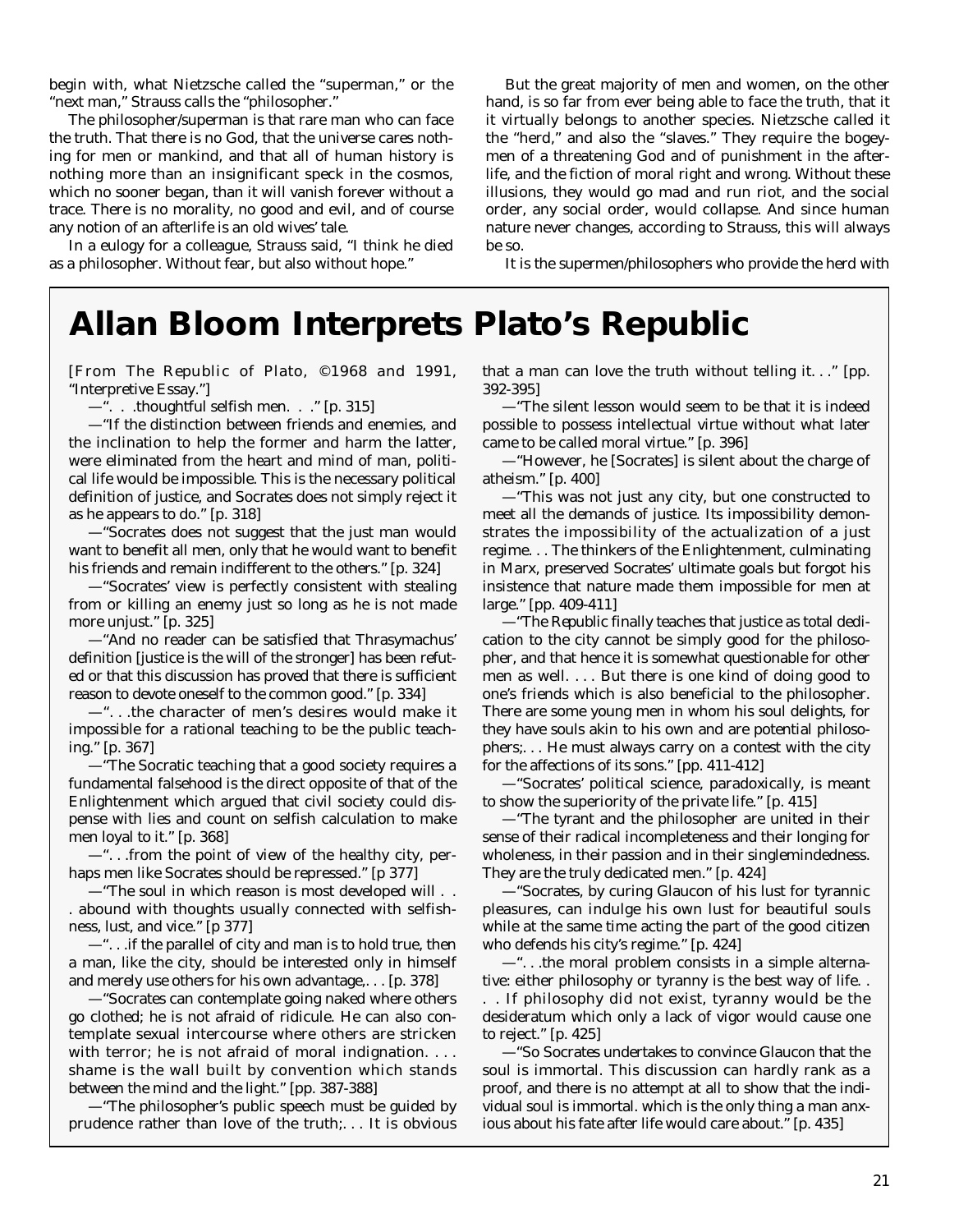the religious, moral and other beliefs they require, but which the supermen themselves know to be lies. Nietzsche said that his supermen were "atheistic priests," and Strauss pretends that their lies are "noble lies." But they do not do this out of benevolence, of course; charity and benevolence are mocked by Nietzsche and Strauss as unworthy of gods and godlike men. Rather, the "philosophers" use these falsehoods to shape society in the interest of these "philosophers" themselves.

Now the philosophers require various sorts of people to serve them, including the "gentlemen," that word which had struck me earlier, when Bloom had used it in speaking of Socrates' trial. Rather than the "esoteric," or secret teachings, the future "gentlemen" are indoctrinated in the "exoteric," or public teachings. They are taught to believe in religion, morality, patriotism, and public service, and some go into government. Think of former Education Secretary William Bennett and his *Book of Virtues.* Of course, along with these traditional virtues, they also believe in the "philosophers" who have taught them all these good things.

Those "gentlemen" who become statesmen, will continue to take the advice of the philosophers. This rule of the philosophers through their front-men in government, is what Strauss calls the "secret kingdom" of the philosophers, a "secret kingdom" which is the life's objective of many of Strauss's esoteric students.

Now the peculiarities I had found in Allan Bloom's book, as well as in the Plato seminar I mentioned, resulted not only from the Nietzscheanism of Strauss and Bloom, but equally from Strauss's insistence that the truth must be hidden, which Nietzsche did not share in that form.

It is because the truth would destroy society and the philosophers alike if it became known, that Strauss said that Plato and the ancient philosophers, like Strauss himself, wrote in a kind of code, whose true meaning only disclosed itself to the wise. If the vulgar happened on their books, they would find only the familiar salutary myths about the rewards of virtue, the punishment of vice and the like.

Strauss gives an example from Al Farabi, another of his esoteric writers, of how one may tell the truth in words, only to deceive. In Drury's paraphrase, "The pious ascetic was well known in the city for his abstinence, abasement and mortification, and for his probity, propriety and devotion. But for some reason he aroused the hostility of the ruler of his city. The latter ordered his arrest, and to make sure he did not flee, he placed the guards of the city gates on alert. In spite of this, the ascetic managed to escape from the city. Dressed as a drunk and singing a tune to cymbals, he approached the city gates. When the guard asked him who he was, he replied that he was the pious ascetic that everyone was looking for. The guard did not believe him, and let him go." [Drury, 1988, pages x-xi]

No surprise, then, that the Allan Bloom whom I and others had thought we had seen through the pages of his *Closing of the American Mind,* was not the real Allan Bloom at all. You can obtain a truer idea of his real beliefs, through the extracts from his "Interpretive Essay" on Plato's *Republic,* which follow. Indeed, the real Allan Bloom was also, among other things, a promiscuous homosexual whose life was cut short by AIDS. When he recognized that he was dying, he charged his close friend, the Chicago University novelist Saul Bellow, to write what has been called a "literary monument" to Allan Bloom, the *roman a clef* titled *Ravelstein.* It is a true-to-life biography. Bellow may justify his having suppressed some facts about himself, by the need to keep his friend Bloom in the foreground. Otherwise, only names and minor details have been changed. Bloom is "Ravelstein," Strauss is "Davarr" (Hebrew for "word"), and Bellow himself is "Chick" or "Chickie."

From a professor with a taste for luxury, but without the means to afford it, *The Closing of the American Mind* made Allan Bloom an overnight multi-millionaire. Japanese royalties alone were in the millions. Bellow's book begins with a fabulously expensive, all-night dinner party thrown by Bloom for perhaps two dozen people, including Bellow, in the *Crillon,* which Bloom had chosen as the best hotel in Paris. Bloom and Bellow wake up at two o'clock the next day, and go windowshopping through expensive Paris shops. Eventually, they pick up a \$5,000 yellow jacket, tailor-made for Bloom. Then, in a cafe, the jittery Allan Bloom accidentally pours an espresso down the front of his new jacket. Bellow squirms, and tries to assure his friend that the porter at the Crillon will know how to repair his jacket, but Bloom just laughs uncontrollably.

Instead of a telephone, Bloom's Chicago apartment featured what was in effect a custom-made, private telephone switchboard. He spent much of his time sitting at the center of the spiderweb getting telephone calls. With this device he could have a number of people on hold, while presumably conferencing others in ad-hoc or preplanned discussions. And Bloom, who died in 1992, was one of the first to carry the equivalent of a cell-phone, so that he could get his important calls anywhere.

One incident describes a call from Wolfowitz in Washington to Bloom's device during the Gulf War in 1991. Wolfowitz tells Bloom that the White House will announce the next day, that they're not going on to Baghdad. Bloom denounces them as cowards.

And what he did was discuss politics, manage the careers of his brood of acolytes, talk about their love lives, and about the other guy's love life, and match people up. Indeed, he helped break up Saul Bellow's current marriage, while finding him a beautiful young literary assistant, a student of Bloom's, who then fell in love with Bellow and married him.

Remember that Strauss graduated 100 PhD's. Bloom graduated many. They in turn graduated others, and so forth. By now, the fourth generation has graduated. And there was a role for each one, whether they were esoteric or exoteric, "philosophers" or "gentlemen," or dissidents or whatnot. Remember, for instance, that a coveted academic job requires ten to twenty totally unreservedly positive recommendations, from others who already have such jobs. Now, this is one thing the Straussians will always do for each other, regardless of what might seem some very serious disagreements. And this academic "buddy system" stretches into the government, through the increasing proliferation of think-tanks which bridge between the two. This was the bridge crossed by Wolfowitz and many other Straussians.

Now, a year and a half after September 11, the "secret kingdom" seems at last at hand, or perhaps it is already here. Something similar probably appeared to Nietzsche through the syphilitic ravings of his final days.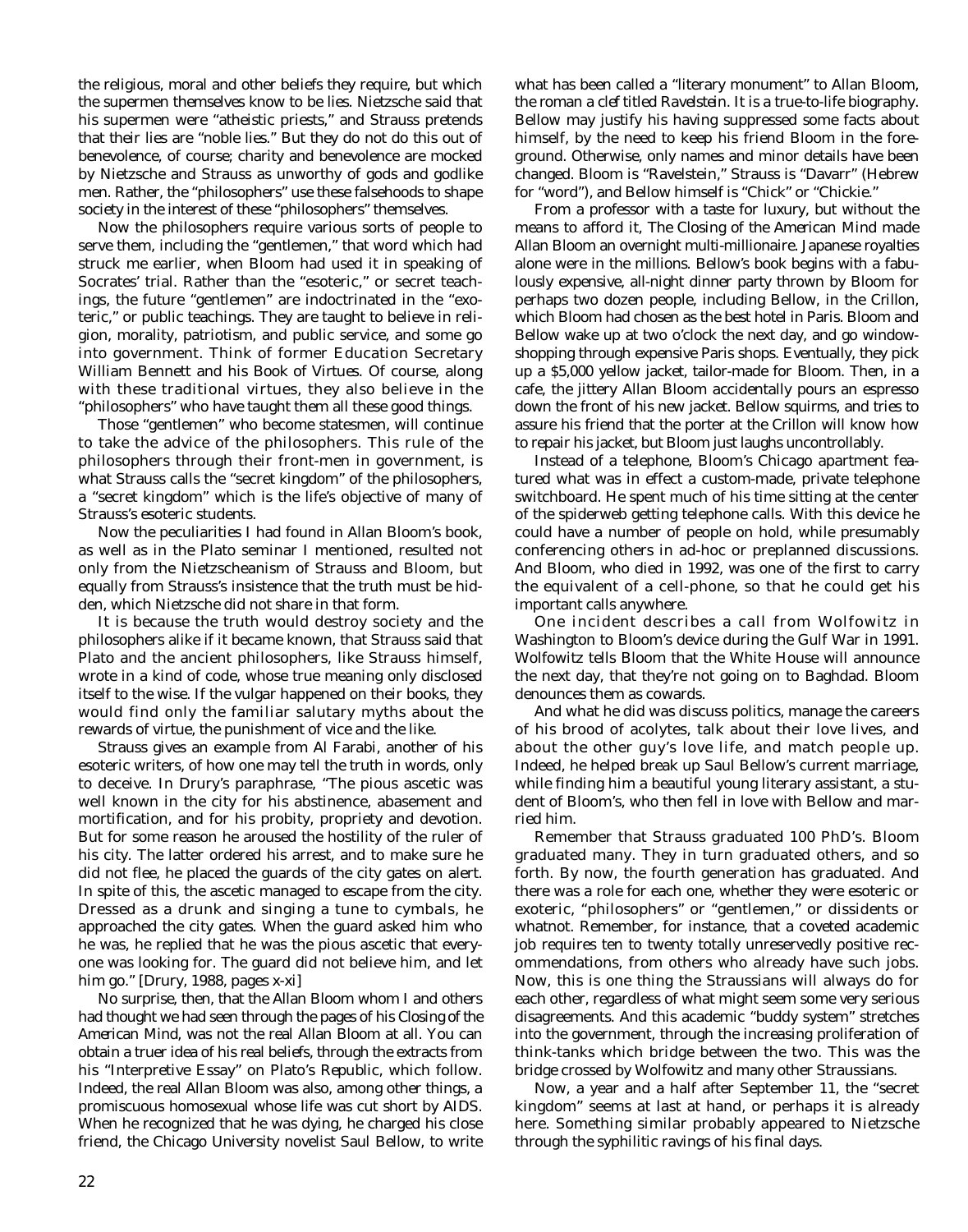## **Strauss's Benefactor Carl Schmitt: The Nazis' 'Crown Jurist'**

## by Barbara Boyd

Leo Strauss was recognized as an asset to Nazi thinking very early on, by none other than the Nazis' asset to Nazi thinking very early "Crown Jurist," Carl Schmitt (1888- 1985).

Schmitt drew on a variety of reactionary resources, including Roman law, Napoleon, Rousseau, Kant, Hegel, Hobbes, and the Spanish counter-revolutionary Donoso Cortes, to forge a synthetic theory of law which subverted the Weimar Republic's Constitution and rationalized Adolf Hitler's legal ascension to power. As the world Depression hit Germany in 1929, Schmitt was brought directly into government, successively advising the Brüning and von Papen governments on implementing austerity through rule by emergency decree. As will be

28, 1933.

shown here, Schmitt's legal analysis of commissarial and sovereign dictatorship, based on Article 48 of the Weimar Constitution, first formulated in 1922, provided the legal basis for Hitler's assumption of power, through the Führer's declaration of emergency and suspension of rights of Feb. **state.**

Schmitt then authored the authoritative article justifying the Enabling Laws of March 24, 1933, which transformed Germany, legally, in Schmitt's analysis, from a commissarial to a sovereign dictatorship.

At the urging of the philosopher Martin Heidegger, Schmitt joined the Nazi Party. Heidegger and Schmitt stood in line on May 1, 1933 to join, having previously agreed to do so together. Schmitt proceeded to develop a Nazi theory of law, including the removal of "man" from the German civil code. Arrested for prosecution at the postwar Nuremberg trials, he was detained for 18 months, but never prosecuted. Schmitt campaigned endlessly, until his death in 1985, to redeem his reputation, portraying himself as an academic victim of events, a man of ideas only, who supported the boorish Hitler because there were no other options.



**Nazi 'Crown Jurist' Carl Schmitt developed the law theories that underlay the Nazi**

## **Schmitt's Campaign Against the Weimar Constitution**

Born in 1888 to a Roman Catholic working-class family, Schmitt studied jurisprudence at Berlin, Munich, and Strasbourg, where he took his law degree in 1910. A self-proclaimed "neo-Kantian" in his youth, Schmitt attacked positivism, utilitarianism, and philosophical liberalism. Like Romantic conservative moralists today, Schmitt thought he accurately depicted the world around him by declaring it bereft of "soul." His was an "inartistic, materialistic, relativistic, and capitalistic age," which elevated "function" as some grand means to a "useless and senseless

goal." Right had been transformed into power, faith into calculation, truth into a general recognition of accuracy, beauty into good taste. In place of good and evil, there was a sublime distinction between usefulness and destructiveness. Schmitt attacked the dominant positivist theory of law as a sterile and proceduralist closed system of norms, which was morally neutral and incapable of inspiring fidelity or sacrifice in the population. No one would die for positivism.

In World War I, Schmitt served under the General Staff, administering martial law. From this time forward, Schmitt was fascinated by concepts of crisis management, the "state of exception" or "state of emergency." According to Schmitt, how the state acted in the face of "concrete danger" or the "concrete situation," rather than any moral purpose, determined its legitimacy. Schmitt viewed the spread of the Russian Revolution as the greatest peril facing Germany. Plunging into simultaneous studies of Italian Fascism and Leninism, he emerged as a Mussolini devotée, claiming that Il Duce had effectively united the Church, an authoritarian state, and a free economy, and created a powerful mythos to motivate the population. Schmitt was also convinced that a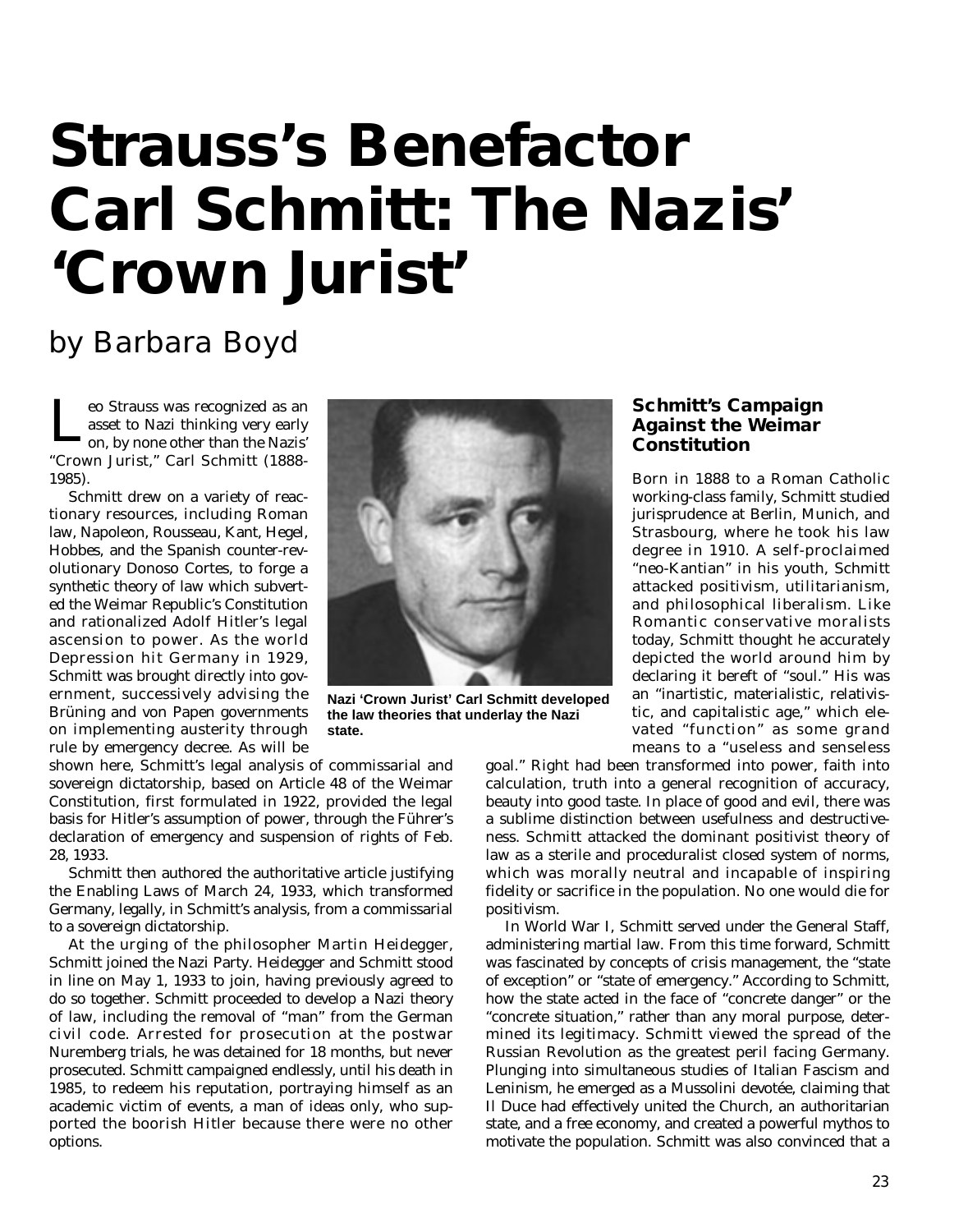closed system of positive laws and existing democratic norms, was powerless in the face of charismatic political movements and the irrational myths employed by the Bolsheviks to achieve popular success. Democratic "norms" failed in conditions of social upheaval precisely because such moments represented non-linear discontinuities and "original" moments.

Beginning with his book *Political Romanticism* in 1919, and continuing with major books and speeches every year until the demise of the Weimar Republic in 1933, Schmitt launched an unrelenting polemical assault on the Republic and its Constitution. In his books *Political Romanticism, The Crisis of Parliamentary Democracy,* and *Political Theology,* Schmitt attacked the liberalism, protection of individual rights, and pluralism of the German Republic as "Romantic." His attacks echo those of the conservative revolution and populists in the United States today. Parliamentary legitimacy rested on the idea that "endless discussion" could generate truth, Schmitt argued, yet the Weimar Parliament had long ago ceased to represent the people. Instead, it represented powerful interest groups and partisan political formations which were incapable of decisive action, particularly when the very existence of the state was the issue. Schmitt famously commented that a Social Democrat, when asked, "Christ or Barabbas?" would immediately seek consultation and then convene a commission to study the matter. The liberal and Romantic regime had replaced the objectivity of God with the subjectivity of the individual, and partisanship and interest groups made decisive governmental action impossible.

In *The Concept of the Political* and *The Dictator,* Schmitt presented his response to liberal democracy and legal positivism. According to Schmitt, the existence of the state presupposes the existence of the political, and the political consists primarily of the relationship between the friend and the foe. Look around you—Schmitt instructs a Germany devoured by war, economic breakdown, and social crisis—and see whether any other relationship empirically and objectively defines the state's legitimacy, its ability to exist. The most basic definition of the sovereign, Schmitt adds, is the individual who is able to define the exceptional situation, and to define the *foe* in the exceptional situation.

## **Weimar's Article 48**

In proposing solutions to the Weimar Republic's political paralysis, Schmitt focussed on Article 48 of the Weimar Constitution, which allowed for temporary rule by decree, and suspension of rights in emergency situations. Schmitt, taking a page from Roman law and Napoleon III, argued that Article 48 established a commissarial, or temporary dictatorship, without abrogating the Constitution, and, under crisis conditions, was the only way to govern. The job of the temporary dictatorship was to save the existing Constitution, and therefore, rule by the President, under Article 48, did not establish a sovereign or long-term dictatorship. In his campaign to legitimize his theory of Presidential powers under Article 48, Schmitt won the endorsements of Social Democratic Party (SPD) member Hugo Preuss, the author of the Weimar Constitution, and Max Weber, a celebrated racist sociologist who originated the idea of incorporating Article 48 into the Weimar Constitution.

When the Depression hit full force in 1929, Schmitt, then a law professor in Berlin, was asked by Chancellor Heinrich Brüning to advise the government concerning maintenance of the Constitution under the brutal austerity regime he proposed to implement, in response to the economic crisis, over the opposition of a fractured Parliament. In a July 28, 1930 opinion for the government, Schmitt argued that because an economic emergency existed, Article 48 allowed the President to issue decrees with the force of law—in effect, to legislate, without regard to Parliament. As a result of Brüning's brutal measures against the German people on behalf of the banks, Nazi representation in the Parliament rose from 12 seats to 107, in the elections of Sept. 14, 1930.

## **The Strauss-Schmitt Correspondence**

There are three extant letters from Leo Strauss to "Professor" Carl Schmitt, without any record of Schmitt's reply. What is evident from these short letters, however, is that Strauss relied on Nazi jurist Schmitt's recommendation—even after Schmitt had publicly come forward to defend Hitler's emergency rule—to gain and extend his Rockefeller Fellowship to study Thomas Hobbes.

Letter One, dated March 13, 1932, is simply an expression of thanks for Schmitt's recommendation, which helped him get his Rockefeller Foundation fellowship.

The only substantive letter of the three, number two, dated Sept. 4, 1932, is instructive, in that it contains Strauss's comments on Schmitt's *Concept of the Political.* In that letter, Strauss summarizes his understanding of Schmitt's view, based on what he calls "oral exchange," and gives the clear implication of his agreement with this view. The relevant section goes as follows:

"The ultimate foundation of the Right is the principle of the natural evil of man; because man is by nature evil, he therefore needs *dominion.* But dominion can be established, that is, men can be unified, only in a unity *against*—against other men. Every association of men is *necessarily* a separation from other men. The *tendency* to separate (and therewith the grouping of humanity into friends and enemies) is given with human nature; it is in this sense destiny, period."

The third letter, dated July 10, 1933, thanks Schmitt again for his help, in that Strauss had just received his Rockefeller Fellowship for a second year, due to Schmitt's approval of his study on Hobbes.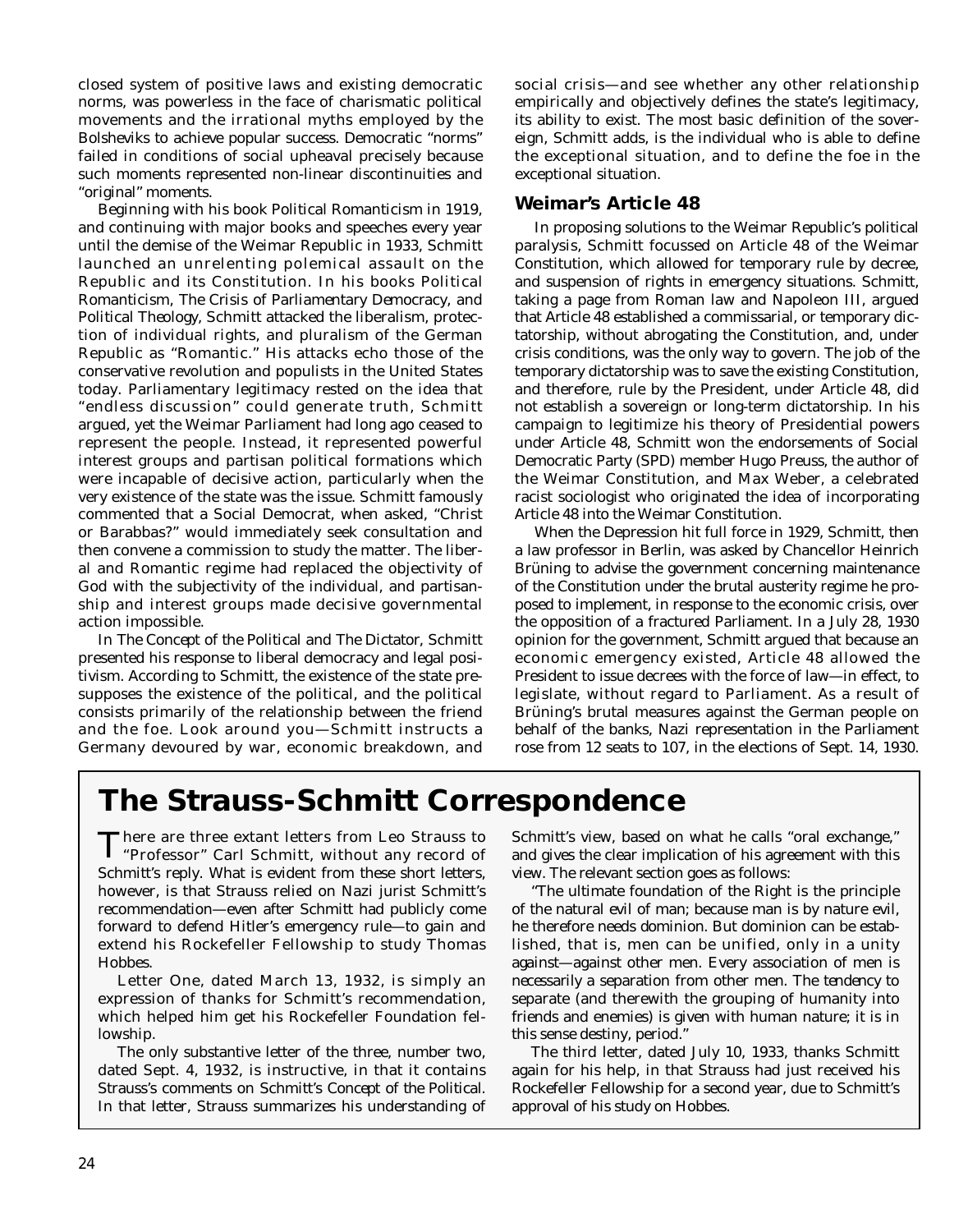Brüning was dismissed, and replaced in the Chancellorship by the intellectually vacant and radically conservative Franz von Papen.

When von Papen declared martial law and took over the government of Prussia from the SPD, Schmitt defended the Reich before the German Supreme Court, and strongly supported von Papen's imposition of harsher economic austerity measures. These measures emphasized wage cuts and reductions in unemployment benefits. Job creation was to be promoted, not through government intervention, but by tax relief for business. In a speech to a group of industrialists in support of von Papen's program, Schmitt developed the twin themes "strong state" and "free economy," arguing that only an authoritarian state could assure the success of a pure free-market economy. While acknowledging that crisis management had not improved the economic situation, Schmitt nevertheless argued for the continued vitality and employment of Article 48, stating that it was the only means to oppose those advocating a "legal functionalism" which stays neutral with respect to truth and values.

#### **The Nazis' 'Crown Jurist'**

Schmitt's next crucial role came in legitimizing Hitler's police state.

As *EIR* has documented, Hitler was appointed Chancellor of Germany on Jan. 30, 1933, as a result of the direct support of George W. Bush's grandfather, the Morgan interests, and certain British financiers.<sup>1</sup> The last chance for avoiding this result collapsed with the failure of sufficient forces to support Gen. Kurt von Schleicher's efforts to implement an economic recovery. On Feb. 27, 1933, the Nazis, under Hermann Göring's sponsorship, staged the Reichstag Fire, and on Feb. 28, Hitler suspended basic constitutional rights, and accusing the Communists of sabotage, imprisoned at least 4,000 alleged Communists and banned the party from Parliament.

On March 23, the Reichstag passed, by a vote of 444 to 94, enabling legislation, which stated that henceforth, the Executive, as well as the Reichstag, could pass laws. The "Act to Relieve the Distress of the People and the Reich," effectively legislated Schmitt's 1930 legal opinion authorizing Presidential rule, and installed Hitler's sovereign dictatorship. In an article in the *Deutsche Juristen Zeitung* of March 25, 1933, Schmitt defended the enabling legislation, claiming that the Executive prerogative now included the power to pass new constitutional laws and declare the Weimar Constitution a dead letter. Schmitt found the new law to be the expression of a "triumphant national revolution," equating it with the German Revolution of 1918. According to Schmitt, "The present government wants to be the expression of a unified national political will, which seeks to put an end to the methods of the plural-party state, methods which were destructive of the state and the Constitution." According to Schmitt, the Weimar Republic lacked "charismatic leadership," without which the state becomes a directionless "bureaucratic regime."

During his service to the Nazis, Schmitt reported directly to Göring and Hans Frank. From his position as a Professor of Law at the University of Berlin, Schmitt supervised a project to conform all German law to Nazi theory. The overall Reich now consisted of three elements, according to Schmitt: state, Nazi movement, and people. The state represented the administrative apparatus; the movement represented the political leadership which acted on behalf of the people; and the people, or civil society, lived free of governmental interference, under the shadow and protection of the higher political order. To the extent that orders of the Führer needed democratic legitimacy, they could be voted upon in referenda or plebiscites by the people.

Schmitt's description was altered by the Nazis in only one respect. They found his frank admission that the people were to play a completely passive role politically unacceptable, and substituted the populist myth that the people represented the "vitality" of the Reich. Hitler did, in fact, submit various measures to the population for votes.

#### **'Carl Schmitt Abolishes Man'**

In revising the criminal code, Schmitt declared that previous law had served only to empower criminals against the population, and he levelled a scathing critique at the German Supreme Court for failing to impose the death sentence on those prosecuted for the Reichstag Fire, because the law making arson punishable by death had only been passed after the fire. Henceforth, retroactive laws must be available to judges, Schmitt argued, who should be allowed to reach the right result, without the hindrance of abstract and irrelevant precedents. Judges could employ "concrete order thinking" in this process.

Schmitt's revision of the civil code declared that the "legal concept of man conceals and falsifies the differences between the citizen of the Reich, a foreigner, a Jew, and so on. . . . Seeing equal as equal, and, above all, unequal as unequal, and emphasizing the differences among men of different races, nations, and occupational estates in the sense of God-given realities, those are the goals of National Socialist academic jurists."

The emigré press, which included many of Schmitt's former students, led its coverage of these statements with the headline, "Carl Schmitt Abolishes Man."

Finally, Schmitt justified Hitler's aggression against other nations of Europe by claiming that Germany was creating a *Grossraum,* a sphere of influence, just as the United States had done with the Monroe Doctrine. This formulation, Hitler employed directly in defending his actions.

Such rulings by Schmitt underscore his admission that the English philosopher Thomas Hobbes was the central influence in his theory of the state and theory of justice, theories in which truth and morality play absolutely no role. Schmitt transformed Hobbes' individual "war of each against all," into wars of identified groups, including states against other states, claiming that the "Westphalian" order of Europe had been completely broken by World War I.

Like Hobbes, Schmitt considered man evil and "dangerous." As he put it, "If man were not evil, then my ideas would be evil."

<sup>1.</sup> Anton Chaitkin, "Dubya's Grandpa and Great-Grandpa Helped Put Adolf Hitler into Power," *EIR,* Aug. 25, 2000.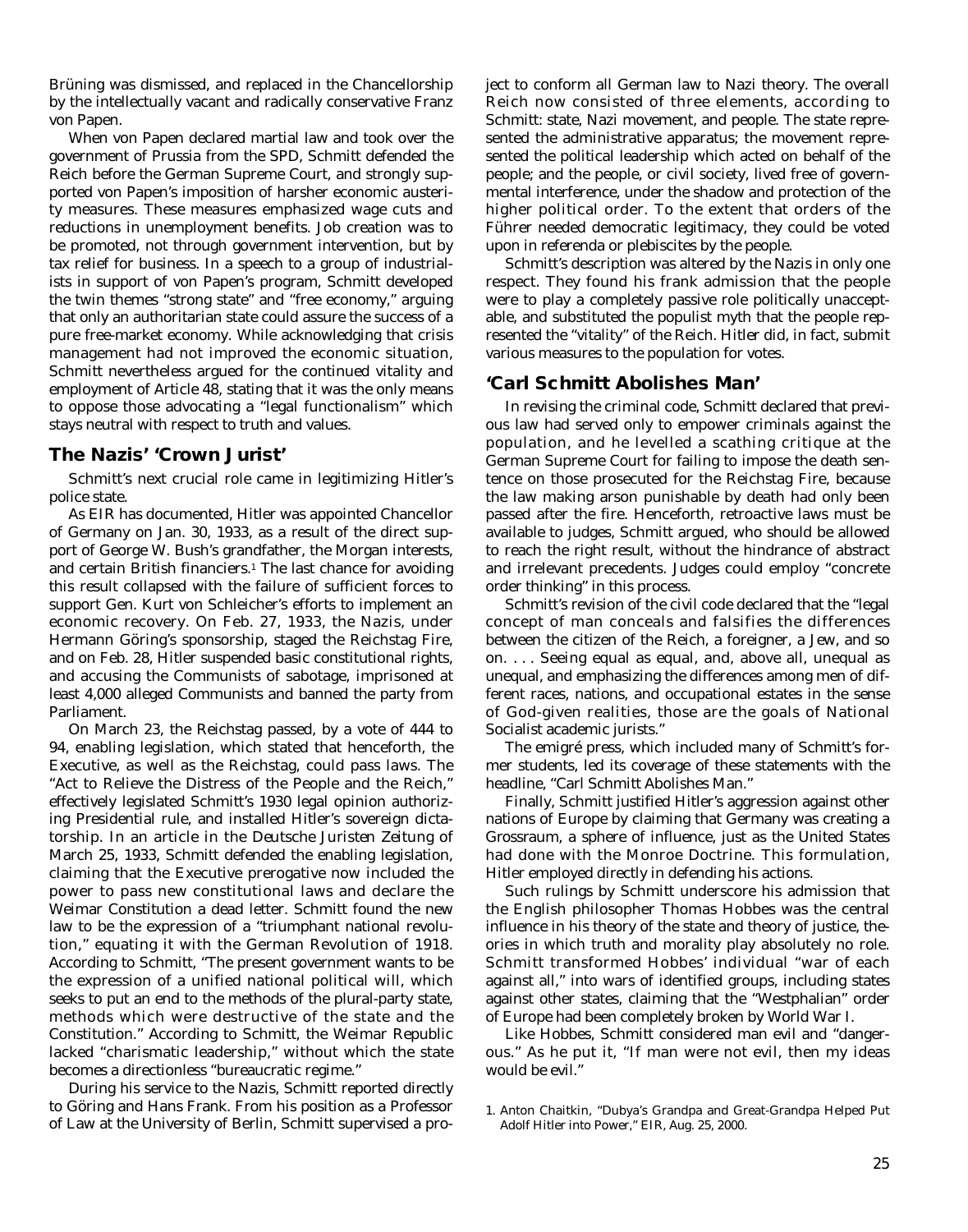## THE INSIDE STORY: **Why the Democratic Party Failed To Function In This Crisis**

## by Anton Chaitkin

I n the weeks leading up to the invasion of Iraq, the world's governments and millions in the streets spoke out against the impending disaster. Demonstrators protested within the United States as well. But except for the LaRouche wing and scattered individual politicians, the Democratic Party—the putative opposition—was frozen, intimidated. Its new controllers had locked the former party of Franklin Roosevelt and John Kennedy into complicity.

Shamefully, key Democratic leaders had stood publicly at the White House on Oct. 2, 2002, announcing they would give a "bipartisan" blank check, authorizing an insane war on Iraq. Flanking President Bush were Senators Joseph Lieberman (Conn) and Evan Bayh (Ind), and Rep. Dick Gephardt (Mo) (Bayh was then chairman of the "Democratic Leadership Council" and Lieberman and Gephardt

were past chairmen), Republican Senator John McCain (Ariz), and the two Republican official leaders of the Senate and House. (The Democratic leader in the Senate, Tom Daschle, did not initially support the agreement.)

As the nightmare approached, U.S. Senator Robert Byrd (D-WVa) addressed a nearly deserted Senate chamber on Feb. 12, warning that "every American on some level must be contemplating the horrors of war. Yet, this Chamber is, for the most part, silent—ominously, dreadfully silent. There is no debate, no discussion, no attempt to lay out for the nation the pros and cons of this particular war. There is nothing. We stand passively mute in the United States Senate, paralyzed. . . ."

Once the war began, the Democrats, like whipped dogs, joined in approving a resolution lauding Bush's leadership, unanimously in the Senate, with tiny resistance in the House.

How has this happened—since typical Democratic voters overwhelmingly oppose the imperial madness of the Bush Administration, preferring the humaneness Americans associate with Franklin Delano Roosevelt and John F. Kennedy? The answer is similar to that of the religious question: How have



**Democratic Senator Joe Lieberman: past president of the Democratic Leadership Council and shameless**

**cheerleader for the Iraq war.**

Christians and Jews come to be represented, as far as the public sees, by rightwingers and armageddonists?

The Democratic Party has been hijacked by the same fascist faction driving the Bush Administration mad. The identical Straussian neo-conservative clique embodied in the Pentagon and Cheney's office, now dominates the Democratic Party topdown. They operate largely through the tiny Democratic Leadership Council (DLC) of Joe Lieberman and Al Gore, and they control the party apparatus through gangsters and gangsterism.

Although some call it the rightist or corporate "wing," the DLC has never been an actual faction of the Democrats. It deliberately has no rank-and-file members. Since 1985 it has increasingly intruded into and disrupted the party, passing along money from outright gangsters, Wall Street

criminals, and Republicans to party officials, officeholders and candidates, aiming to silence and break the Democrats.

High-ranking Democratic Party officials have told associates of Lyndon LaRouche that the DLC was launched in order to stop the takeover of the party by LaRouche, as well as others who were working to bring the party back to its Franklin Roosevelt orientation.

## **Bury FDR, Bring in the Bull Moose**

Roosevelt himself, speaking to labor, the poor, Depressionwrecked farmers, the forgotten man, in his 1933 Inaugural Address, blasted "the rulers of the exchange of mankind's goods. . . . Practices of the unscrupulous money changers stand indicted in the court of public opinion. . . . Stripped of the lure of profit by which to induce our people to follow their false leadership. . . . [T]he money changers have fled from their high seats in the temple of our civilization. . . . Our greatest task is to put people to work. . . . [T]here must be a strict supervision of all banking and credits and investments; there must be an end to speculation with other people's money. . . ."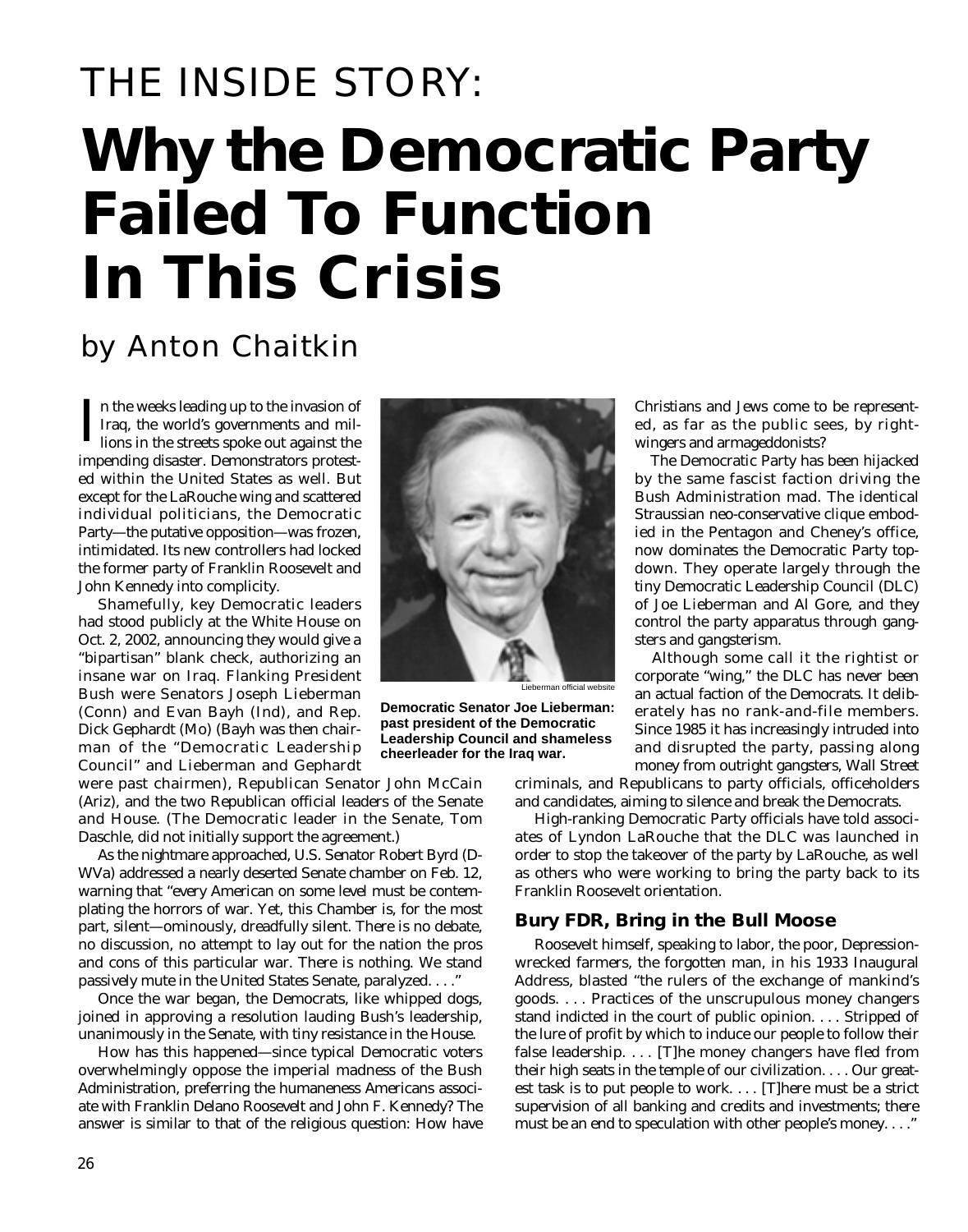The DLC, sponsored by the criminal element Roosevelt denounced, has boldly announced their intention to bury Roosevelt's Democratic Party. In the September 1998 issue of their magazine, *Blueprint,* DLC strategists William Galston and Elaine Kamarck propounded certain supposed "Realities that Will Shape 21st Century Politics," whose main premise is that "The New Deal era has ended."

They declare that America has a "declining working class"—and that is good for politics. They celebrate the collapse of labor unions in the hyper-speculative New Economy, and applaud "the decline of organized labor as a force within the Democratic Party." The "Hollowing Out of the Middle Class" is "mostly for the better"; the "widening gap between the wealthy and the poor" is a good development!

Shamelessly, they claim: "The . . . middle class is shrinking . . . not because poverty is on the march, but because millions of Americans are surging into the ranks of the upper middle class and wealthy."

They cheer that the New Deal-generation voters are dying off, leaving instead a supposedly "better-educated," "wired"

generation of Baby Boomers and their children, who have never known successful government.

The DLC says the widening gap between the rich and poor must *not* be seen "as grounds for returning to a New Deal-style politics," nor be allowed to induce the party "to mobilize lowerincome groups for a new round of interventionist, centralized government that protects Americans against all forms of economic insecurity." The Democrats must not be allowed to think they "can construct majorities based on a swelling pool of poor and near-poor Americans waiting to be mobilized by an old-fashioned politics. . ."—since the average American is doing so much better in recent years!

Note here the background of the two authors of this piece. William Galston, senior adviser to the DLC, is a leading

American follower of fascist Leo Strauss, and a specialist in Strauss's attack on Plato's doctrine of truth. Elaine Kamarck is a long-time enforcer of Wall Street rule in the Democratic Party and the wife of an investment banker; she will be encountered again in this report.

But what is to replace Franklin Roosevelt's party, so as to represent the "newly wealthy"? The DLC projects a thirdparty scheme to wreck the Democrats, while blackmailing George W. Bush to move to the right, if not to elect the unsellable Chickenhawk Joe Lieberman.

This scenario is a repetition of the 1912 election. Then, Theodore Roosevelt ("TR"), who had earlier been President, ran again on a "Bull Moose Party" ticket, to sink the Republican candidate, President Taft, and elect TR's fellow Anglo-Saxon imperial racist, Democrat Woodrow Wilson. The DLC proposes Lieberman's closest ally, Republican Senator John McCain, as the new Teddy Roosevelt to go up against President Bush in 2004 on a third-party ticket. The object: maximum mayhem against the Democrats.

It is noteworthy, here, that on his way to the Presidency, Franklin D. Roosevelt explicitly repudiated the thuggish imperialism of his cousin Theodore.

The DLC announced the Bull Moose scheme in the May 2002 *Blueprint,* where Marshall Wittman wrote that "John McCain [seeks] to recapture the legacy of President Theodore Roosevelt, by advocating government as an agent of 'national greatness'. . ." Wittman demanded Bush give up any remaining tendency to protect American jobs, as with steel tariffs, which Bush had imposed earlier that year.

In the same issue, Tod Lindberg praised McCain's "rogue state rollback" policy, commending John Ashcroft's "Freedom Corps" (which includes the blockwatch and mass FBI informants programs) as originally having been a McCain and DLC proposal.

Note again the background of the authors, in this supposedly "Democratic" magazine.

Marshall Wittman is an adviser to John McCain, and works for the right-wing Hudson Institute, as does the recently disgraced Richard Perle. Beyond this, the McCain

> Bull Moose scheme was explained candidly by author Franklin Foer in the *New Republic* (March 20, 2000):

"Jewish neo-conservatives have fallen hard for John McCain. It's not just unabashed swooner William Kristol, editor of *The Weekly Standard* . . . [but] . . . such leading neo-con lights as David Brooks, the entire Podhoretz family  $[etc.].$  ...  $[In this the neo-cons are fol$ lowing] their forefather Leo Strauss, the political theorist. . . . Kristol and Brooks [are] both Strauss disciples. . . .

"It's easy to think that Kristol and Brooks are projecting their Straussianism onto McCain. . . . Kristol has worked with McCain adviser Marshall Wittmann, another Jewish neo-con, to cultivate the Arizona maverick. A year ago, Wittmann gave McCain *Standard* articles on 'National Greatness Conservatism'—the

Kristol-Brooks theory that Republicans should return to the domestic activism and foreign interventionism of Theodore Roosevelt. And Wittmann has regularly worked the *Standard's* rhetoric into McCain's speeches. . . ."

The other *Blueprint* author, Tod Lindberg, is editor of *Policy Review,* issued by the Hoover Institution. The current issue (April-May 2003) of Lindberg's own magazine carries an article entitled "Leo Strauss and the Conservatives," showing the reader why he must "appreciate Strauss's greatness." Lindberg put in his February-March, 2002 issue, an article entitled "Charmed by Tyranny," on why the great Strauss should not be blamed for being sponsored by the Nazi Carl Schmitt, since Schmitt's "pathological anti-Semitism was . . . the identity handed him by fate."

#### **The Great Betrayal—Moynihan and Nixon**

Where did such a "Democratic Party" originate?

Facing the true history of this abomination will require cutting through such hypocrisy and deliberate memory-sup-

**The late Daniel Patrick Moynihan, the Benedict Arnold who began burning down the Democratic Party.**

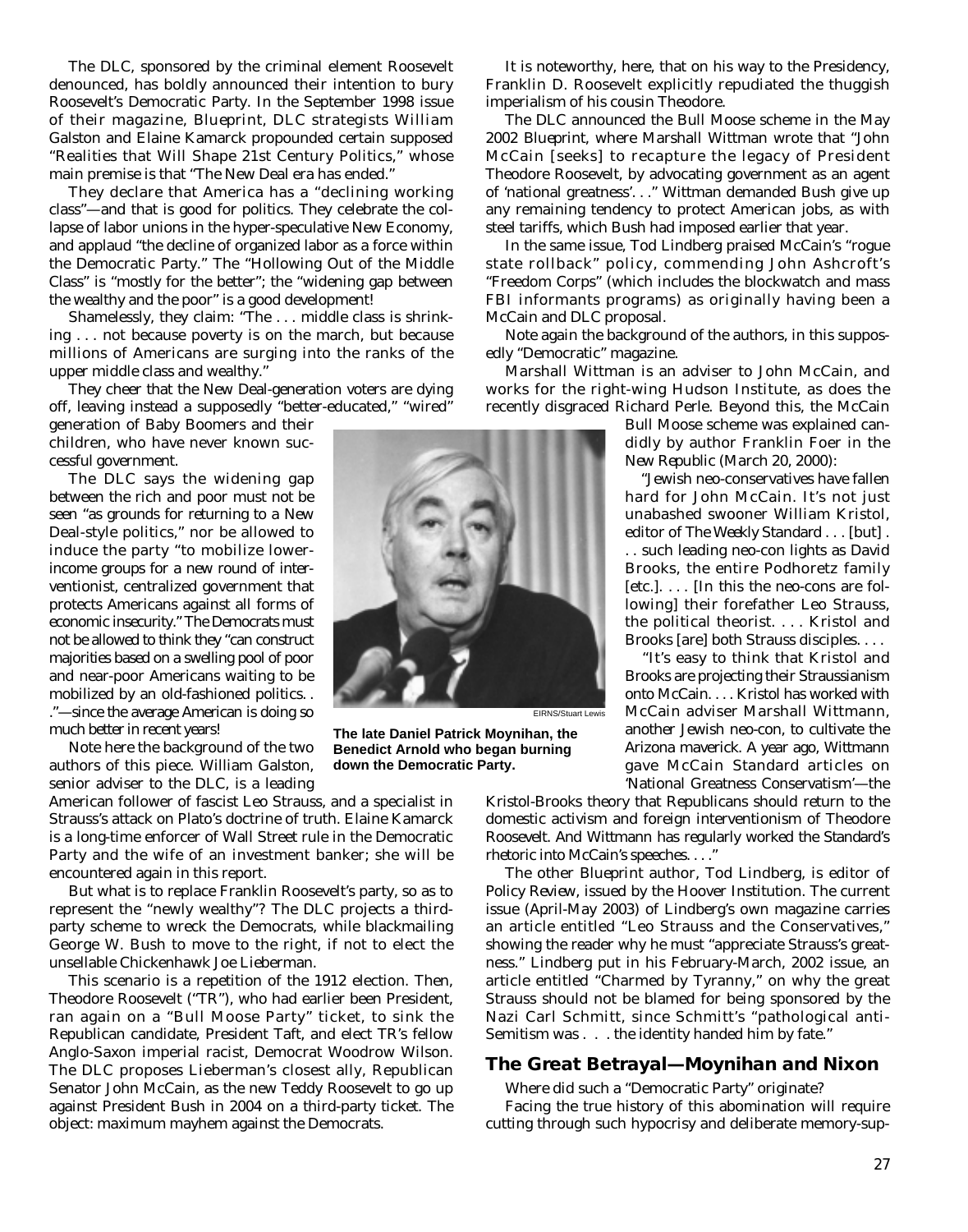pression as was seen recently in the eulogies for the racist Daniel Patrick Moynihan, who died March 26, 2003.

Recall that FDR won the Presidency by creating a new majority coalition of labor, farmers, intellectuals, white and black, taking the Democratic Party out of the hands of the London-New York financiers and Southern racists who had dominated it since the days of Andrew Jackson and slavery.

Recall that John F. Kennedy strove to revive FDR's nationalism and anti-colonialism, resisting the Vietnam war scenario. The Kennedy assassination allowed financiers such as Morgan, Rockefeller, Harriman, Rothschild, Paul Volcker (Federal Reserve), Felix Rohatyn (Lazard Freres), and McGeorge Bundy (Ford Foundation) to overturn America's whole mission for industrial progress, and move toward erasing the American Revolution itself.

Recall, finally, that Richard Nixon's election campaign (1967-68) and Presidential term (1969-74) brought in explicit political racism, free trade to destroy workers' jobs, and austerity to crush the poor. The Straussian gangsters, now on center-stage in the current war crisis, originally entered the picture in connection with this Nixon "Southern Strategy." Their main agent, the Benedict Arnold who began burning down the Democratic Party, was Daniel Patrick Moynihan.

Back in late 1960s, Moynihan was a bitter man. He had been a minor Labor Department official in the Kennedy and Johnson Administrations, but neither the Kennedys nor Johnson liked him or valued his services. Moynihan had issued a notorious 1965 report on the Black Family, claiming that the ingrained culture of slavery—not the destruction of the industrial economy—caused blacks' unemployment and poverty. He left the government in a storm of criticism from the civil rights movement.

Democrats shunned him. They mocked his British airs, his affectation since attending the London School of Economics.

The only "Democrat" to whom Moynihan was ever close, was banker Averell Harriman, his former boss. This was the same Harriman who had financed the eugenical racial propaganda of the early fascists; the same Harriman who, with his banking partner Prescott Bush (grandfather of the current President), had financed the German Nazis' rise to power. When Harriman ran for New York Governor in 1954, he hired Moynihan as speechwriter, and then brought him into the Governor's office as a publicist. Harriman entrusted Moynihan with writing the authorized history of the Harriman gubernatorial term. Harriman would persist as shadow sponsor of the anti-FDR side of Democratic Party politics.

After Moynihan's debacle in the Labor Department, he began writing right-wing articles for *Reporter* magazine, and became a devoted follower of its editor, the Straussian Irving Kristol. Moynihan later (in "Pacem in Terris IV," Dec. 2, 1975) called Leo Strauss "the foremost political philosopher of his time in America." It is Irving's son William of the *Weekly Standard* who, as we have seen, has concocted the McCain-Lieberman Bull Moose scheme.

Thus it was that in 1966, Moynihan was hired as director of the Ford Foundation's Joint Center for Urban Studies, at Harvard and MIT. The Foundation's boss, McGeorge Bundy, had just reversed Kennedy's decision to get out of Vietnam, immediately after Kennedy was murdered. At the Ford Foundation, Bundy was running racially divisive schemes to pave the way for severe austerity and banker looting against New York and other cities. At Harvard, under Bundy, Moynihan could now be audaciously racist.

Thus employed, Moynihan made history on Sept. 23, 1967 with an explosive, Hitlerian speech to the National Board of Americans for Democratic Action.

He ranted, "American liberals . . . have . . . presided over the onset both of the war in Vietnam and the violence in American cities. . . . The Vietnam war was thought up and is being managed by the men John F. Kennedy brought to Washington to conduct American foreign and defense policy. . . ." (Ironically, this must mean McGeorge Bundy.)

He warned, "Liberals must see more clearly that their essential interest is in the stability of the social order; and given the present threat to that stability, they must seek out and make much more effective alliances with political conservatives. . . ."

He cursed FDR: "Liberals must divest themselves of the notion that the nation—and especially the cities of the nation—can be run from agencies in Washington. Potomac fever became a liberal disease under the New Deal. . . ."

He ushered in a new, Imperial America: "But the biggest problem of running the nation from Washington is that the real business of Washington in our age is pretty much to run the world. That thought may not give any of us great pleasure, but my impression is that it is a fact and we had better learn to live with it. . . ."

With his sissy diction, he spoke for a new White Politics: "Liberals must somehow overcome the curious condescension that takes the form of defending and explaining away anything, however outrageous, which negroes, individually or collectively, might do. . . ."

At that time, Richard Nixon had a law partner named Leonard Garment, a New York lawyer plugged in to right-wing Jewish leaders and gangsters such as Max Fisher. Garment was helping steer Nixon, the former Vice President who had lost the 1960 Presidential race to Kennedy, back to the top by introducing him to New York politicians and moneymen.

Leonard Garment seized on Moynihan's startlingly evil speech, and told Nixon how to use it in his "Southern Strategy" campaign. Nixon quoted the speech and praised Moynihan in his address to the National Association of Manufacturers (Dec. 8, 1967). Moynihan offered his services. He was brought in as Urban Affairs counselor in the Nixon Administration.

Moynihan's notoriety stems largely from his memo to Nixon, urging "benign neglect" as the best racial policy. But he did his real damage as the architect of so-called Welfare Reform, or slave labor—which was later a central issue of the Gore-Lieberman DLC. This was the tactic of forcing welfare recipients, under threat of starvation, to go to work for their sub-minimum welfare checks, while the number of standard-pay industrial jobs was decreasing, thus sabotaging the general wage level.

Congressional Democrats defeated the welfare slave-labor bill Moynihan crafted. But another law, authorizing creation of Health Maintenance Organizations, was pushed through under Nixon by Moynihan and his allies. The HMO Act imposed Nazi medical standards, closed hospitals, and greatly increased suffering and death among the lower social orders.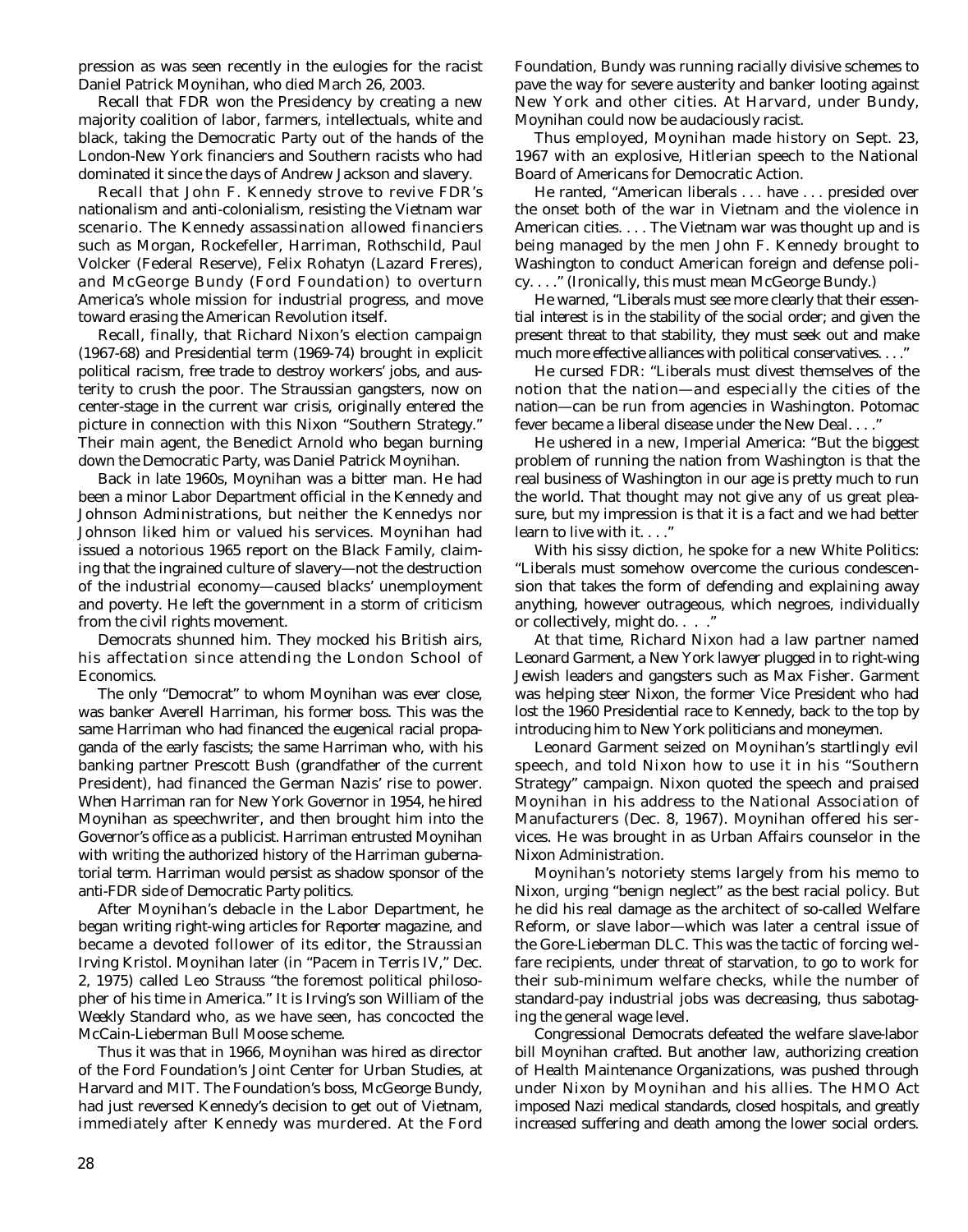Again, this "privatization" is a hallmark of the DLC neoconservatives who have since then strangled the Democratic Party.

### **Timeline: The Battle for the Democratic Party**

In 1974-75, Moynihan was Ambassador to the United Nations, with his Republican host Leonard Garment at the UN as an aide. Garment's gangster friend Max Fisher got Garment this UN post, and Garment told Moynihan to accept the ambassadorship. Garment and Norman Podhoretz taught Moynihan the doctrine of rightwing Zionism, using as a guide the British Arab Bureau's Bernard Lewis, who claimed that the Arab view of the matter was merely a product of Soviet propaganda.

Garment and his neo-con friends now convinced Moynihan to run for the U.S. Senate. The clique that formed around Moynihan's 1976 campaign and subsequent Senate career, later emerged in the core of the fascist war faction that sabotaged the Democratic Party.

• Leonard Garment and his law partner Lewis "Scooter" Libby became chief attorneys for Russian gangster godfather Marc Rich. They and Michael Steinhardt, the DLC's main financier and Rich's investment partner, conned outgoing President Bill Clinton into pardoning Marc Rich, by then a fugitive from U.S. justice. Recently Clinton said he regretted the pardon, citing Libby's role as chief of staff for Dick Cheney.

• The first employee of the 1976 Moynihan election campaign was Lynn Forester, who was to be the central courtesan-operative in the DLC's Bull Moose scheme (see below).

• As Senator, Moynihan brought onto his staff:

**Elliott Abrams—**Norman Podhoretz's son-in-law, later an Iran-Contra criminal, currently chief of Middle East affairs for the Cheney/Rumsfeld-dominated National Security Council. In 1980, Abrams proposed that Ronald Reagan take Moynihan as his Vice Presidential running mate.

**Abram Shulsky—**Straussian, later head of Rumsfeld/Feith/Wolfowitz intelligence unit that "cooked" the Iraq intelligence.

**Gary Schmitt—**later executive director of the Project for the New American Century (PNAC), which issued the September 2000 document outlining the world-conquest and regional Mideast strategy of the current war cabal.

By 1980, the Jimmy Carter-appointed Federal Reserve chairman Paul Volcker was demolishing the industrial economy. At the August 1980 Democratic national convention, the Democratic Party forces associated with Lyndon LaRouche and with Sen. Ted Kennedy (Mass) pressed for an open convention, for deliberation on an economic recovery program, and on the choice of a new candidate instead of a second term for Carter. But thug operations run by Harriman political fixer Robert S. Strauss, and led on the floor by banker operative Elaine Kamarck, prohibited discussion and gooned the opposition.

As all had expected, the renominated Carter was defeated by Reagan. After the election, Sen. Moynihan told a press conference that he would lead a fight to prevent the takeover of the Democratic Party by the "extremist" backers of Ted Kennedy! Moynihan declared that Kennedy is a "cadre" who believes government should be strong while America should be weak.

The LaRouche wing of the party now rapidly advanced in

popular support. LaRouche and Democratic House Majority leader Jim Wright of Texas, both demanded the firing of Fed chairman Volcker. LaRouche associate Steve Douglas got 20% of the statewide vote, and 35% of the Philadelphia vote, in the Democratic primary for Governor of Pennsylvania on May 18, 1982.

At a mid-term Democratic convention soon thereafter, "Democrats for the '80s," the personal committee of Averell Harriman and his wife Pamela, was given complete control of the meeting by Bob Strauss, banker Felix Rohatyn, and labor faker Lane Kirkland. Harriman's group, nicknamed PAMPAC, got the franchise to directly issue a "fact book" for all Democratic candidates; they stressed slashing the Federal budget, squeezing Social Security payments to seniors, saving health-care costs by forcing HMOs on the population, and demolishing U.S. industry to make way for an "information economy."

Meanwhile, in July 1982, Sen. Moynihan began his assault on LaRouche. Moynihan lied that Mel Klenetsky, a Jewish associate of LaRouche who was challenging Moynihan in the primary election for Senate in New York, was "anti-Semitic." Klenetsky's campaign focussed on Moynihan's support for eugenical "race science" theories.

In May and June 1983, anti-LaRouche strategy meetings were held in the home of New York investment banker John Train. Among those attending were members of the neo-conservative clique within Reagan's National Security Council and Justice Department, rightist billionaire Richard Mellon Scaife (later funder of the "Get Clinton" campaign), Peter Spiro of the *New Republic,* the Anti-Defamation League (which was then crafting the right-wing religious alliance behind Ariel Sharon), assorted neo-conservative media men, and a representative of rightist spook Leo Cherne.

This Cherne was Moynihan's close associate and former employer, and a government intelligence adviser. Cherne and Henry Kissinger had jointly activated an FBI harassment onslaught versus LaRouche—on false "national security" grounds, following LaRouche's meeting and collaboration with the President of Mexico for an anti-imperial banking program.

In July 1983, Louisiana Congressman Gillis Long and Harriman operative Bob Strauss began a U.S. tour to promote the "National Democratic Caucus," demanding a rightist turn for the Democrats. Their main advisers were Averell Harriman and Felix Rohatyn. Al From, who was soon to found the Democratic Leadership Council, was an aide to Gillis Long, a personal protégé of Robert Strauss, and an operative of Harriman's PAMPAC.

A *New Republic* article by Peter Spiro (Feb. 6, 1984), urged a political attack on LaRouche, and an Internal Revenue Service prosecution. Spiro warned that LaRouche Democrats were regularly getting 20-30% of the vote, had thousands of candidates, and 100,000 dues-paying members in LaRouche's National Democratic Policy Committee.

An avalanche of anti-LaRouche slurs now poured through the media, originating in the Train salon meetings. In this environment, Al From formed the Democratic Leadership Council on March 1, 1985. The initial group of officeholders receiving DLC funds were predominantly Southern Democrats; they warned Democratic Party officials they must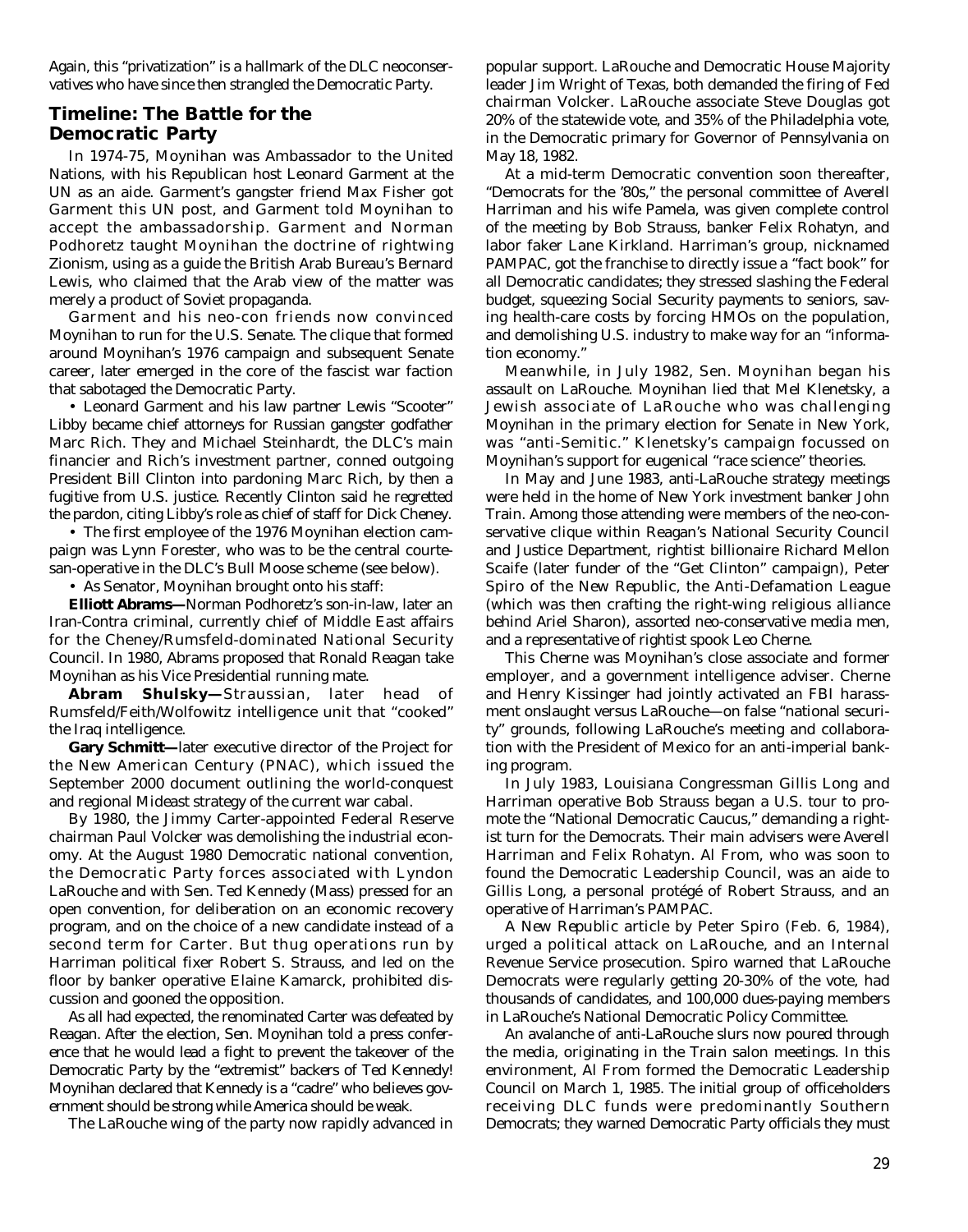stop being cozy with blacks if they were to hold the South. The creation and initial funding of the DLC was aided by Heritage Foundation chief Ed Feulner, who worked with DLC founder Al From while personally shaping the Reagan Administration's policies on the model of Margaret Thatcher.

LaRouche associates won the March 1986 Illinois Democratic primaries for Secretary of State and Lt. Governor, with over 50% of the vote.

A Moynihan op-ed in the April 1, 1986 *New York Times* stated that the "rise of primary elections has weakened the Democratic Party," and demanded party rule changes to enforce discipline. Moynihan ordered Democratic chairman Paul Kirk's participation in an "Operation



**Gangsters' son Michael Steinhardt, one of the architects and leaders of the Democratic Leadership Council.**

LaRouche," which Moynihan had set up in New York State, aimed at keeping neo-conservative control of the party.

Pollster J. Michael McKeon, consultant to Moynihan, told *EIR* on June 24, 1986, "Sen. Moynihan is the only person in the Democratic Party who is thinking seriously of how to respond to LaRouche. That's why he brought me to Washington." McKeon, who had predicted the LaRouche Illinois victory, said "LaRouche has about a 25% core vote through the country."

## **The Mob Says: Cement Shoes for the Democratic Party**

Lyndon LaRouche was falsely imprisoned in 1989, following a several-year attack by neo-conservatives corrupting the media and the justice system.

The Democratic Leadership Council was now in full swing, under the leadership of Michael Steinhardt, a secondgeneration New York mobster. Steinhardt chaired the DLC board, and chaired the DLC's Progressive Policy Institute think tank, personally contributing millions in mob-generated funds. Steinhardt's father, in Sing Sing prison as a fence for Meyer Lansky's syndicate, had sent his son cash which Michael turned into a billion through speculation. Steinhardt got other funds for investment from fugitive gangster Marc Rich, who was then looting Russia and Africa.

The DLC, jointly with Averell Harriman's widow Pamela, arranged and financed the Bill Clinton-Al Gore ticket in 1992, knowing that Clinton could get votes that their friend Gore could not. This ticket won election; but Clinton promptly told a gathering at *Washington Post* owner Katharine Graham's house, that they would not like what he would do as President. The DLC was "stiffed"—Clinton had ambitions to side with the poor, as had FDR. Among other things, under Clinton, Lyndon LaRouche was paroled from his false imprisonment as soon as this was possible.

The mobsters raged. The DLC's own, sanitized, authorized history of itself (*Reinventing Democrats,* by Kenneth S. Baer, 2000) relates the public action of one of Steinhardt's operatives: "Joel Kotkin, a PPI [Progressive Policy Institute] senior fellow, made the first public call for a break with Clinton. In a *Wall Street Journal* column [Dec. 7, 1994], Kotkin argued that the New Democrats should sever ties with Clinton, back a primary challenge in 1996, and even consider leaving the Democratic Party altogether. . . .

"The largest . . . sign [of the DLC's break with Clinton and the Democrats] was its 'Third Way Project' . . . . [T]here is some evidence that this project was to be the beginning of a third-party movement. According to Michael Steinhardt, chairman of PPI's Board of Trustees until he resigned at the end of 1995, the Third Way Project was to be 'a new approach to separate ourselves from the Democratic Party.' He explained that the DLC

began to take on a more bipartisan focus, which appealed to a number of contributors, including Steinhardt himself, who advocated the formation of a third party and went so far as to meet with Bill Bradley to try to persuade him to run for President in 1996."

The DLC gang pressed Clinton to fall in line with the Conservative Revolution. With Dick Morris and other moles, DLC adviser Elaine Kamarck, Gore's aide, was lead enforcer pushing the President to accept the "Welfare Reform" bill, Moynihan's original project, which became a political disaster for Clinton. The DLCers tried to used the situation to force Clinton to resign in the Lewinsky scandal. The LaRouche Democrats successfully counterattacked.

Steinhardt turned over the formal leadership of the DLC in 1995 to his co-factioneer, Connecticut Senator Joseph Lieberman. But Steinhardt continued to drive forward the DLC's "Third Way" scheming. This Steinhardt project was co-financed by banker Felix Rohatyn, currently a DLC board member, and a longtime controller of the *Washington Post.*

There is also a trans-Atlantic link, with a fascinating historical echo.

British Prime Minister Tony Blair, a Margaret Thatcher in "New Labour" pants, had a well-known collaboration with Bill Clinton. Now Blair, without missing a beat, collaborates with the war-crazed Bush Administration. Steinhardt's DLC and some powerful friends are behind this smooth political gender switch.

During the last period of the Clinton Administration, a think tank called the Policy Network was created in England as an official coordinating agency between the Democratic Leadership Council and Tony Blair's advisers. Policy Network's chairman is Blair crony Peter Mandelson, the former Blair Cabinet member (who became known as "Lord Mandy of Rio" following an at-government-expense romp through the homosexual haunts of Rio de Janeiro).

This official channel from the DLC to Blair's "Third Way" inner council was funded entirely by Sir Evelyn de Rothschild, head of Britain's famous N.M. Rothschild bank.

How did Sir Evelyn get into American gangster Mike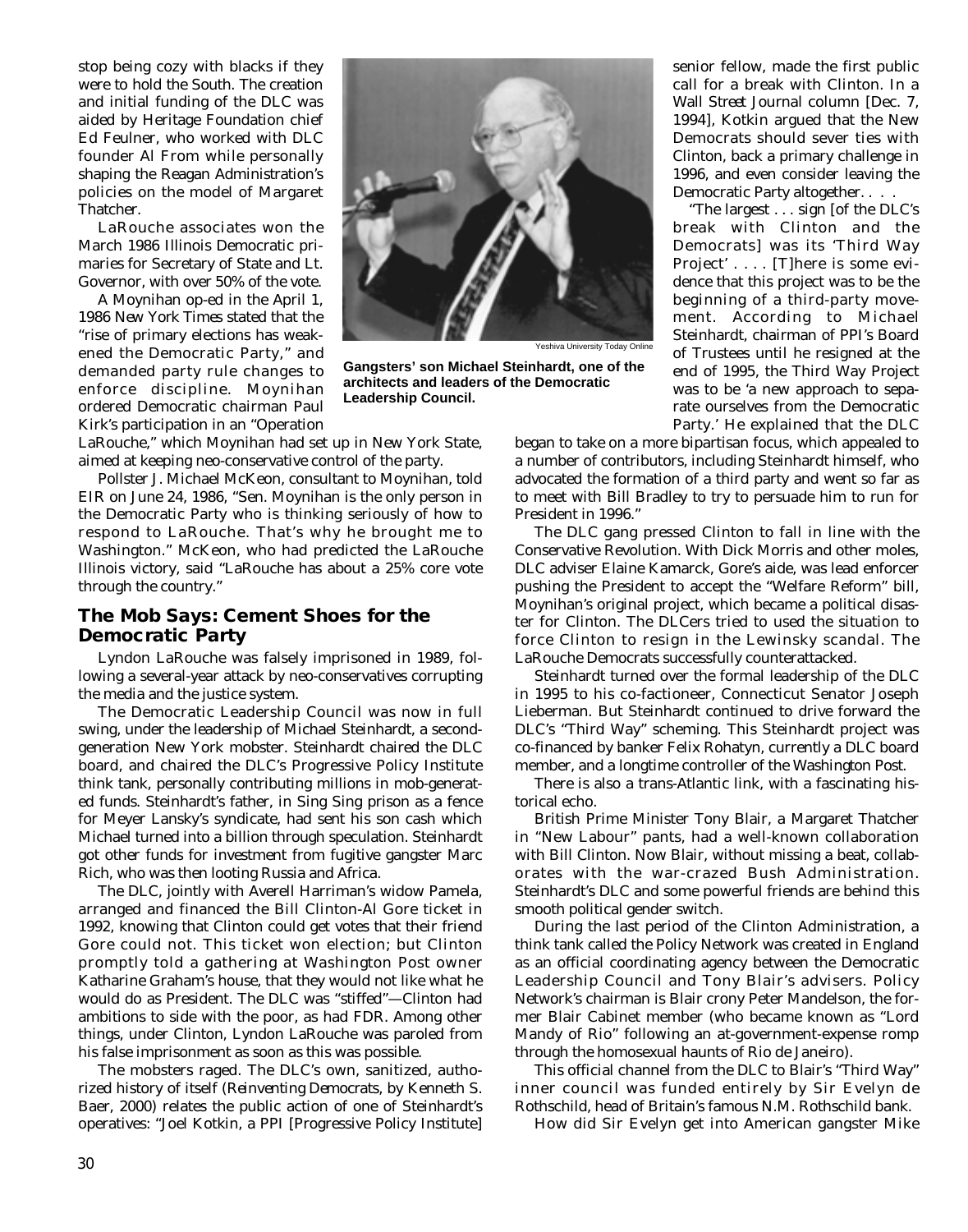Steinhardt's DLC scheming, aimed at wrecking the Democratic Party from the inside?

In the 1990s Steinhardt picked up the assistance of Lynn Forester, who had climbed into the big time since her appearance as a Democrat on Moynihan's notorious 1976 campaign staff. She first married New York politician Andy Stein, of the Roy Cohn/Dick Morris sleaze set. She dumped Stein when he lost a mayoral bid. Meanwhile she was building a fortune on mergers and acquisitions, tutored by Virginia billionaire corruptionist John Kluge. She dated the richest and most powerful men, coached by Henry Kissinger. Along the way she befriended Bill and Hillary Clinton.

In 1998 Forester flew on a private plane with Henry Kissinger to a Bilderberger meeting in Scotland. There Kissinger introduced her to Sir Evelyn with a lewd joke. Forester brought Rothschild to the U.S. and connected him to Steinhardt's and Rohatyn's New Economy speculator friends.

With Clinton on his way out, and an economic disaster shaping up, the DLC crowd hurried to scuttle the Democratic Party before an FDR reflex set in. Rothschild, 70, married Forester, 46, in November 2000. The couple were fêted at a party thrown by Sen. Moynihan. On their wedding night they slept in the White House. By this time Rothschild had contributed an acknowledged £250,000 to the Policy Network, the Steinhardt-Forester Third Way link to Blair.

Lady Lynn de Rothschild, meanwhile, is a top director of the corporate empire of billionaire Ron Lauder, who has created the Shalem Center, Israel's headquarters for Leo Strauss's philosophy and the funding of Ariel Sharon's politics.

### **How Did This Elephant Get into the Parlor?**

The Democratic Party has now been dragged all the way back to the slavery days, when it was known as the Party of Treason. The Rothschild family's official American representative, banker August Belmont, whom the Rothschilds had trained as a British spy, was chairman of the U.S. Democratic Party during and after the American Civil War. For several decades, in conjunction with the British Empire, Belmont promoted every aggression and secession scheme of the slaveowner radicals.

Against the background presented by this report, the observer should now be able to discern clearly how the Democrats' enemies took over the party. And what such a disgraced character as Terry McAuliffe represents, as chairman of the Democratic National Committee (DNC), when he works to block criticism of the Chickenhawks' war.

McAuliffe was DNC Finance Chairman in Clinton's first term. He brought in huge contributions from billionaire Carl Lindner, a leading figure in latter-day American gangster circles. Lindner chaired United Fruit/Chiquita Banana, running that empire along with mobster Max Fisher, and was considered the godfather and organizer of the entire Michael Milken junk bond swindle.

McAuliffe arranged for the use of the White House Lincoln bedroom for donors, and personally brought Lindner into the White House. Then the Clinton Administration, and trade representative Mickey Kantor, went into the "banana wars" (tariffs, etc.) against Europe on behalf of Lindner's company.

In about 1995, Lindner made McAuliffe the chairman of a huge Lindner subsidiary in Florida, American Heritage Homes. For the rest of Clinton's tenure, McAuliffe was taking a chairman's salary and profits from the Lindner organization—by informed accounts, doing nothing for the money but providing access to the White House—until McAuliffe resigned in October 2000, shortly before becoming Democratic chairman.

But this was not nearly enough.

In 1997, McAuliffe was hired as a consultant by billionaire Gary Winnick, creator of Global Crossing company and a partner with DLC kingpin Michael Steinhardt in Israeli operations.

Working out of Winnick's office in Los Angeles, McAuliffe made political connections that helped spin up the value of Winnick's holdings. As Global Crossing's phony stock inflated towards its inevitable collapse, McAuliffe sold out at just the right moment. He turned an original \$100,000 stake into an \$18 million profit. Investors not on the inside lost tens of billions in Global Crossing's bankruptcy.

Later Global Crossing hired Richard Perle to convince the Defense Department to allow the sale of the company to Chinese investors. Since Perle was being paid \$700,000-plus to lobby the Pentagon, of whose Defense Policy Board he was chairman, this became part of the case leading to his forced resignation as chairman of the DPB.

Perle has promised to contribute these particular ill-gotten gains to the widows his war makes.

Perhaps Terry McAuliffe will now likewise resign and cough up his loot.

Look, now, at the gangster cartel that sent Democratic chairman McAuliffe to Israel in February 2002: When the decent elements in Israeli politics were demanding an end to Ariel Sharon's murderous war provocations, when the Labor Party was agonizing over whether they should stop collaborating with Sharon, McAuliffe showed up—"representing the U.S. Democrats"!—to support Sharon in his difficulties.

Look, now, at the gangster cartel that went in person, Michael Steinhardt and Marc Rich, to Israel in January 2003; they intrigued inside the Labor Party, to fatally undermine the candidacy of Amram Mitzna that challenged Sharon's war drive.

Gaze, now, at African-American Democrat Donna Brazile, as she strategizes with Bush adviser Karl Rove on how to crush Democratic opposition to the war. As Al Gore's 2000 campaign manager, Brazile arranged to cancel the South Carolina Democratic primary so Democrats would vote for McCain (against Bush in the state GOP primary), and has since been a McCain-Lieberman mole. Basking in the Ashcroft witchhunt atmosphere, Brazile attacks Sen. Daschle for insufficient hawkishness; she sneers that the Congressional Black Caucus members seem to "have their reasons," for not applauding the war. She says that for President, she could "support Lieberman. Gephardt or Lieberman."

In sum, this is why the Democratic Party has failed to function in the present crisis.

*Barbara Boyd and Mary Jane Freeman contributed to the research for this report.*